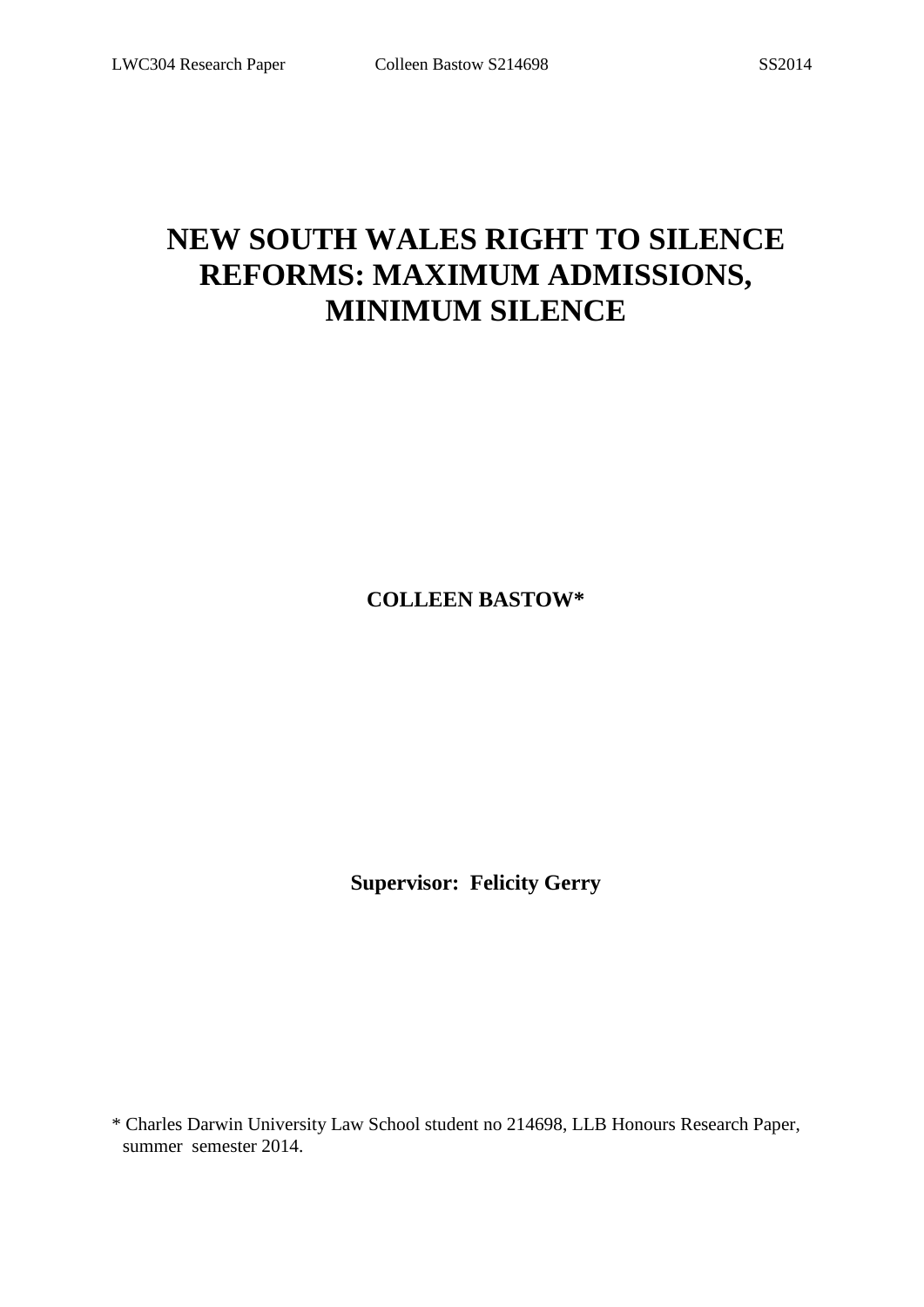# TABLE OF CONTENTS

| I            |     |
|--------------|-----|
| $\mathbf{I}$ |     |
| Ш            |     |
| IV           |     |
|              |     |
|              |     |
|              |     |
|              |     |
|              |     |
| V            |     |
|              |     |
|              |     |
|              |     |
| VI           |     |
| VII          |     |
|              |     |
|              |     |
|              | .14 |
| <b>VIII</b>  |     |
| IX           |     |
| X            |     |
|              |     |
|              |     |
|              |     |
|              |     |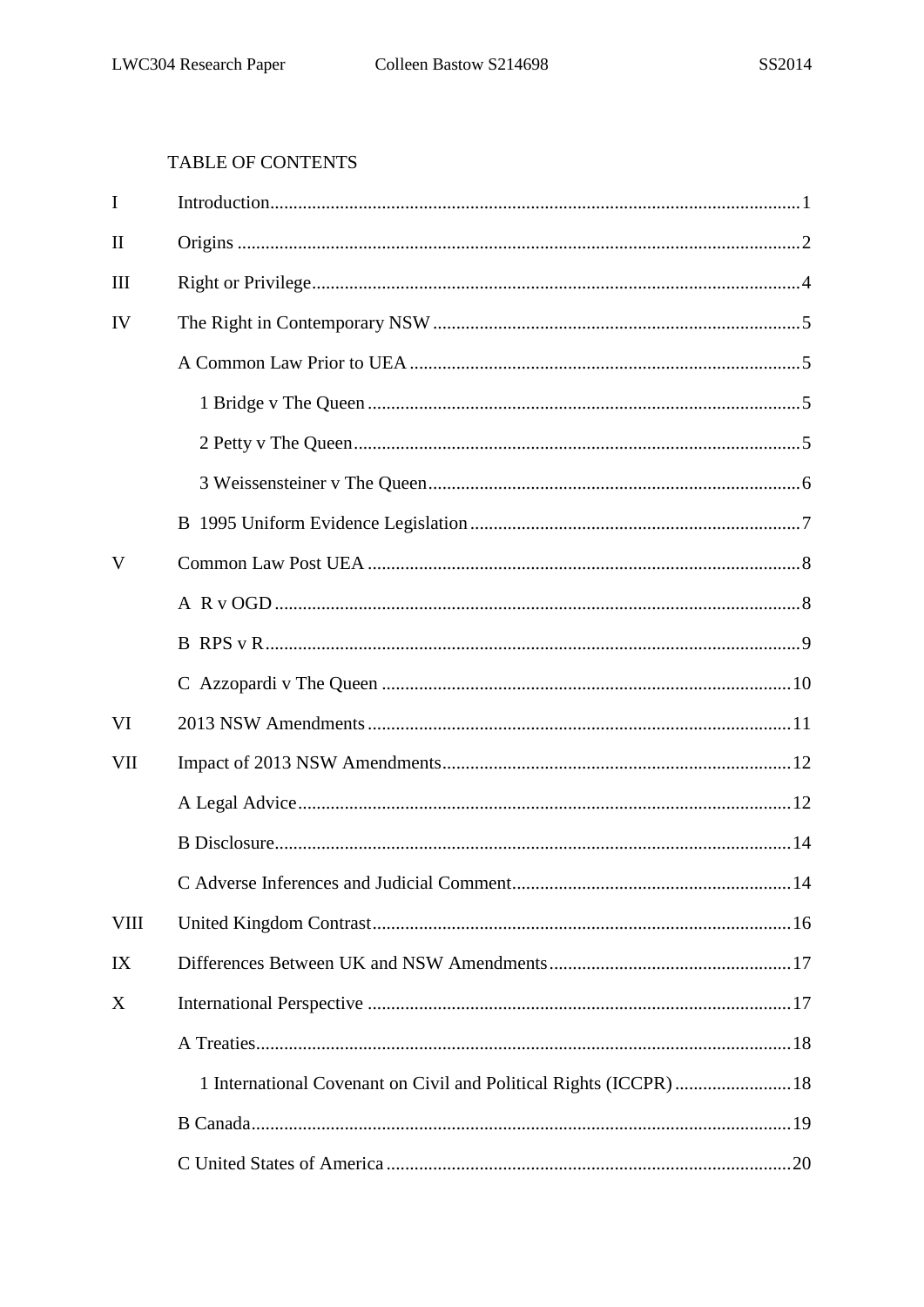| XI          |                                                                |  |
|-------------|----------------------------------------------------------------|--|
| XII         |                                                                |  |
| <b>XIII</b> |                                                                |  |
| <b>XIV</b>  |                                                                |  |
|             |                                                                |  |
|             | B Use of Incriminating Evidence from Compulsory Examinations26 |  |
| <b>XV</b>   |                                                                |  |
| <b>XVI</b>  |                                                                |  |
|             |                                                                |  |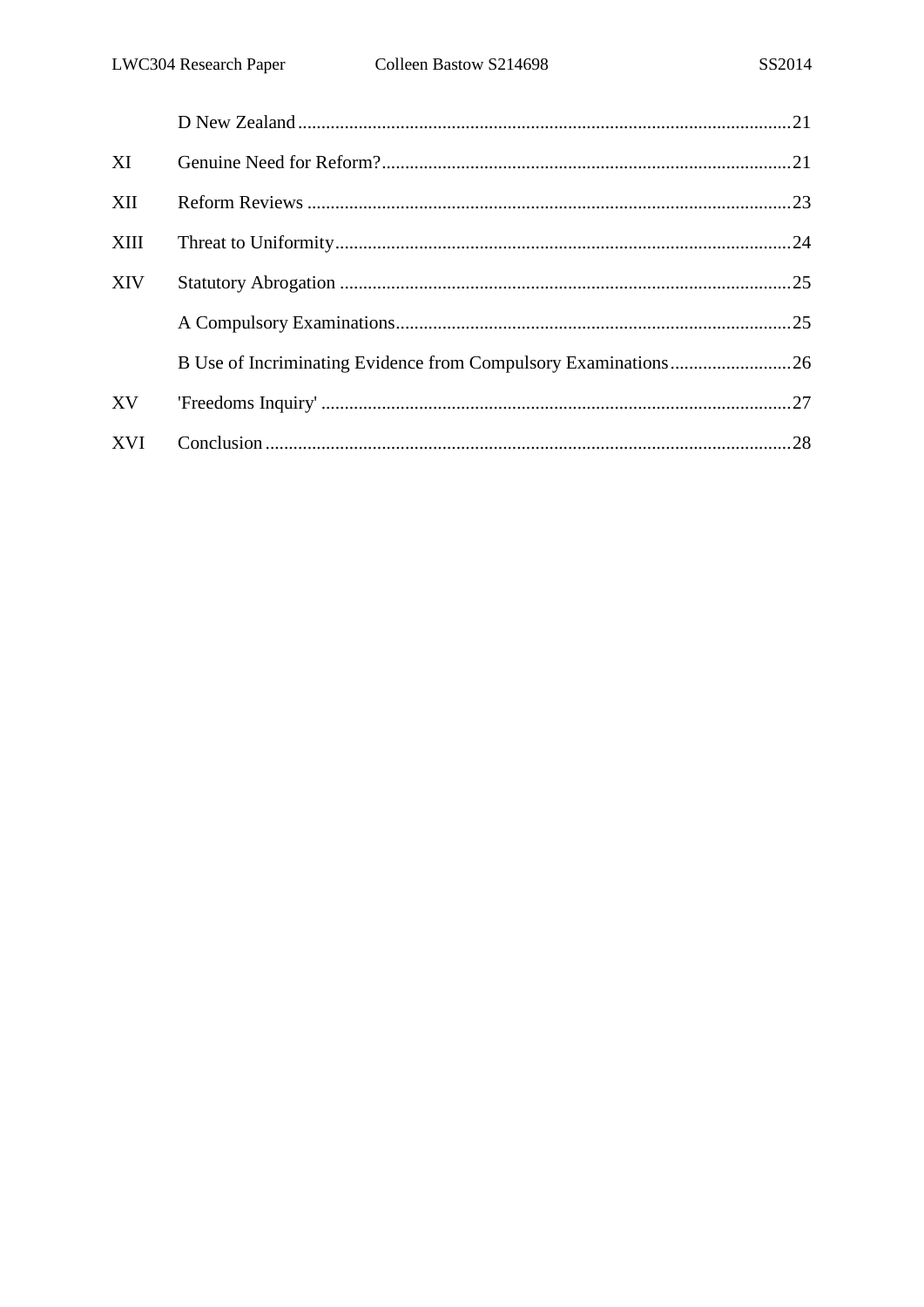#### I INTRODUCTION

The Right to Silence ('Right') is a fundamental individual right, that is applied to both the common law and civil law legal traditions. This paper will focus on the criminal law provisions, whereby the Right is underpinned by the common law and statutory principles of the presumption of innocence, the right to not have to testify at trial, the privilege against self-incrimination ('Privilege') and the right to a fair trial. These principles form an integral part of our criminal justice system, protecting the accused from compulsory or overbearing state interrogations, the burden of proof, not having to testify against oneself and the right to be treated fairly, equally and without prejudice.<sup>[1](#page-3-0)</sup>

Unlike Canada and the United States of America ('USA'), the Right in Australia is not constitutionally protected  $2$  and there are no foreseeable endeavours to achieve that; it is not an absolute guarantee. Despite its lack of constitutional status, the Right has been statutorily protected in two States, within the presumption of innocence principles.<sup>[3](#page-3-2)</sup> To date, these statutes have not been judicially interpreted within the criminal law context, therefore, the application and extent of protection remains unclear. In recent years, the Right was protected under the uniform evidence legislation, comprising the Commonwealth's *Uniform Evidence Act 1995* ('*UEA')* and the New South Wales *Evidence Act 1995* ('*NSW Act*') in 1995 (mirroring the *UEA*). The majority of the remaining states and the Northern Territory ('NT') progressively followed with identical model legislation, except Victoria, where jurisdictional amendments were incorporated.<sup>[4](#page-3-3)</sup>

Sections 17, 20, 89 and 128 of the NSW Act protect the defendant against prejudicial judicial comment and adverse inferences drawn from the defendant's silence, when failing to answer questions or produce documents. However, in 2013, NSW acted against the  $COAG<sup>5</sup>$  $COAG<sup>5</sup>$  $COAG<sup>5</sup>$  uniform evidence agreement, by implementing reforms to the NSW Act ('NSW Amendments'), primarily enabling a jury to draw an unfavourable inference from the defendant's silence, in serious indictable offences. These reforms were not supported by the legal fraternity, the

<span id="page-3-0"></span>**<sup>1</sup>** *Evidence Act 1995* (Cth) s126G, '*Criminal proceeding* has the same meaning as criminal proceedings has in Division 2 of Part 5 of Chapter 6 of the *Criminal Procedure Act 1986'*.

<span id="page-3-1"></span>Division 2 of Part 5 of Chapter 6 of the *Criminal Procedure Act 1986'.* **<sup>2</sup>**  *X7 v Australian Crime Commission* (2013) 298 ALR 570, [105] (Hayne and Bell JJ).

**<sup>3</sup>**  *Charter of Human Rights and Responsibilities Act 2006* (Vic), s 25; *Human Rights Act 2004* (ACT), s 22. **<sup>4</sup>**

<span id="page-3-3"></span><span id="page-3-2"></span>see, eg, *Evidence (National Uniform Legislation) Act 2011* [NT], *Evidence Act 2008* [Vic].<br>
S Council of Australian Governments.

<span id="page-3-4"></span>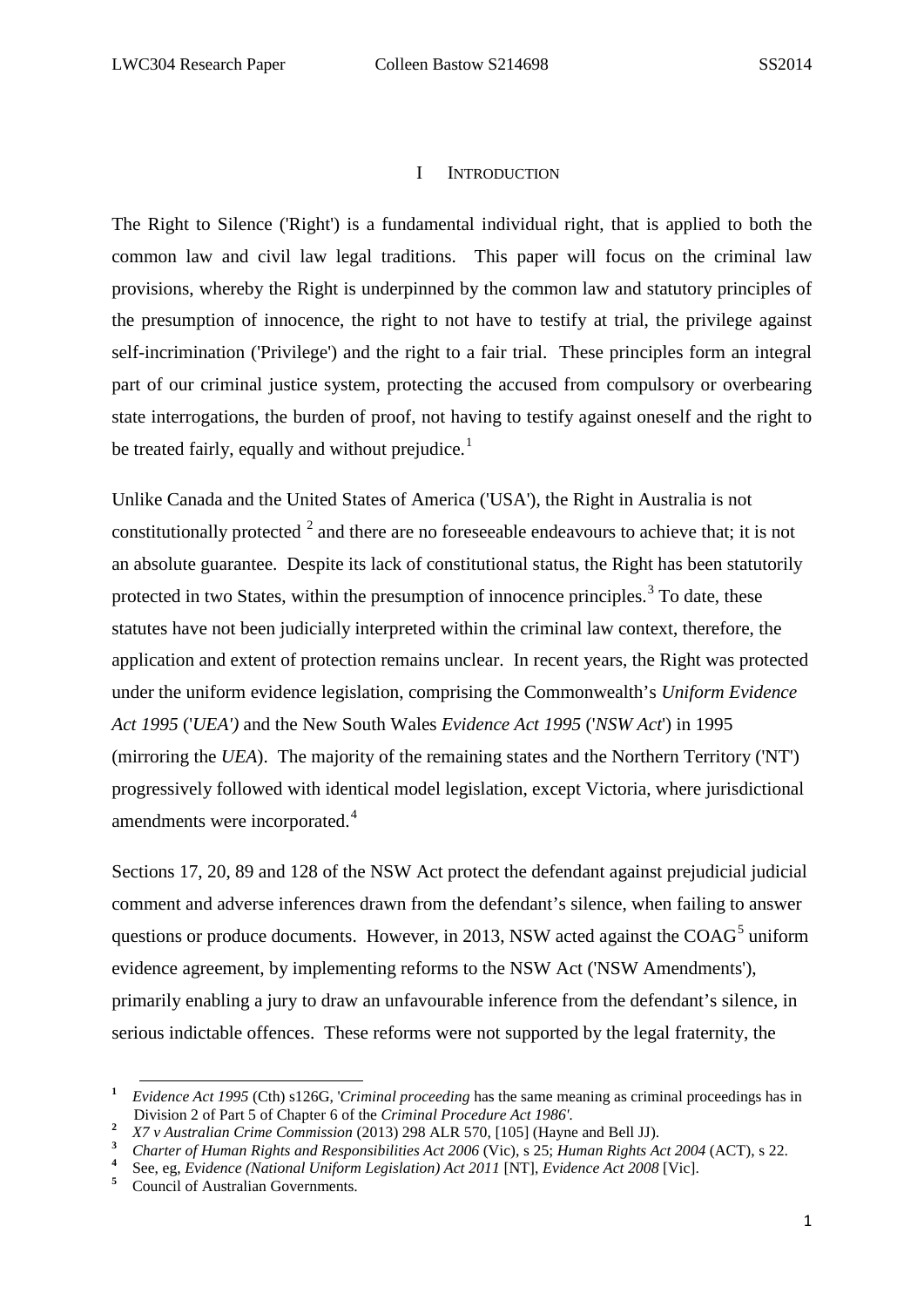NSW Police Association, the New South Wales Law Reform Commission ('NSWLRC') or the Law Society. However, the justification for the reforms was, allegedly, to close a loophole, preventing hardened criminals from hiding behind the Right to avoid conviction. These reforms were implemented in an environment where the High Court of Australia ('HCA') found an adverse inference,drawn by a jury when the Right is exercised, to be an erosion of the Right, 'render[ing] it valueless'.<sup>[6](#page-4-1)</sup>

This paper will argue the NSW Amendments have eroded the contemporary Right in all criminal proceedings, using similar United Kingdom ('UK') reforms as a contrast. Against international and Commonwealth of Australia's ('Commonwealth') perspectives, the paper will also demonstrate how the indeterminate nature of the Right, together with the absence of constitutional backing, enhances its vulnerability, against a threat of statutory abrogation and emerging international influences. To validate these assertions, the paper will explore the deleterious impacts of the NSW Amendments on the Right, particularly on the unfavourable inferences now drawn by a jury at trial, the presumption of innocence, the burden of proof and the right not to have to testify or confess guilt. Finally, the paper will consider the wisdom of implementing the NSW Amendments and the potential impact on the harmonisation of evidence laws in Australia.

However, before these explorations are undertaken, it is important to comprehend the scope of the Right, its historical origins and its evolution in the  $20<sup>th</sup>$  Century.

#### II ORIGINS

<span id="page-4-0"></span>The Right was inherited in Australia from the English common law system of justice. As an acknowledgement of the Privilege, it relates to criminal responsibility and is alleged to have been well founded by the second half of the  $17<sup>th</sup>$  $17<sup>th</sup>$  $17<sup>th</sup>$  Century.<sup>7</sup> It arose from the common law maxim *nemo tenetur prodere seipsum,* meaning defendants are not compelled to betray themselves.<sup>[8](#page-4-3)</sup> Arguably, the Privilege emanated in the Star Chamber of King Henry VIII during the 17th Century, to address the power imbalance between the prosecution and the accused, whereby the accused was unprotected from self-incrimination, resulting in

1

<span id="page-4-1"></span>**<sup>6</sup>**  *Petty v The Queen* (1991) *173 CLR 95, 99* (Mason CJ, Deane, Toohey and McHugh JJ).

**<sup>7</sup>**  *X7 v Australian Crime Commission* (2013) 298 ALR 570, [44] (French CJ and Brennan J).

<span id="page-4-3"></span><span id="page-4-2"></span>**<sup>8</sup>** Peter Butt (ed), *Concise Australian Legal Dictionary* (LexisNexis Butterworths, 3rd ed, 2004) 295.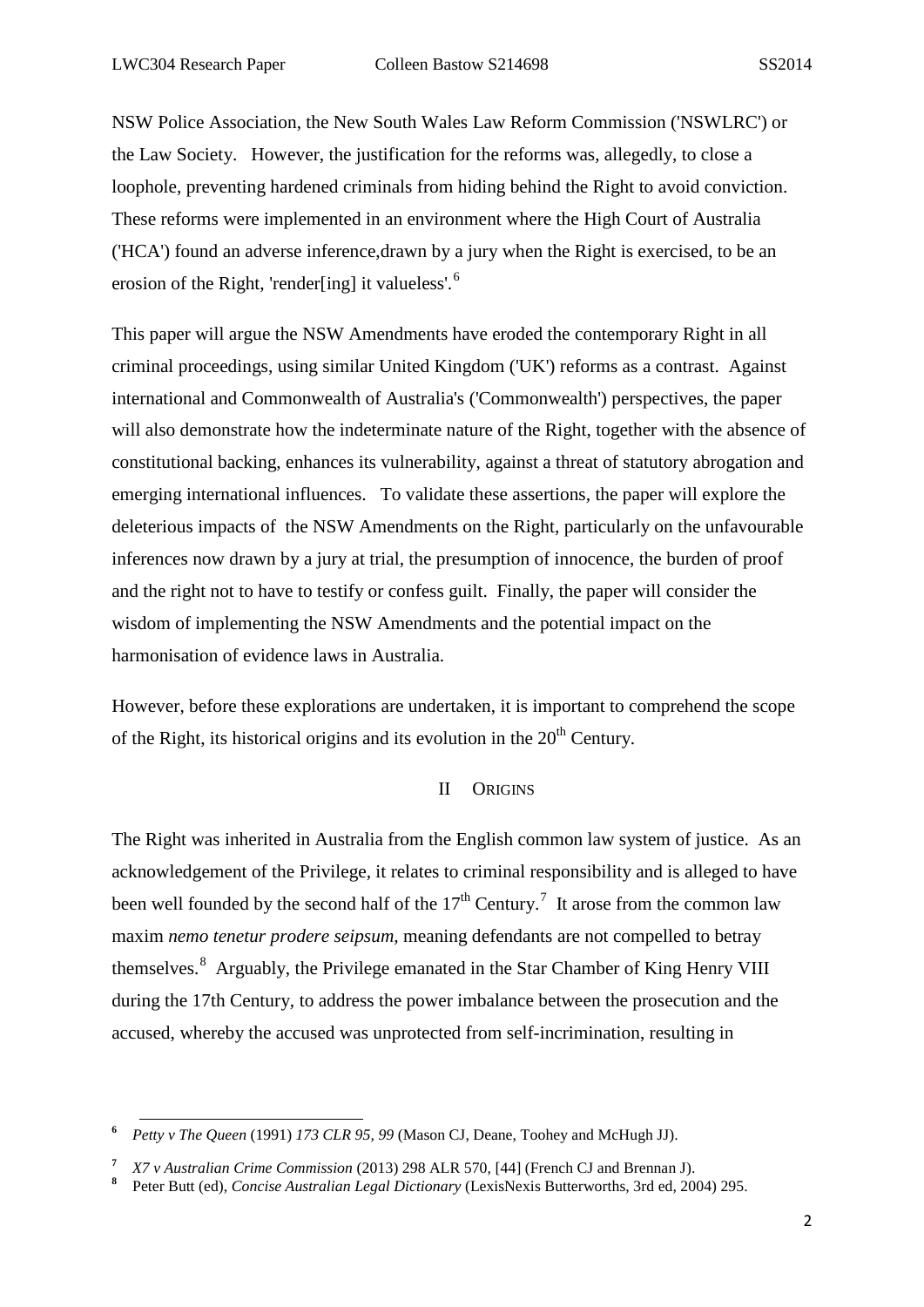involuntary and false confessions.<sup>[9](#page-5-0)</sup> Much debate ensued, over many decades, between academics and historians regarding the accuracy of these origins. In contemporary Australia, the HCA opined in *Azzopardi v The Queen*[10](#page-5-1) ('*Azzopardi*') 'the maxim did not make the privilege'.<sup>11</sup> However, this debate is beyond the scope of this paper and the author relies on the popular origins regaled by influential jurist, Sir William Blackstone, who confirmed the maxim was enlivened where the accused's 'fault was not to be wrung out of himself, but rather to be discovered by other means and other men'.<sup>[12](#page-5-3)</sup> The extensive misuse of power under the British inquisitorial system enlivened the principle of voluntary confessions, thereby preventing the accused from acting as a witness for the prosecution, which established the Right. Later, mandatory cautions emerged in  $1848$ ,  $^{13}$  $^{13}$  $^{13}$  when investigative powers were vested in the police, which firmly established the common law Right.<sup>14</sup> This legal procedure survived the transformation to the existing accusatorial system of justice under English law,<sup>[15](#page-5-6)</sup> which Australia inherited.

Traditionally, in NSW, an accused could only make an unsworn statement and could not testify. This position dramatically changed in 1891, when the defendant was granted the right to give evidence. It was closely followed by the ability to draw adverse inferences from the defendant's silence in 1893. However, in 1898, direct comment on the defendant's silence was again prohibited.<sup>16</sup> Subsequently, the *NSW Crimes Act* 1900 prohibited comment from the judge or counsel on the failure of the accused to give evidence and adverse inferences could not be drawn by the jury from silence exercised during trial and pre-trial proceedings.<sup>17</sup>

Fast forward to the 20<sup>th</sup> Century, the precarious nature of the Right provoked Lord Mustill into clarifying it as 'a disparate group of immunities',<sup>[18](#page-5-9)</sup> that are capable of being encroached by statute.[19](#page-5-10) Primarily, Lord Mustill described the immunities as applicable to all persons, releasing them from a compulsion, upon pain or punishment, to answer questions from other

<span id="page-5-0"></span>**<sup>9</sup>** Australian Law Reform Commission, *Traditional Rights and Freedoms - Encroachments by Commonwealth Laws, Issues Paper 46 (2014) 74 [10.12].*<br>*Azzopardi v The Queen [2001] HCA 25, 124.* 

<span id="page-5-2"></span><span id="page-5-1"></span>**<sup>10</sup>** *Azzopardi v The Queen [2001] HCA 25*, 124. **<sup>11</sup>**Ibid, quoting Langbein, 'The Privilege and Common Law Criminal Procedure: The Sixteenth to the Eighteenth Centuries, in Helmholz et al, The Privilege Against Self-Incrimination: Its Origins and Development (1997) 82, 107. **<sup>12</sup>** *Rees v Kratzmann* (1965) 114 CLR 63, 80 (Windeyer J) citing William Blackstone, *Commentaries on the* 

<span id="page-5-3"></span>*Laws of England, 1765 vol IV, 293.*<br>*Smith v Director of Serious Fraud Office* [1992] 3 WLR 66, 31 [G].

<span id="page-5-4"></span>**<sup>13</sup>** *Smith v Director of Serious Fraud Office* [1992] 3 WLR 66, 31 [G]. **<sup>14</sup>** New South Wales Law Reform Commission, *The Right to Silence,* Report 95 (July 2000) 11.

<span id="page-5-6"></span><span id="page-5-5"></span>**<sup>15</sup>** *Hammond v Commonwealth of Australia* (1982) 152 C.L.R. 188, 10 (Murphy J).

<span id="page-5-7"></span>**<sup>16</sup>** *Azzopardi v The Queen [2001] HCA 25*, 52. **<sup>17</sup>** *NSW Crimes Act 1900* s407(2), since repealed.

<span id="page-5-10"></span><span id="page-5-9"></span><span id="page-5-8"></span><sup>&</sup>lt;sup>18</sup> *Smith v Director of Serious Fraud Office* [1992] 3 WLR 66, 30 [F].

**<sup>19</sup>**Ibid.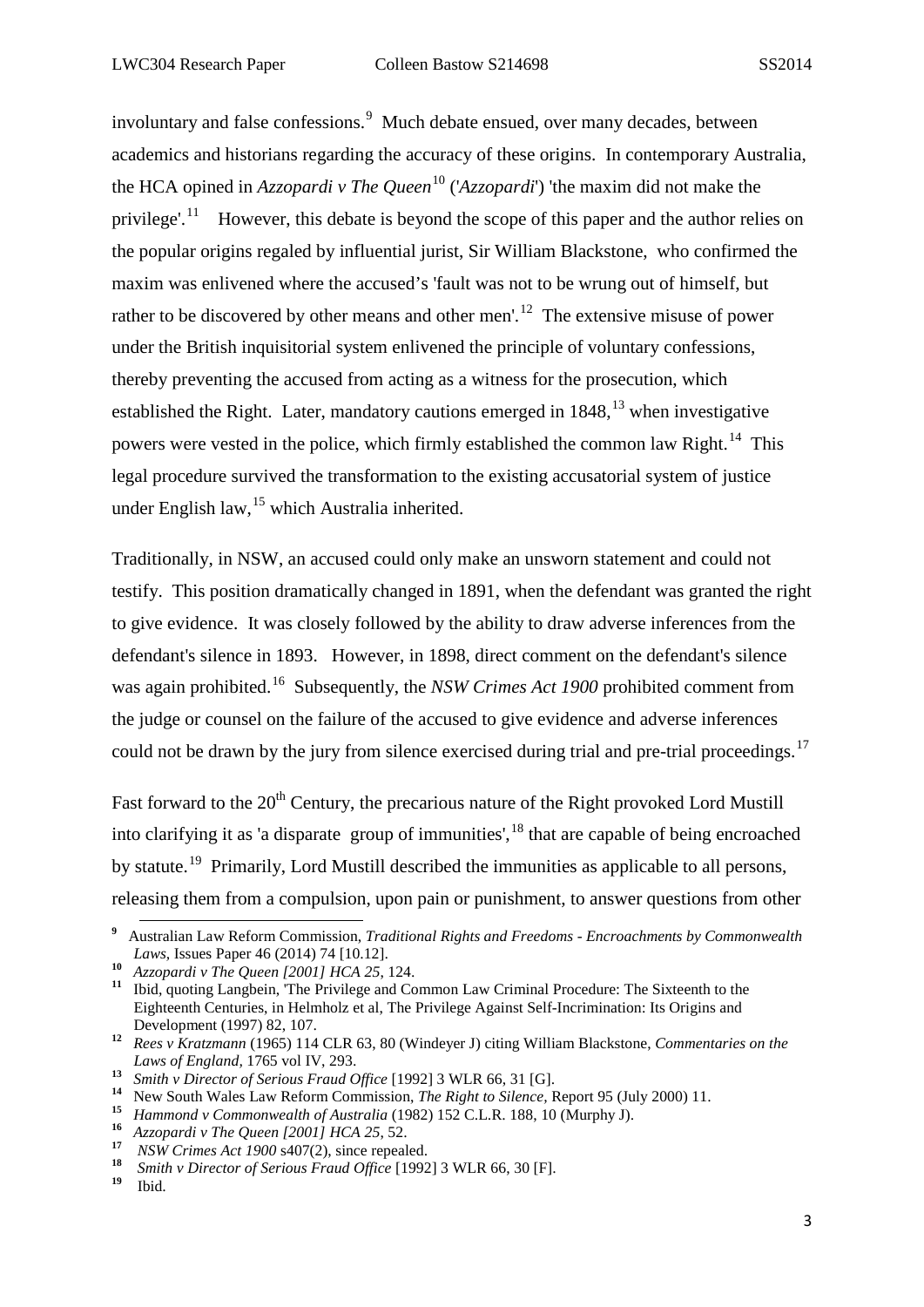persons, including police officers and those in authority, and that adverse inferences could not be drawn from such silence at trial.<sup>20</sup> Australia subsequently adopted this 'bundle of rights' interpretation of the Right.<sup>[21](#page-6-2)</sup>

## III RIGHT OR PRIVILEGE

<span id="page-6-0"></span>Although the Right and the Privilege are often used interchangeably, they are quite distinctive, with divergent limitations that apply during pre-trial and trial proceedings.<sup>[22](#page-6-3)</sup>

The Privilege operates as an immunity from answering questions or producing documents, when the use of such information may incriminate a person being questioned.<sup>[23](#page-6-4)</sup> Importantly, the mere belief of such incrimination is not, of itself, sufficient to exclude the evidence from use. The court must decide, based on the circumstances, the evidence to be adduced and its purpose, whether a real danger of incrimination or conviction exists.<sup>24</sup>

The Right encompasses the Privilege and operates from the time the suspect is charged and cautioned, through to trial proceedings. The HCA established the Right as an important element underlying the fundamental principle that the accused never has to prove his innocence.<sup>[25](#page-6-6)</sup> The HCA extended the scope to incorporate more than the rights of the accused at trial, to include the rights and privileges of a suspect not charged with an offence, as well as the rights and privileges of the person between being charged and commencement of the trial.<sup>26</sup> Neither the Privilege, nor the Right, is an absolute constitutional guarantee,<sup>[27](#page-6-8)</sup> however, both are statutorily protected in the uniform evidence laws.<sup>28</sup> However, a statute may exclude the Right, providing it demonstrates a clear intent, although not necessarily express words of exclusion.<sup>[29](#page-6-10)</sup>

1

<span id="page-6-3"></span><span id="page-6-2"></span>

<span id="page-6-1"></span>**<sup>20</sup>**Ibid 30-1. **<sup>21</sup>** *Weissensteiner v The Queen*(1993) 178 CLR 217 [49]. **<sup>22</sup>** Phil Kowalick, 'Silence May Be Golden No Longer', *Platypus* (online) March 2000 <http://www.afp.gov.au/media-centre/publications/platypus/previous-editions/2000/march-2000/silence.aspx>.

<span id="page-6-4"></span>**<sup>23</sup>** *Sorby v Commonwealth* [1983] HCA 10 [5], citing *Lamb v Munster* (1882) 10 QBD 110. **<sup>24</sup>**Ibid, citing *R v Boyles* (1861) 1 B &S 311, 329-30.

<span id="page-6-6"></span><span id="page-6-5"></span>**<sup>25</sup>** *Petty v R* (1991)102 ALR 129, 154 (Gaudron J).

<span id="page-6-7"></span>**<sup>26</sup>** *X7 v Australian Crime Commission* (2013) 298 ALR 570, [105] (Hayne and Bell JJ). **<sup>27</sup>** *Sorby v Commonwealth* [1983] HCA 10 [16], citing the *Australian Constitution.*

<span id="page-6-8"></span>

<span id="page-6-10"></span><span id="page-6-9"></span>**<sup>28</sup>** See, eg, *Evidence Act 1995* (NSW), ss89, 128.

**<sup>29</sup>** *Sorby v Commonwealth* [1983) HCA 10 [5], citing *R v Associated Northern Collieries* (1910) 11 CLR 738, 748.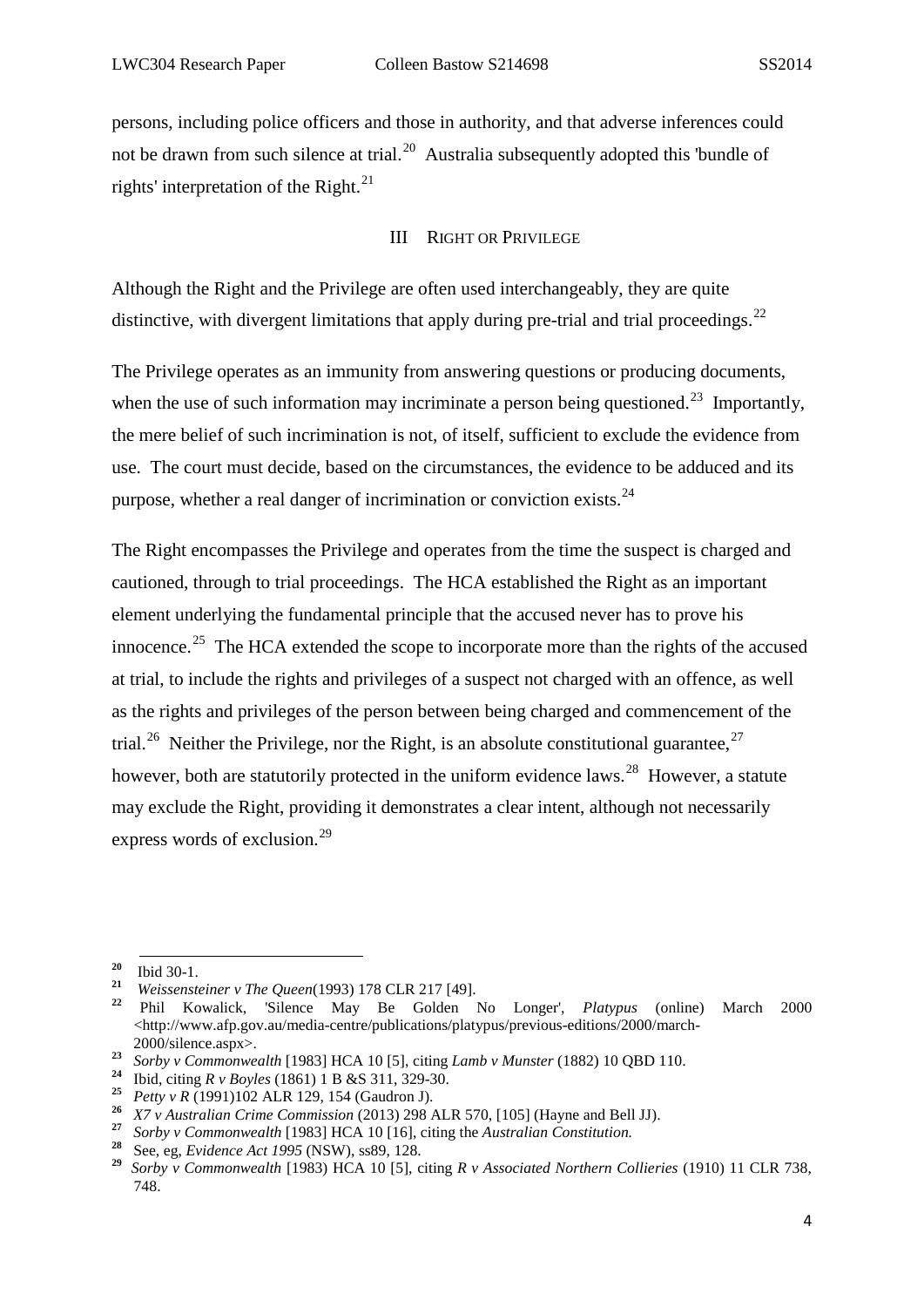## IV THE RIGHT IN CONTEMPORARY NSW

## A *Common Law Prior to UEA*

<span id="page-7-1"></span><span id="page-7-0"></span>The Right of the accused to testify in his/her own defence is a comparatively modern development.<sup>30</sup> Prior to the introduction of uniform evidence laws, the judge and counsel were statutorily prohibited from commenting on the failure of the accused to give evidence.<sup>31</sup> While the law is clear on the burden of proof at trial, the following common law cases demonstrate, unequivocally, just how unsettled the law is in clarifying the scope of the Right and the associated ability to draw adverse inferences from the defendant's refusal to give evidence.

## <span id="page-7-2"></span><sup>1</sup> *Bridge v The Queen*[32](#page-7-6)

In 1964, the HCA reasserted the statutory position, finding an accused is never required to prove their innocence and silence can never shift the burden of proof to the accused. Further, it verified silence does not of itself prove anything or corroborate evidence. In contrast, the Court also established the failure of the accused to contradict under oath such evidence within the defendant's knowledge to be true or untrue, likely increased the probability of the evidence being true.<sup>[33](#page-7-7)</sup>

# <span id="page-7-3"></span><sup>2</sup> *Petty v The Queen*[34](#page-7-8)

In 1991*,* the HCA reaffirmed the prosecution's onus of proof as a vital component of the Right, that exists as a fundamental element of the criminal justice system, both during pre-trial and criminal proceedings.<sup>[35](#page-7-9)</sup> The Court also found that a consciousness of guilt cannot be drawn from the mere silence of the accused or that silence at trial is even questionable because the accused failed to mention a fact.<sup>[36](#page-7-10)</sup>

<span id="page-7-4"></span>**<sup>30</sup>** *Weissensteiner v The Queen* (1993) 178 CLR 217, 232 (Brennan and Toohey JJ) quoting James Fitzjames Stephen *A History of the Criminal Law of England* (1883) vol 1, 441. **.** 

**<sup>31</sup>** *NSW Crimes Act 1900* s407(2).

<span id="page-7-6"></span><span id="page-7-5"></span>**<sup>32</sup>** *Bridge v The Queen* (1964) 118 CLR 600.

<span id="page-7-7"></span> $\frac{33}{34}$  Ibid 615 (Windeyer J).

<span id="page-7-8"></span>**<sup>34</sup>** *Petty v The Queen* (1991) 173 CLR 95.

<span id="page-7-10"></span><span id="page-7-9"></span> $\frac{35}{36}$  Ibid 128-9 (Gaudron J).<br> $\frac{36}{36}$  Ibid 129 (Gaudron I)

**<sup>36</sup>**Ibid 129 (Gaudron J).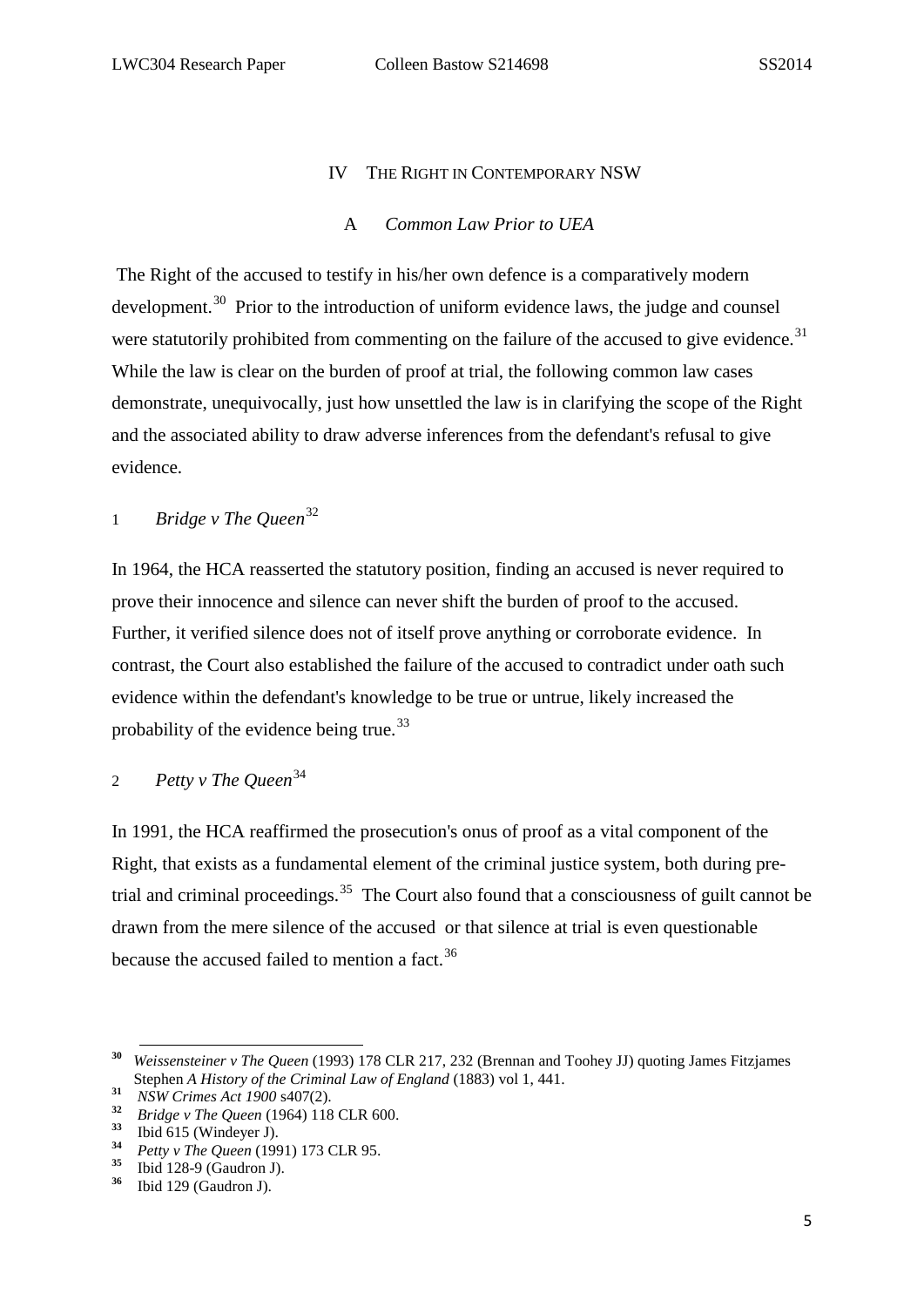# <span id="page-8-0"></span><sup>3</sup> *Weissensteiner v The Queen*[37](#page-8-1)

Prior to the UEA, this 1993 case established authority on the consequences of exercising the Right and the scope of judicial comment. The accused, in this case, exercised his Right in a murder charge and the trial judge informed the jury they could safely draw an inference of guilt from the defendant's silence, on facts within his knowledge.

*Weissensteiner v The Queen* ('*Weissensteiner'*) narrowed the *Petty v The Queen* ('*Petty'*) findings, highlighting a distinction between drawing an adverse inference from the accused's silence and from silence pertaining to a fact the jury perceives to be within the knowledge of the accused. In so doing, the HCA upheld *Bridge v The Queen* ('*Bridge'*), reaffirming the defendant's failure to give evidence is not, of itself, evidence and is not an admission by conduct.

Although the Right was not altogether denied in *Weissensteiner*, the Court established exceptions to the governing principles prohibiting adverse inferences drawn by the jury, when the Right was exercised by the defendant. First, the Court determined that adverse inferences can be drawn by the jury 'when the failure of the accused to give evidence is a circumstance which may bear upon the probative value of the evidence which has been given and which the jury is required to consider'.<sup>[38](#page-8-2)</sup> The Court recognised there may be genuine reasons for such silence, however, silence cannot be used to add weight to the prosecution's  $case, <sup>39</sup>$  $case, <sup>39</sup>$  $case, <sup>39</sup>$  which effectively upheld the burden of proof principles. Secondly, the Court established that a defendant's refusal to respond is sufficient for the jury to draw a consciousness of guilt, in circumstances where the suspect does not exercise the Right and *selectively* chooses to respond to questions or allegations.<sup>40</sup> Thirdly, the Court clarified the approach to be taken on judicial comment by drawing a distinction between a failure to give evidence and the exercise of silence. It confirmed judicial comment on the defendant's silence is permitted, even in jurisdictions where such comment on silence is prohibited. However, it clarified this by confirming that a judge's comment can never be justified by a failure of the accused to give evidence. $41$  Therefore, in this case, it was held that the trial judge's comment to the jury on the defendant's failure to give evidence, added weight to the

<span id="page-8-1"></span>**<sup>37</sup>** *Weissensteiner v The Queen* (1993) 178 CLR 217.

<span id="page-8-2"></span><sup>&</sup>lt;sup>38</sup> Ibid 229 (Mason CJ, Deane and Dawson JJ).

<span id="page-8-3"></span> $\frac{39}{40}$  **Ibid.** 

<span id="page-8-5"></span><span id="page-8-4"></span>**<sup>40</sup>**Ibid 231. **<sup>41</sup>**Ibid (Gaudron, Gummow, Kirby, Hayne and Callinan JJ).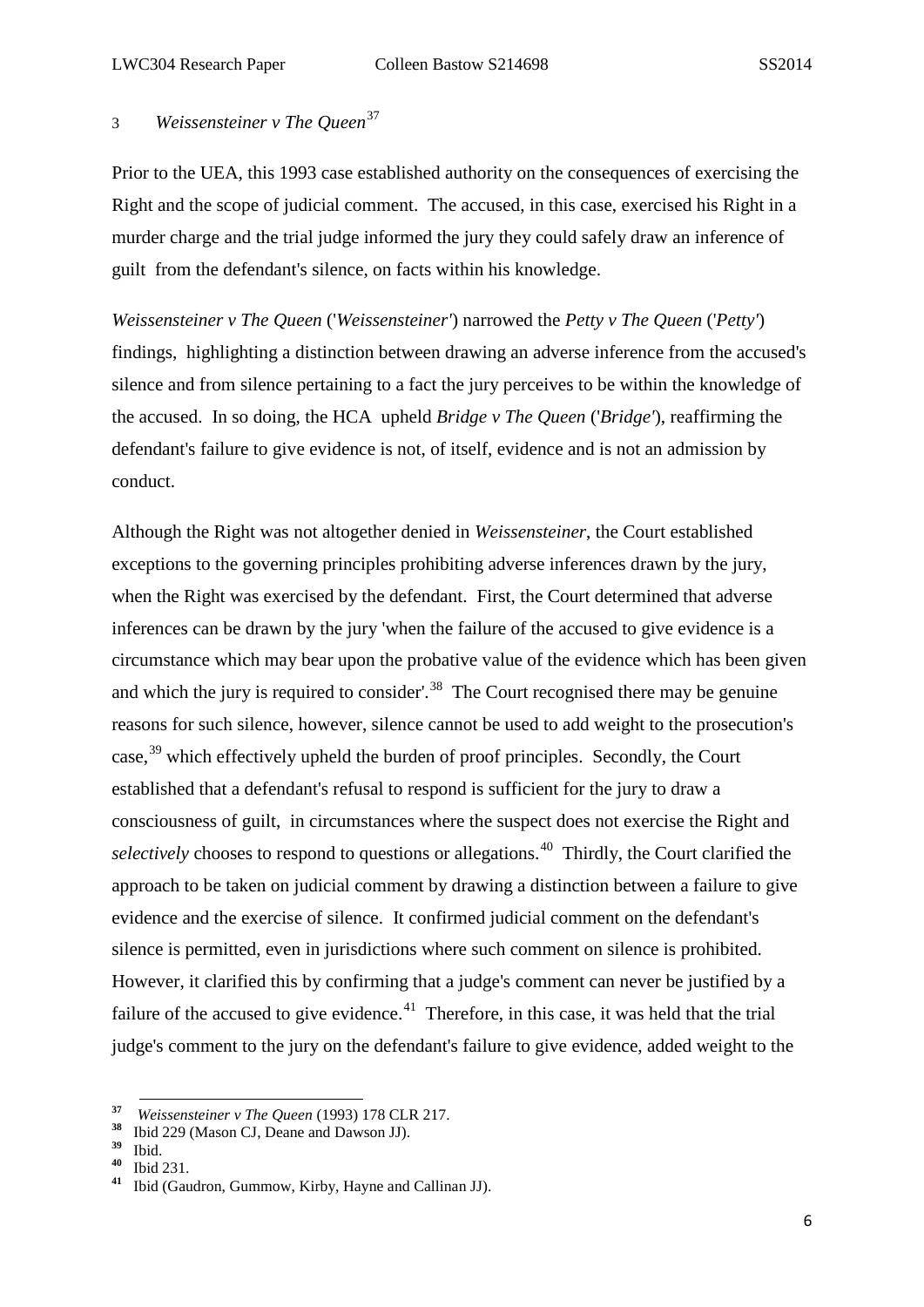prosecution's case.[42](#page-9-1) In obiter dictum, the Court acknowledged any jury will likely draw an adverse inference from silence of the accused, even when prohibited from doing so, as human reason alone will almost always adopt a consciousness of guilt in such circumstances.<sup>43</sup> This certainly puts the accused at a greater disadvantage, than if the trial judge could properly comment, particularly as unchallenged evidence is safer to accept than contradicted evidence, and doubts concerning the reliability of a witness may be more easily discounted without contradictory evidence.<sup>44</sup>

In conclusion, *Weissensteiner* established that a jury may consider the defendant's failure to explain or contradict, as opposed to a failure to give evidence, and the trial judge is prevented from informing them may do so. Superficially, this settled these elements of the law, until two years later, when the uniform evidence laws were implemented in the Commonwealth and NSW jurisdictions, that created further confusion.

## B *1995 Uniform Evidence Legislation*

<span id="page-9-0"></span>The implementation of the uniform evidence legislation in 1995, attempted to find middle ground between *Bridge* and *Weissensteiner.* Section 89 of the NSW Act primarily upheld *Bridge* and *Petty*, by prohibiting adverse inferences from the defendant's exercise of the Right. However, a subtle difference exists in s20 of the NSW Act, which enables judicial comment on the defendant's silence, providing the comment does not infer a consciousness of guilt, both during trial and pre- proceedings, [45](#page-9-4) which is closer to *Weissensteiner.*

Noteworthy, a violation of a s20 judicial comment may result in a retrial*.* [46](#page-9-5) Although a defendant is not a compellable witness,  $47$  even though he/she is considered a competent witness (subject to ss13 and 14),  $48$  judicial comment restraints are extended to the failure of the defendant's spouse, de facto partner, parent or child to give evidence.<sup>[49](#page-9-8)</sup> However, the UEA creates an obligation on the judge to warn the jury if evidence may be unreliable, including the rationale behind the warning and the dangers of accepting such evidence and the weight attached to it. There are no specific words to be used in judicial warnings, which

**<sup>42</sup>**Ibid 229 (Mason CJ, Deane and Dawson JJ.

<span id="page-9-2"></span><span id="page-9-1"></span>**<sup>43</sup>**Ibid 225 (Mason CJ, Deane and Dawson JJ) quoting *R v Burdett (1820)* 106 ER 873, 898 (Abbott CJ). **<sup>44</sup>**Ibid 225 - 227 (Mason CJ, Deane and Dawson JJ).

<span id="page-9-4"></span><span id="page-9-3"></span>**<sup>45</sup>** *Evidence Act 1995* (Cth); *Evidence Act 1995* (NSW).

<span id="page-9-5"></span>**<sup>46</sup>** See, eg, *Azzopardi v The Queen* 205 CLR 50. **<sup>47</sup>** *Evidence Act 1995* (Cth) s 17.

<span id="page-9-8"></span><span id="page-9-7"></span><span id="page-9-6"></span> $\frac{48}{49}$  Ibid s 12.

**<sup>49</sup>**Ibid s 20(3).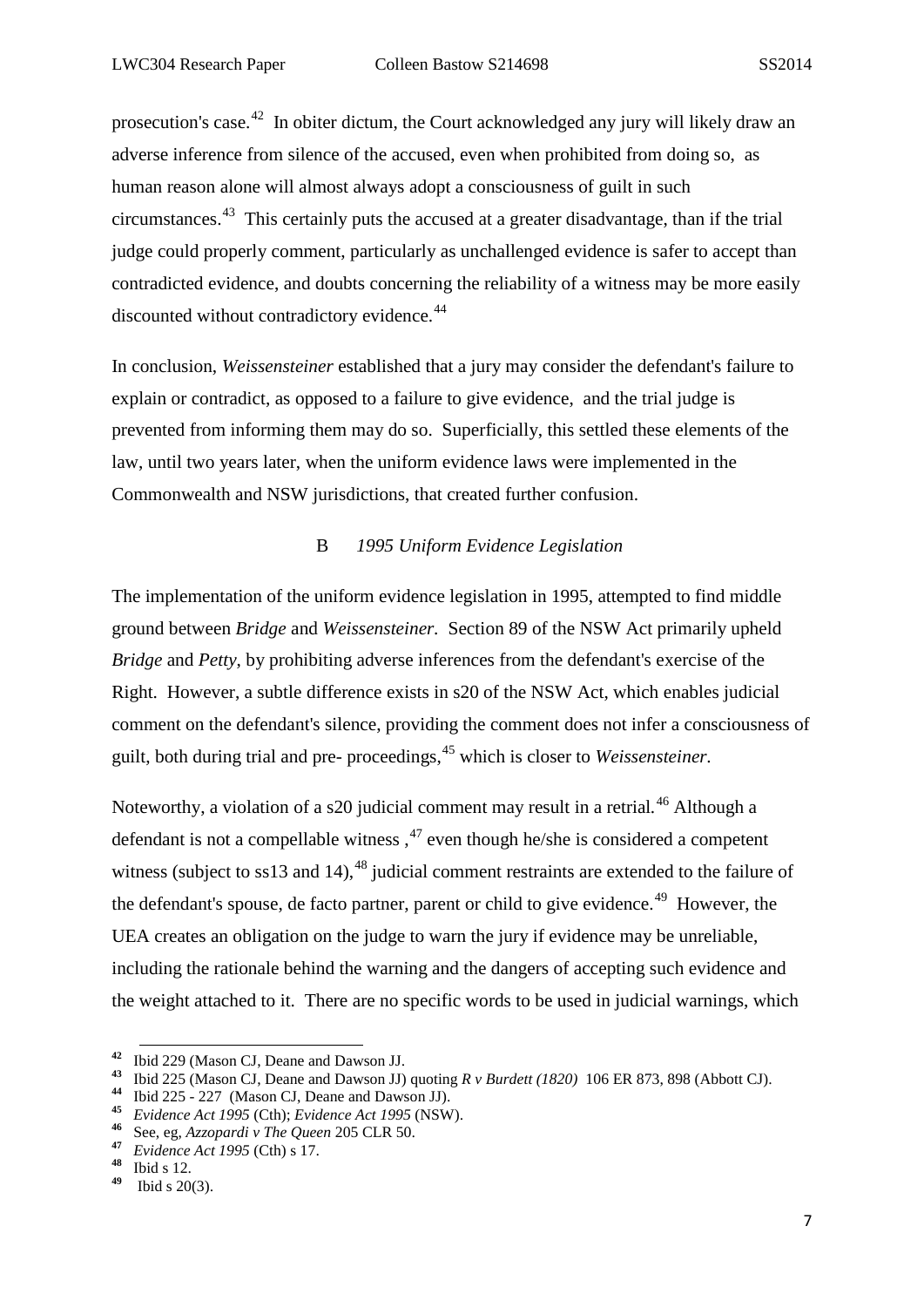is confirmed as problematical in the following cases, where judicial comment and adverse inferences became the subject of judicial interpretation.

## V COMMON LAW POST UEA

<span id="page-10-0"></span>The new uniform evidence legislation presented an opportunity for the judiciary to review the scope of the Right during trial and pre-trial proceedings.

$$
A \qquad R \vee OGD^{50}
$$

<span id="page-10-1"></span>This 1997 appeal case was the first to consider a *Weissensteiner* adverse inference, on the accused's failure to give evidence, against the uniform NSW Act. The HCA endorsed two of the three *Weissensteiner* principles on judicial comment, namely the jury should be warned first that 'the failure of an accused person to give evidence cannot be treated as an admission, by conduct, of guilt...otherwise the right to silence would be negated',  $51$  and secondly, that 'the failure to contradict or explain incriminating evidence, in circumstances where it would be reasonable to expect it to be in the power of an accused to do so, may make it easier to accept, or draw inferences from, evidence relied upon by the Crown.<sup>[52](#page-10-4)</sup>

The HCA also confirmed of the necessity to warn a jury that there may be genuine unknown reasons why silence is exercised, even if the defendant is in a position to contradict or explain evidence.[53](#page-10-5)

Further, the Court found a *Jones v Dunkel*<sup>[54](#page-10-6)</sup> warning, whereby exercise of the Right 'may lead rationally to an inference that his evidence would not help his case',<sup>[55](#page-10-7)</sup> also applies in criminal cases, however, it warned against the high risk of invoking such a warning to juries, because there may be a very good reason why the Right was exercised.<sup>56</sup> Nevertheless,  $\dot{R}$   $\dot{v}$ *OGD* ('*OGD'*) suggested there is a place for such a warning to counsel in a *voir dire*, [57](#page-10-9) prior

<span id="page-10-2"></span>**<sup>50</sup>** *R v OGD* (1997) 45 NSWLR 744.

<span id="page-10-3"></span> $\frac{51}{52}$  Ibid 751-2.

<span id="page-10-5"></span><span id="page-10-4"></span>**<sup>52</sup>** Ibid. **<sup>53</sup>**Ibid. **<sup>54</sup>** *Jones v Dunkel* (1959) 101 CLR 298. **<sup>55</sup>**Ibid 321 (Windeyer J).

<span id="page-10-7"></span><span id="page-10-6"></span>

<span id="page-10-9"></span><span id="page-10-8"></span>**<sup>56</sup>** *R v OGD* (1997) 45 NSWLR 744, 753. **<sup>57</sup>** Butt, above n 8, 452 - a trial within a trial conducted in the absence of the jury to discuss such matters as the admissibility of evidence or the competency of a witness with counsel.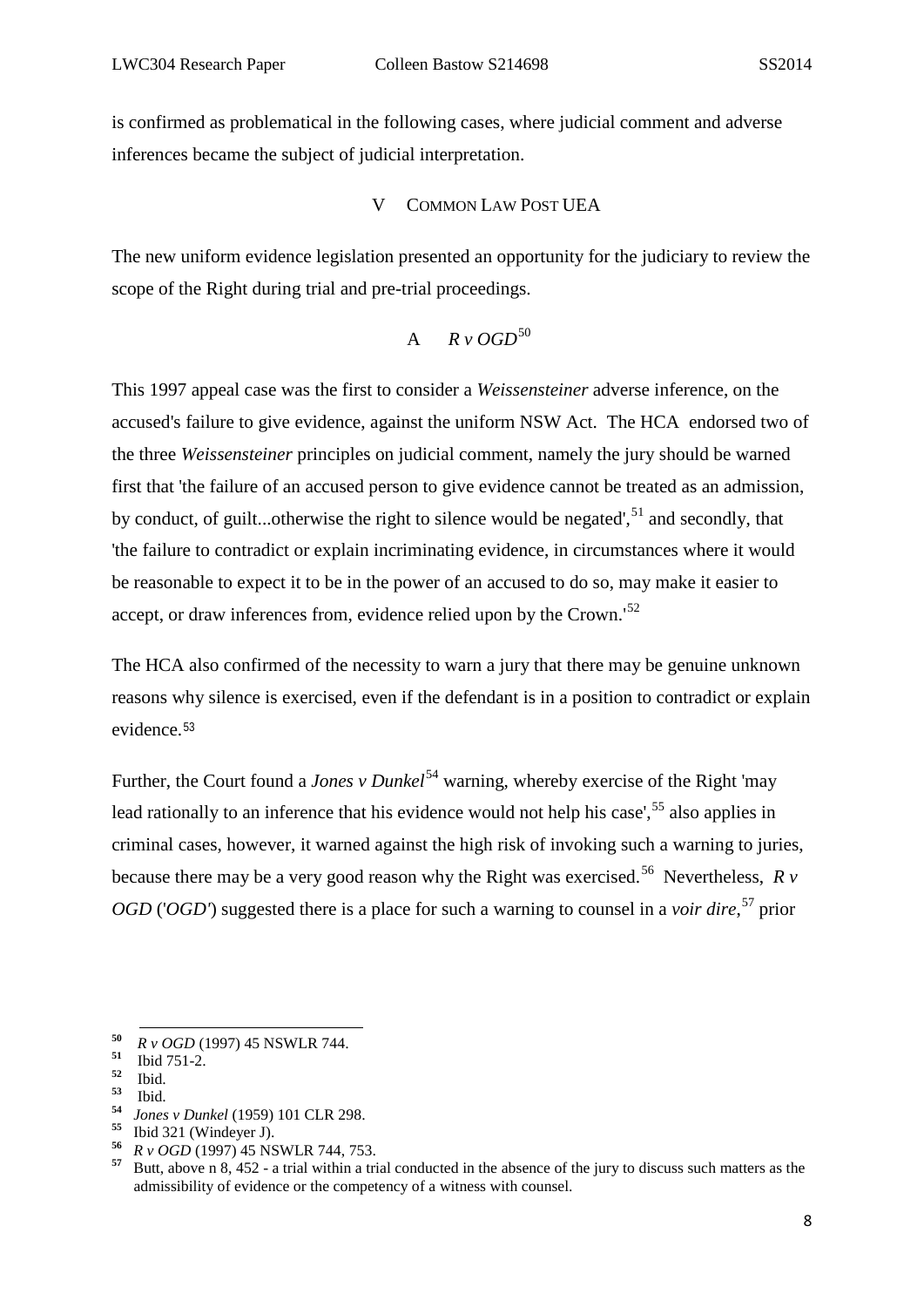to jury warning, so that the judge can better understand whether such a direction be given, considering its fairness.[58](#page-11-1)

$$
B \qquad RPS \vee R^{59}
$$

<span id="page-11-0"></span>This 2000 HCA case also considered judicial comment within the NSW Act, under an alleged s20 violation by the trail judge. The accused denied all allegations against him during police questioning, although he exercised his Right at trial. In directing the jury, the trial judge informed the jury the accused was not obliged to testify, however, the judge suggested the jury could 'draw a number of inferences from that failure adverse to the accused'.<sup>[60](#page-11-3)</sup>

The Court found:

It will seldom, if ever, be reasonable to conclude that an accused in a criminal trial would be expected to give evidence. The most that can be said in criminal matters is that there are some cases in which evidence (or an explanation) contradicting an apparently damning inference to be drawn from proven facts could come only from the accused. In the absence of such evidence or explanation, the jury may more readily draw the conclusion which the prosecution seeks. $61$ 

The HCA also took the opportunity to interpret the word 'suggest' in s20 of the NSW Act,  $62$ which prohibits judicial comment that *suggests* an inference of guilt. The Court confirmed it should not be given a narrow application that would attract fine distinctions. Instead, it should be treated in its full operation, as a prohibition against judicial comment on the accused's failure to give evidence. [63](#page-11-6) In so doing, the Court adopted and adapted *Bataillard v The King,* [64](#page-11-7) which is a very early case finding any judicial comment to the jury 'however wrapped up', or suggested, contravenes a statutory prohibition.<sup>[65](#page-11-8)</sup>

*RPS v R* ('*RPS'*) upheld the *OGD* principles on judicial comment and found in favour of the accused. A retrial was ordered on the basis of the trial judge's comment to the jury, suggesting the accused failed to give evidence due to a consciousness of guilt, contravened s20. Additionally, McHugh J reiterated that the preference is to comment on the failure to

**.** 

<span id="page-11-5"></span>**<sup>62</sup>** *Evidence Act 1995* (NSW).

**<sup>58</sup>** *R v OGD* (1997) 45 NSWLR 744, 754.

<span id="page-11-2"></span><span id="page-11-1"></span>**<sup>59</sup>** *RPS v R* (2000) 199 CLR 620.

<span id="page-11-4"></span><span id="page-11-3"></span>**<sup>60</sup>**Ibid. **<sup>61</sup>**Ibid 632-633 [27] (Gaudron A-CJ, Gummow, Kirby and Hayne JJ).

<span id="page-11-6"></span>**<sup>63</sup>** *RPS v R* (2000) 199 CLR 620, 630 (Gaudron A-CJ, Gummow, Kirby and Hayne JJ).

<span id="page-11-7"></span>**<sup>64</sup>** *Bataillard v The King* (1907) 4 CLR 1282.

<span id="page-11-8"></span>**<sup>65</sup>**Ibid 1282, 1291 (Isaac J).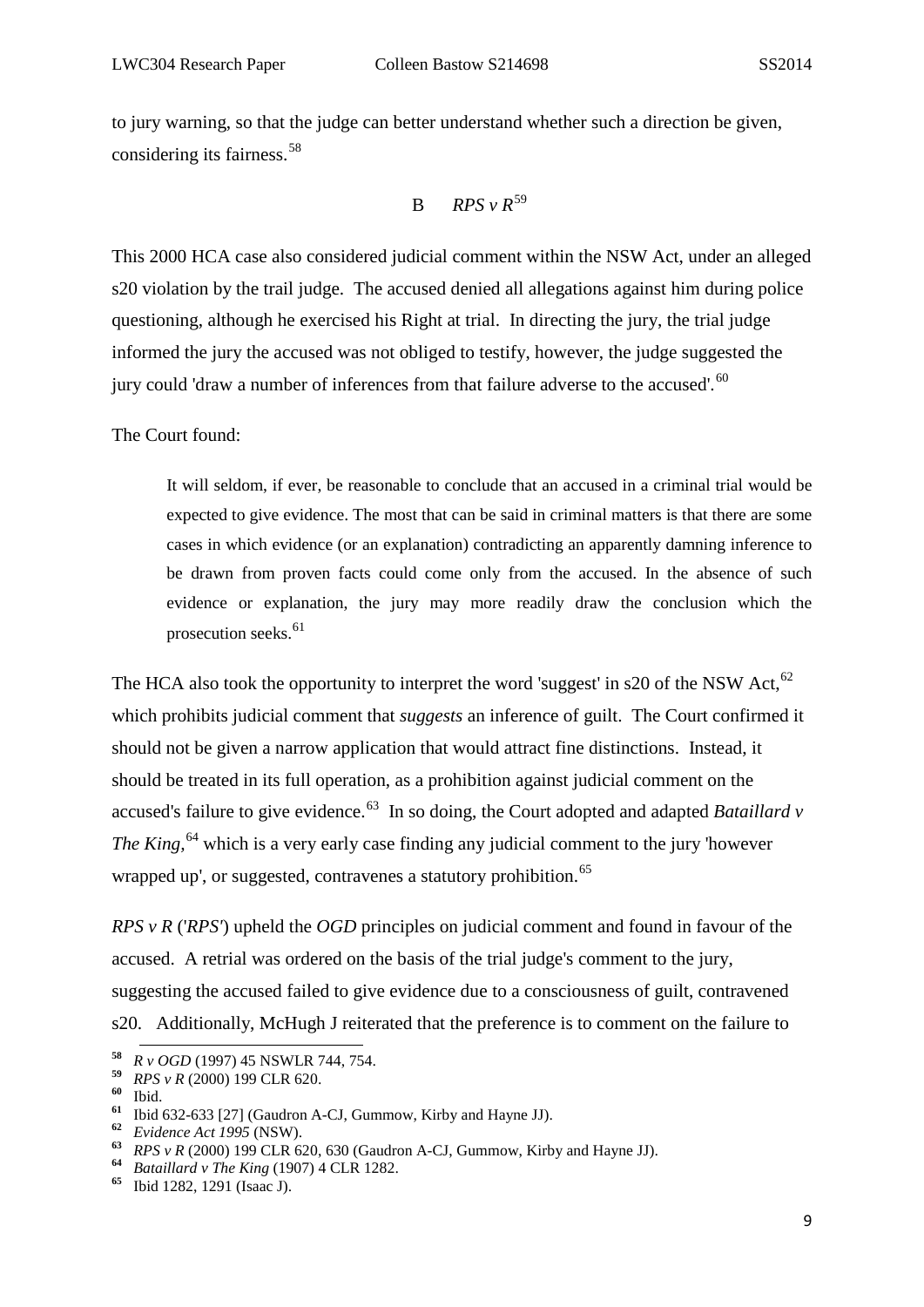give an explanation, instead of the failure to give evidence, as it is reasonable to expect a denial or contradiction from the accused.<sup>[66](#page-12-1)</sup>

# C *Azzopardi v The Queen*[67](#page-12-2)

<span id="page-12-0"></span>In 2001, *Azzopardi* also considered judicial comment on the accused's silence and the operation of  $s20$ <sup>[68](#page-12-3)</sup>. In this case, the accused denied all allegations of a serious indictable offence during police questioning and refused to give evidence at the trial. The trial judge informed the jury that the accused was not obliged to testify for the prosecution, that his failure to give evidence could not be treated as an admission of guilt and his failure to give evidence may affect the weight the jury may give to the evidence from the prosecution's witnesses.<sup>[69](#page-12-4)</sup>

The HCA reaffirmed previous findings that 'an accused is presumed innocent until proven guilty; guilt must be established beyond reasonable doubt by the Crown presenting legally admissible evidence in a lawfully conducted trial; and an accused cannot be compelled to give evidence in his or her own case'.<sup>[70](#page-12-5)</sup> Additionally, the majority determined the aforesaid *Weissensteiner* judicial comments contravened s20, suggesting 'the accused did not give evidence because the accused was, or believed he was, guilty of the offence charge.<sup>'[71](#page-12-6)</sup> Likewise, Callinan J concurred with the *RPS* interpretation of s20, stating it best to refrain from any comment on the topic.<sup>[72](#page-12-7)</sup> The Court further emphasised the circumstances requiring judicial comment on the defendant's silence are 'rare and exceptional', limited only to circumstances requiring an explanation of additional facts only known to the defendant.<sup>[73](#page-12-8)</sup> Finally, Callinan J asserted the *Weissensteiner* principles on judicial comment, provisioning adverse inferences, 'have no application in a jurisdiction in which s  $20(2)$  has been acted'.<sup>[74](#page-12-9)</sup>

**<sup>66</sup>** *RPS v R* (2000) 199 CLR 620, 644.

<span id="page-12-2"></span><span id="page-12-1"></span>**<sup>67</sup>** *Azzopardi v The Queen* (2001) 205 CLR 50.

<span id="page-12-3"></span>**<sup>68</sup>** *Evidence Act 1995* (NSW).

<span id="page-12-4"></span>**<sup>69</sup>** *Azzopardi v The Queen* (2001) 205 CLR 50.

<span id="page-12-6"></span>

<span id="page-12-5"></span>**<sup>70</sup>**Ibid 52. **<sup>71</sup>**Ibid. **<sup>72</sup>**Ibid 119 [195].

<span id="page-12-9"></span><span id="page-12-8"></span><span id="page-12-7"></span>**<sup>73</sup>**Ibid 51 (Gaudron, Gummow, Kirby Hayne and Callinan JJ). **<sup>74</sup>**Ibid 116 [189].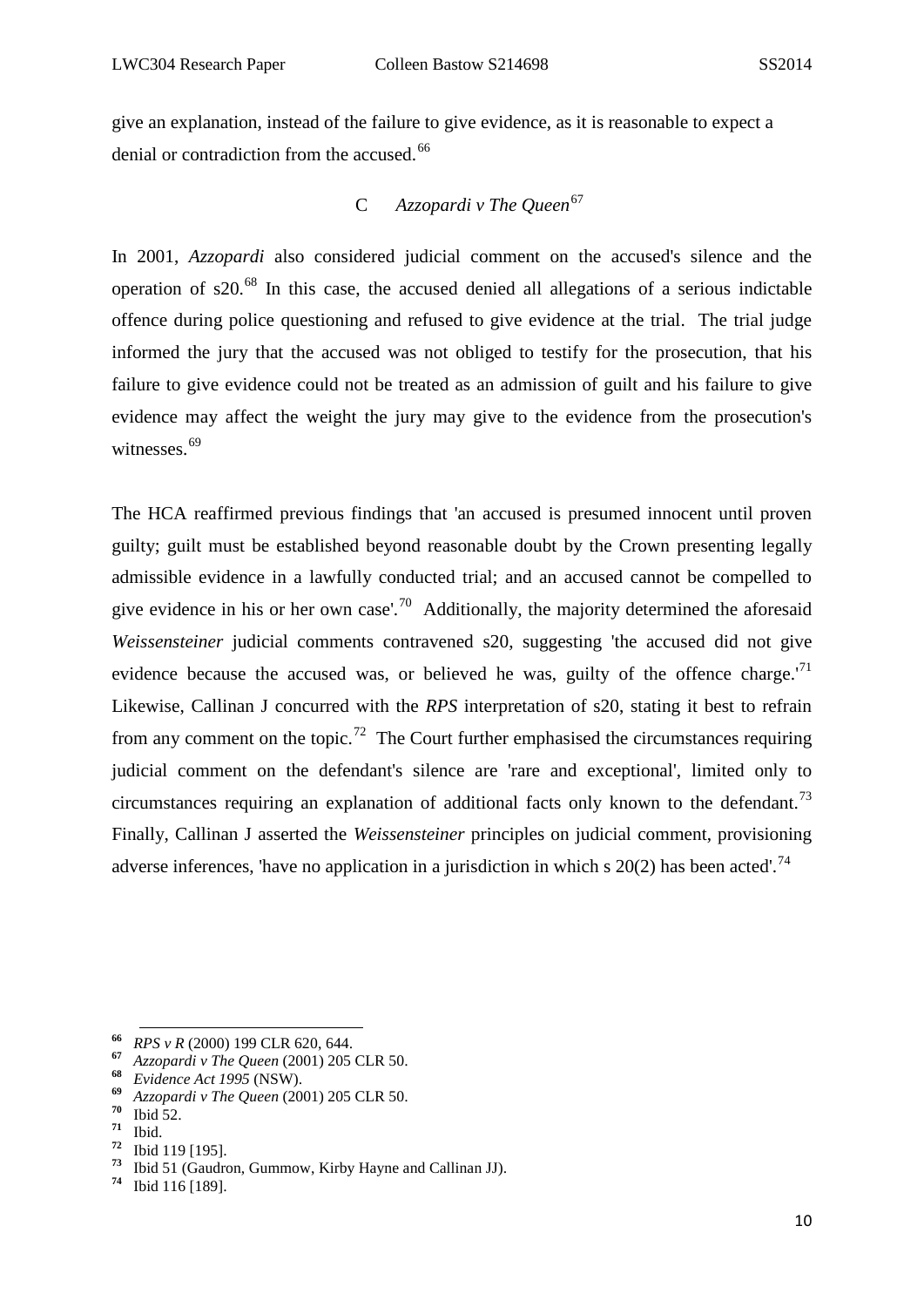Noteworthy, *Azzopardi* also endorsed the *RPS* wide application of the word 'suggest' in s20, confirming that, otherwise, 'the opportunity to exculpate become[s] an obligation to selfincriminate'.[75](#page-13-1)

Subsequent to *Azzopardi,* the law remained relatively settled on these elements of the uniform legislation. However, the NSW government created further confusion, with the implementation of the controversial amendments in 2013, that tipped the burden of proof away from the prosecution and radically challenged the presumption of innocence.

## VI 2013 NSW AMENDMENTS

<span id="page-13-0"></span>NSW uniform evidence laws took a dramatic turn, when Premier O'Farrell drove reforms to the silence provisions through both Houses of Parliament in one week. These reforms took effect on 1 September  $2013^{76}$  $2013^{76}$  $2013^{76}$  and included the amendment of the disclosure provisions under the *Criminal Procedure Act 1986.*[77](#page-13-3) The Premier stressed the reforms reflected the 1994 UK statutory reforms to their silence provisions<sup>[78](#page-13-4)</sup> (UK Amendments) and highlighted the need 'to allow juries and the judiciary to draw an adverse inference against an alleged criminal who refuses to speak to investigating police, but later produces "evidence" at trial in a bid to be found not guilty'.[79](#page-13-5) Supporting the Premier, the Attorney-General declared 'juries are smart enough to be able to apply common sense if it's clear someone has been wrongly accused of a crime'.<sup>[80](#page-13-6)</sup> It is naive and incorrect to rely on the intelligence of a jury to determine whether a person has been wrongly accused; the jury must consider the verdict using the whole of the evidence adduced during the trial. Relying on the jury's intelligence, also suggests a dilution of the prosecution's statutory onus of proof, which is confirmed in statute  $81$  and at common law, [82](#page-13-8) and the historical concept, stated by Blackstone, that '*All presumptive evidence of* 

<span id="page-13-1"></span><sup>&</sup>lt;sup>75</sup> Ibid 71 [56] (Gaudron, Gummow, Kirby and Hayne JJ).<br><sup>76</sup> New South Wales Government <http://legislation.nsw.gov.au/maintop/epub>.

<span id="page-13-3"></span><span id="page-13-2"></span><sup>&</sup>lt;sup>77</sup> Criminal Procedure Act 1986,s146A - enables the court or the jury to draw inferences as appear proper in circumstances whereby the accused fails to comply with the pre-trial disclosure provisions.

<span id="page-13-4"></span>**<sup>78</sup>** *Criminal Justice and Public Order Act 1994* (UK).

<span id="page-13-5"></span>**<sup>79</sup>** Barry O'Farrell, Premier of New South Wales, 'Crime Crackdown: "Right to Silence" Law Toughened'' (Media Release, Tuesday 14 August) 2012) 1

 $\leq$ http://www.premier.nsw.gov.au/sites/default/files/CRIME%20CRACKDOWN%20RIGHT%20TO%20SIL ENCE%20LAW%20TOUGHENED.pdf>.

<span id="page-13-6"></span> $\begin{array}{c}\n 80 \\
 81 \\
 \hline\n \end{array}$  Ibid.

<span id="page-13-8"></span><span id="page-13-7"></span>**<sup>81</sup>** *Evidence Act 1995* (NSW) s141.

**<sup>82</sup>** *Petty v R* 102 ALR 129, 154 (Gaudron J).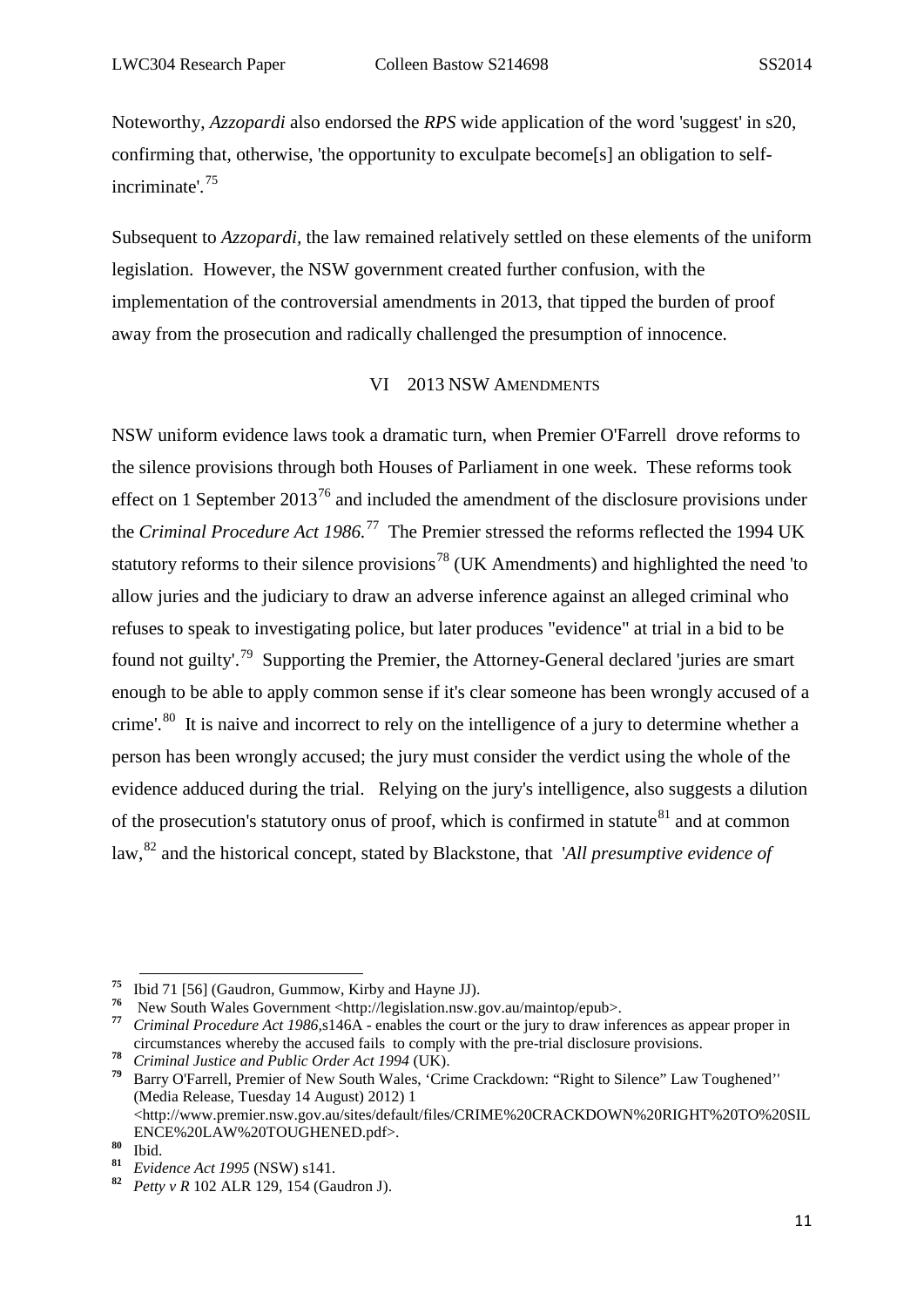*felony should be admitted cautiously; for the law holds, that it is better that ten guilty persons escape than that one innocent suffer'.*[83](#page-14-2)

Subject to age and capacity limitations, $84$  the NSW Amendments permit an unfavourable inference drawn by the jury from a failure of the of the accused to give evidence, when charged with a serious indictable offence. It is conditional upon the delivery of a special caution in the presence of the accused's legal counsel and includes a prohibition against the prosecution from using the unfavourable inference as sole evidence to convict. This safeguard will generally only apply to cases built upon of circumstantial evidence. Further, the NSW Amendments establish an obligation on the accused to disclose any matter during official questioning, that may be relied upon as a defence at trial, or any matter that the suspect could have reasonably been expected to disclose.<sup>85</sup> This is a far reaching obligation that impacts on the statutory disclosure provisions, all of which is underpinned by adequate legal advice.

#### VII IMPACT OF 2013 NSW AMENDMENTS

#### A *Legal Advice*

<span id="page-14-1"></span><span id="page-14-0"></span>Unless a special caution is given in the presence of the suspect's legal practitioner, evidence drawn from silence cannot be admitted or commented upon at trial. This recognises the impossibility of an accused person to fully comprehend the depth of the legal consequences of silence and also provides the necessary balance to ensure the accused is protected from an overbearing state, that may potentially result in a false or improperly obtained admission.

The UK has a similar statutory condition, with one distinction; the UK provides a 24-hour government funded duty solicitor service.<sup>86</sup> The NSWLRC confirmed this to be problematical in NSW, where there is no such funded legal service to support the reforms. Effectively, defence has to be revealed during police questioning and those who cannot afford, or access legal advice, are greatly disadvantaged because they will not fully comprehend the significance and consequences of remaining silent,  $87$  which could result in a false or misguided admission, which may not be adduced as admissible evidence. The

<span id="page-14-2"></span>**<sup>83</sup>** Sir William Blackstone, *Commentaries on the Laws of England*, Book 4, Chapter 27, 358 (emphasis added).

<span id="page-14-3"></span>**<sup>84</sup>** *Evidence Act 1995* (NSW), ss13, 89A(5).

<span id="page-14-4"></span>**<sup>85</sup>**Ibid s 89A(1).

<span id="page-14-5"></span>**<sup>86</sup>** Mike Redmayne, 'English Warnings' (2008) 30.3 Cardozo Law Review 1061 citing David Dixon, *Common Sense, Legal Advice and the Right of Silence,* (1999) 1053.

<span id="page-14-6"></span>**<sup>87</sup>** New South Wales Law Reform Commission, *The Right to Silence,* Report 95 (July 2000) 65.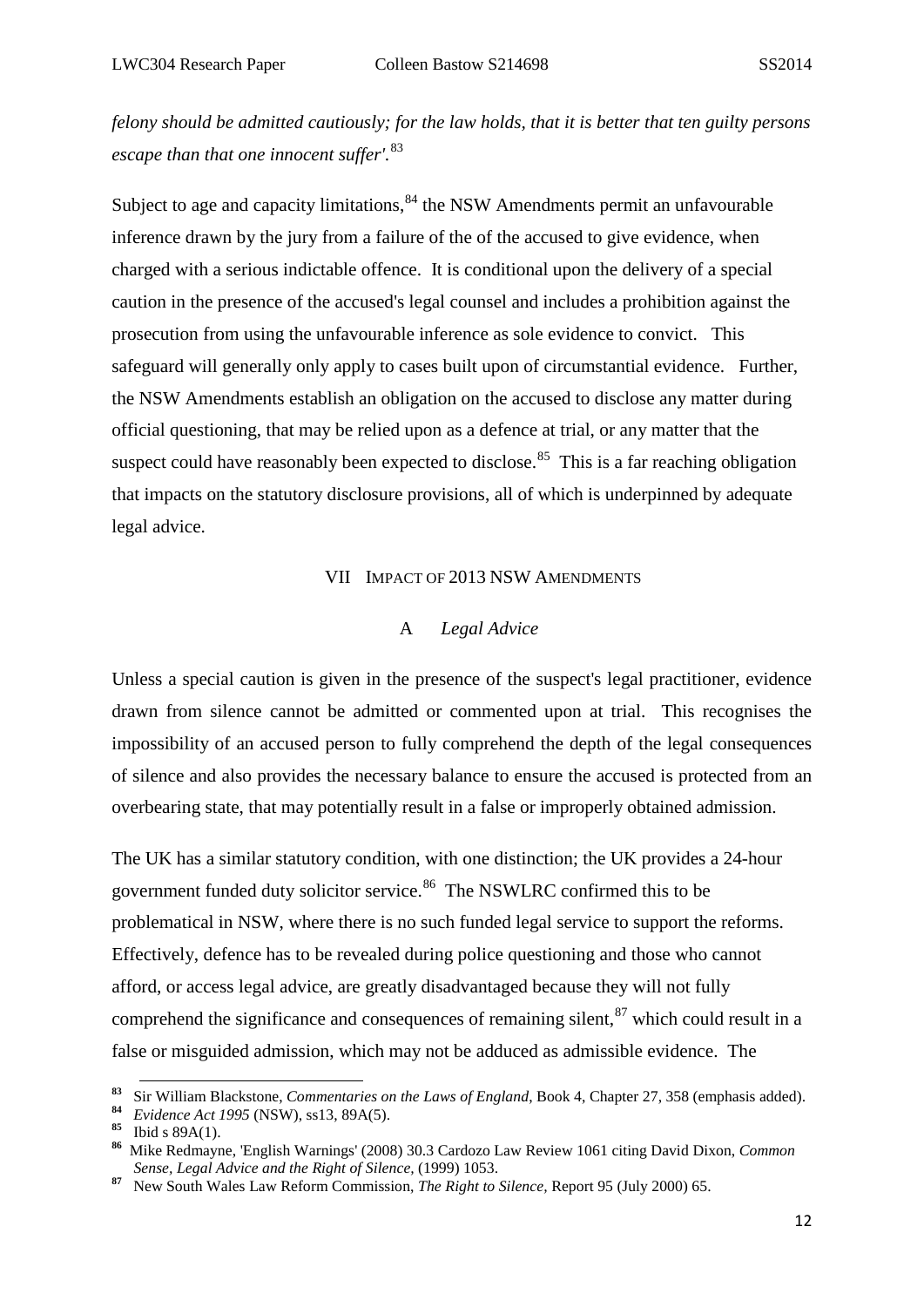absence of adequate legal advice may threaten the long-term viability of the NSW Amendments. Initially, the government committed to trialling a unique legal telephone advice service,  $88$  however, this does not appear to have been implemented. Suspects must, instead, rely on the limited availability of the Legal Aid hotline, which operates only during business hours and free access is restricted.<sup>[89](#page-15-1)</sup> The NSW Police Association has since spoken out against the reforms, deeming them unworkable, because lawyers are either not turning up for the special caution or they are giving advice via telephone consultation.<sup>[90](#page-15-2)</sup> which is contrary to the statute; it implies the lawyer's physical presence.  $91$  Conversely, the mandatory legal advice requirements, provide an opportunity for hardened criminals to evade the reforms, by not pursuing legal advice.<sup>[92](#page-15-4)</sup> Although the operation of the reforms, against the legal advice requirements, are yet to be judicially considered, the HCA previously confirmed 'the common law of Australia does not recognize the right of an accused to be provided with counsel at public expense',  $93$  which is at odds with the NSW Amendments.

However, reverting to the UK experience, where legal advice also underpins the UK Amendments, the courts are reluctant to establish that legal advice to remain silent prevents an adverse inference at trial. Further, if the defendant argues a reliance on legal advice to remain silent, the defendant risks a waiver of legal privilege, resulting in cross-examination of the legal practitioner.<sup>[94](#page-15-6)</sup> By contrast, if the defendant merely claims to have stayed silent on the basis of advice, then privilege is not waived;<sup>[95](#page-15-7)</sup> the defendant must hold a genuine belief in the legal advice and a genuine intention to rely on it.<sup>96</sup> This distinction justifies the critical need for adequate legal advice in NSW, prior to police questioning and the disclosure of information, if the reforms are to succeed.

<span id="page-15-0"></span>**<sup>88</sup>** Greg Smith, Attorney-General and Minister for Justice, 'Call to Support Changes to Right to Silence' (Media Release, 12 September 2012) 1

<span id="page-15-1"></span><sup>&</sup>lt;http://www.justice.nsw.gov.au/Documents/Media%20Releases/2012/120912\_changes\_right\_to\_silence.pdf 89 Legal Aid New South Wales, *Help Over the Phone*, <http://www/legalaid.nsw.gov.au/get-legal-help/legalhelpline>.

<span id="page-15-2"></span>**<sup>90</sup>** 'Lawyers Circumventing Right to Silence Laws, NSW Police say' *ABC News* (online), 15 October 2013 < http://www.abc.net.au/news/2013-10-15/lawyers-circumventing-right-to-silence-laws3a-police/5022578>.

<span id="page-15-3"></span>**<sup>91</sup>** *Evidence Act 1995* (NSW), s89A(2)(c).

<span id="page-15-4"></span>**<sup>92</sup>** David Hamer, 'Right to Silence Reforms in NSW' (2013) 38.2 *Alternate Law Journal 129,* 1.

<span id="page-15-5"></span>**<sup>93</sup>** *Dietrich v The Queen* (1992) 177 CLR 292 (Mason CJ and McHugh J).

<span id="page-15-6"></span>**<sup>94</sup>** Redmayne, above n 86, citing *R v Wishart* [2005] EWCA (Crim) 1337.

**<sup>95</sup>** Ibid, citing *R v Condron* [1997] 1 Cr App R 185.

<span id="page-15-8"></span><span id="page-15-7"></span>**<sup>96</sup>** *R v Hoare* [2004] EWCA Crim 784, 1818 citing *R v Betts* [2001] 2 Cr App R 257 (Kay LJ).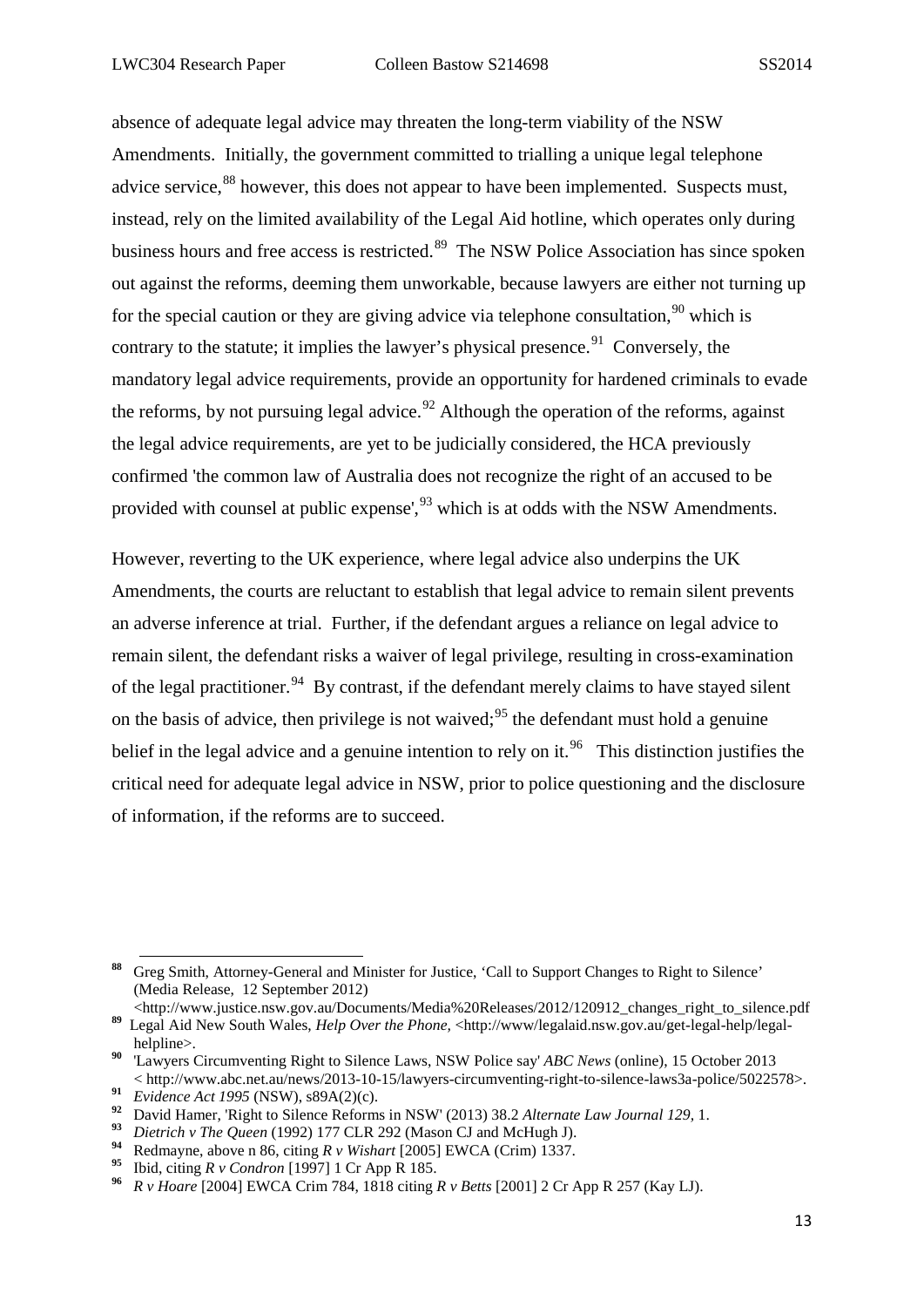## B *Disclosure*

<span id="page-16-0"></span>The early disclosure implications are further complicated if legal advice is absent. The statute includes a mandatory requirement for the accused to consult with legal counsel in private, before official questioning can commence, otherwise the reforms are negated.

The NSW Amendment package revised associated legislation, to enable an adverse inference, as appears proper, to be drawn when the accused fails to comply with pre-trial disclosure provisions.<sup>97</sup> During official questioning, the accused must now disclose those facts to be relied upon in defence at trial, or those that could reasonably have been expected to mention during questioning,  $98$  even if the matter has not, of itself, been raised during questioning. This creates significant benefit for the prosecution, not only as a coercion for the accused to answer questions and produce information, but particularly as an obligation to disclose more evidence, earlier in the proceedings. Disclosure implications are further complicated by the need to work up a defence much sooner than previously required; it must now occur before the trial date is set.[99](#page-16-4) Arguably, the reforms also create an *expectation,* that the police will fully disclose their case during questioning and, consequently, the police are now questioning the beneficial impact of disclosure reforms.<sup>[100](#page-16-5)</sup> Of further concern, regarding the viability of the reforms, silence may now be used as a 'bargaining chip by suspects and their legal advisers, as a means of encouraging full disclosure of the evidence against them'.<sup>[101](#page-16-6)</sup>

Regardless of the imposition of the onerous disclosure obligations, the accused may be further prejudiced at trial, by reason of judicial comment, by exercising the Right, either during police questioning, disclosure proceedingsor at trial. The potential for such a prejudicial comment to occur is exacerbated by the lack of clarity governing such complicated judicial comment.

## C *Adverse Inferences and Judicial Comment*

<span id="page-16-1"></span>Section 20 of the NSW Act governs judicial comment and *Azzopardi* outlines the principles for judicial warnings to the jury, when the accused fails to give evidence at trial. In doing so,

1

<span id="page-16-2"></span>**<sup>97</sup>** *Criminal Procedure Act 1986 (NSW),* S146A.

<span id="page-16-3"></span>**<sup>98</sup>** *Evidence Act 1995* (NSW), s89A(1)-(9).

<span id="page-16-4"></span><sup>&</sup>lt;sup>99</sup> Criminal Procedure Amendment (Mandatory Pre-trial Defence Disclosure) Bill 2013 sch 1 item, amending *Criminal Procedure Act 1986* ss 136 - 143.

<span id="page-16-6"></span><span id="page-16-5"></span>**<sup>100</sup>** Hamer, above n 92. **<sup>101</sup>** Redmayne, above n 86, citing David Dixon, *Common Sense, Legal Advice and the Right of Silence,* (1999) 1061.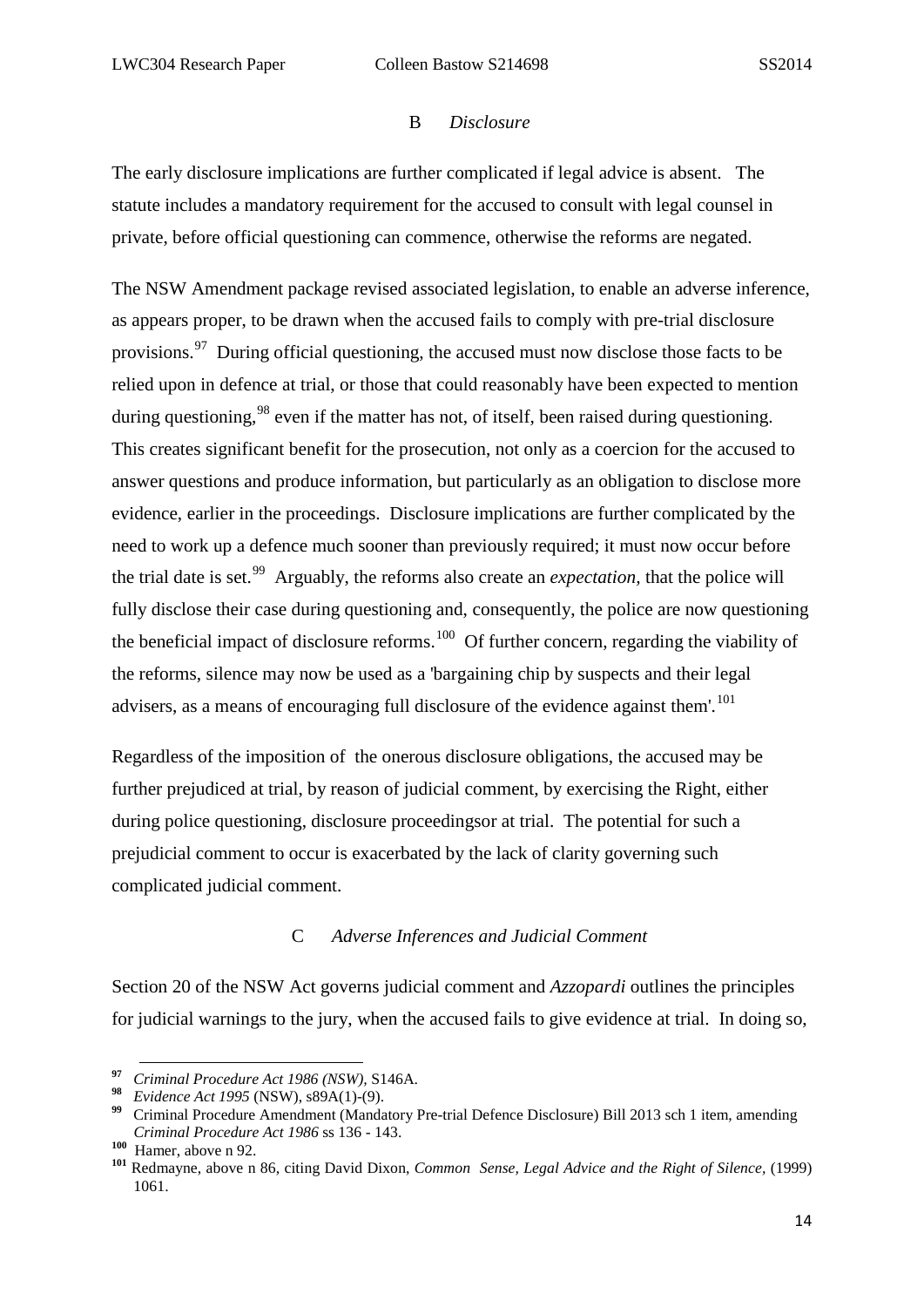*Azzopardi* distinguished between judicial 'comment' and 'direction', emphasising the division of functions between the judge and jury, in criminal trials:

it will almost always be desirable for the judge to warn the jury that the accused's silence in court is not evidence against the accused, does not constitute an admission by the accused, may not be used to fill gaps in the evidence tendered by the prosecution, and may not be used as a make-weight in assessing whether the prosecution has proved its case beyond reasonable doubt. It by no means follows, however, that the judge should go on to comment on the way in which the jury might use the fact that the accused did not give evidence.<sup>[102](#page-17-0)</sup>

Such a comment should not be a direction. The jury decides the facts and the weight of the evidence, while the judge cannot direct the jury in its verdict deliberations. The judge may direct the jury by identifying issues and giving appropriate warnings about the relevant law and legal issues, which includes permissible rationale and the extent of care required in assessing evidence and the jury must follow such directions.

By contrast, judicial comment appending significance to the defendant's silence is a comment only and should be aligned to the aforesaid *Azzopardi* principles. The jury is free to use or discard such judicial comment and should be informed of this discretion. Conversely, if judicial comment is not forthcoming on the accused's silence, the jury may infer adverse inferences from the silence.[103](#page-17-1) However, citing *RPS* and endorsing *Weissensteiner*, the HCA found *'*the preferable course is for comment to be made in terms of a failure to offer an explanation, rather than a failure to give evidence'.<sup>[104](#page-17-2)</sup>

The NSW Act has limited the extent of judicial comment and removed the tension between *Weissensteiner* and *RPS,* establishing judicial comment 'will never be warranted merely because the accused has failed to contradict some aspect of the prosecution case'.<sup>105</sup> Quite rightly, it does not permit the prosecution to comment on the accused's failure to give evidence and so it follows 'If the prosecution is denied the argument, why should the judge be permitted to make it? $10^{106}$  $10^{106}$  $10^{106}$ 

Whilst these recent decisions help to clarify the extent of judicial comment and direction, it is clear that consistency is lacking, and the uncertain nature of an ill-defined Right operating

**<sup>102</sup>** *Azzopardi v The Queen* (2001) 205 CLR 50, 70 [51].

<span id="page-17-1"></span><span id="page-17-0"></span>**<sup>103</sup>**Ibid 69 70 [49]-[52].

**<sup>104</sup>**Ibid 74 [65].

<span id="page-17-3"></span><span id="page-17-2"></span>**<sup>105</sup>**Ibid 75 [68].

<span id="page-17-4"></span>**<sup>106</sup>**Ibid 64 (Gaudron, Gummow, Kirby and Hayne JJ).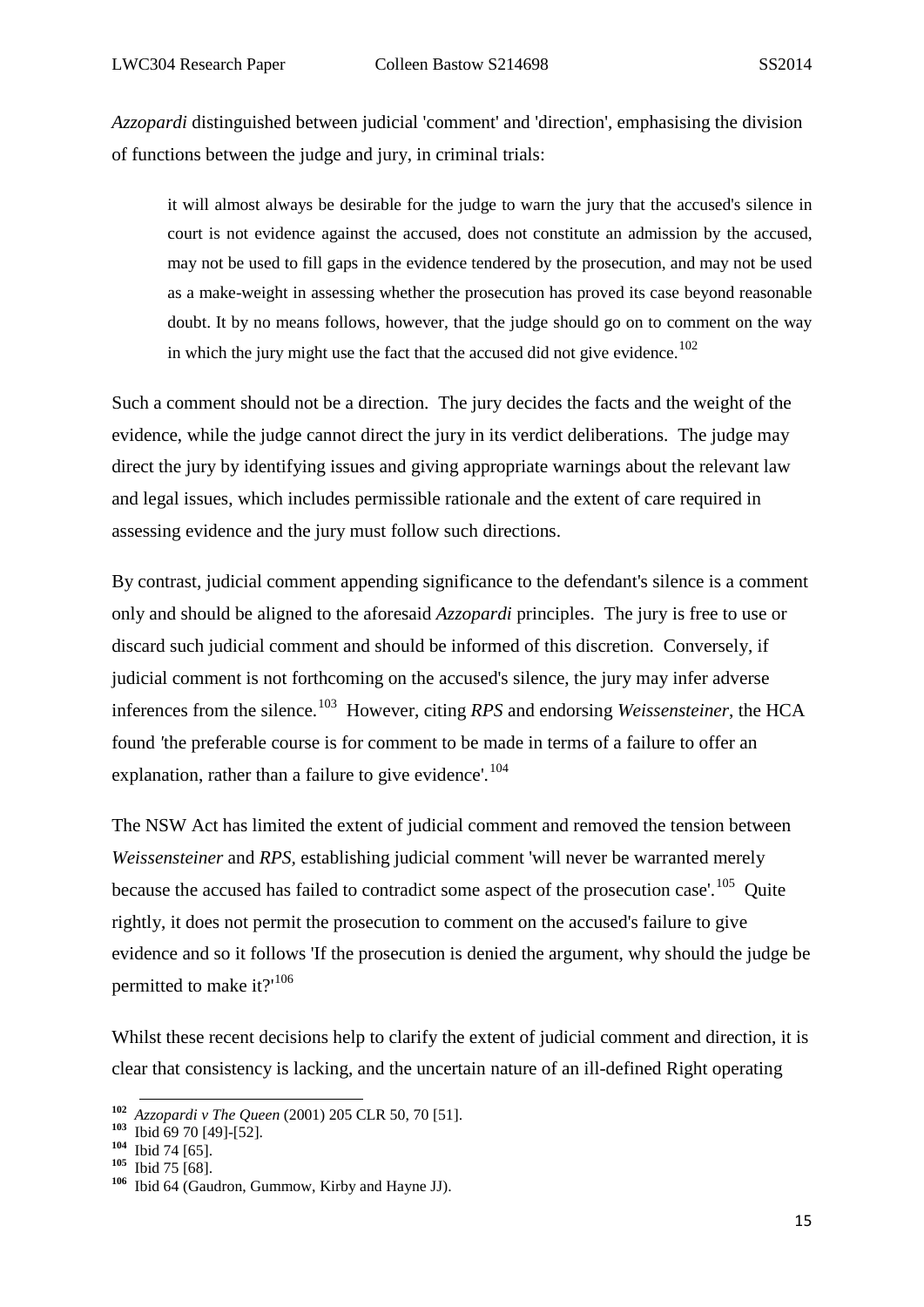within the NSW Amendments, merely adds to the confusion, arising from a complicated set of judicial instructions. There are no judicial determinations on the Right, following the NSW Amendments, therefore the author will overview the UK experience to contrast the overall effects.

## VIII UNITED KINGDOM CONTRAST

<span id="page-18-0"></span>In 2005, Lord Justice Rose expressed a concern that contemporary England's strong predilection towards amending its criminal justice laws was having an adverse effect on the criminal justice system.<sup>[107](#page-18-1)</sup> One such reform is the UK Amendments,<sup>[108](#page-18-2)</sup> radically changing the law regarding defendant's right to exercise silence during pre-trial questioning and trial proceedings. The amendments enable the jury to draw an adverse inference from the defendant's failure to give evidence or rely on a fact in defence that was not mentioned raised by the defendant during pre-trial proceedings, or could reasonably have been expected to mention when questioned, charged or informed.<sup>[109](#page-18-3)</sup> Similar to the NSW Amendments, the UK Amendments are conditional upon the opportunity to consult a solicitor prior to being questioned, charged or informed and the delivery of a caution, and the inability to convice solely on the evidence of an adverse inference taken from silence.<sup>[110](#page-18-4)</sup>

Since the UK Amendments, the courts have confirmed that adverse inferences cannot be drawn from pre-trial silence, unless the following clear directions are given to the jury, otherwise the burden of proof is distorted:

- a. the burden of proof remains with the prosecution;
- b. the defendant retains the right to remain silent;
- c. the jury is satisfied the prosecution established on evidence there was a case to answer;
- d. the only sensible explanation for silence was that the defendant had no answer to the case against him/her, which could have withstood cross-examination;
- e. an inference from failure to give evidence does not in itself prove guilt.<sup>[111](#page-18-5)</sup>

<span id="page-18-1"></span>**<sup>107</sup>** *R v Bradley* [2005] EWCA Crim 20 [39] cited by Susan Nash, 'Recent Developments in English Criminal Law and Procedure' (2005) 29 *Crim Law Journal* 228 228.

<span id="page-18-2"></span>**<sup>108</sup>** *Criminal Justice and Public Order Act 1994* (UK) ss 34-37.

<span id="page-18-3"></span><sup>&</sup>lt;sup>109</sup> Ibid s 34.<br><sup>110</sup> Ibid s 34(2A).

<span id="page-18-5"></span><span id="page-18-4"></span><sup>111</sup> *R v Cowan* [1996] QB 374 [A].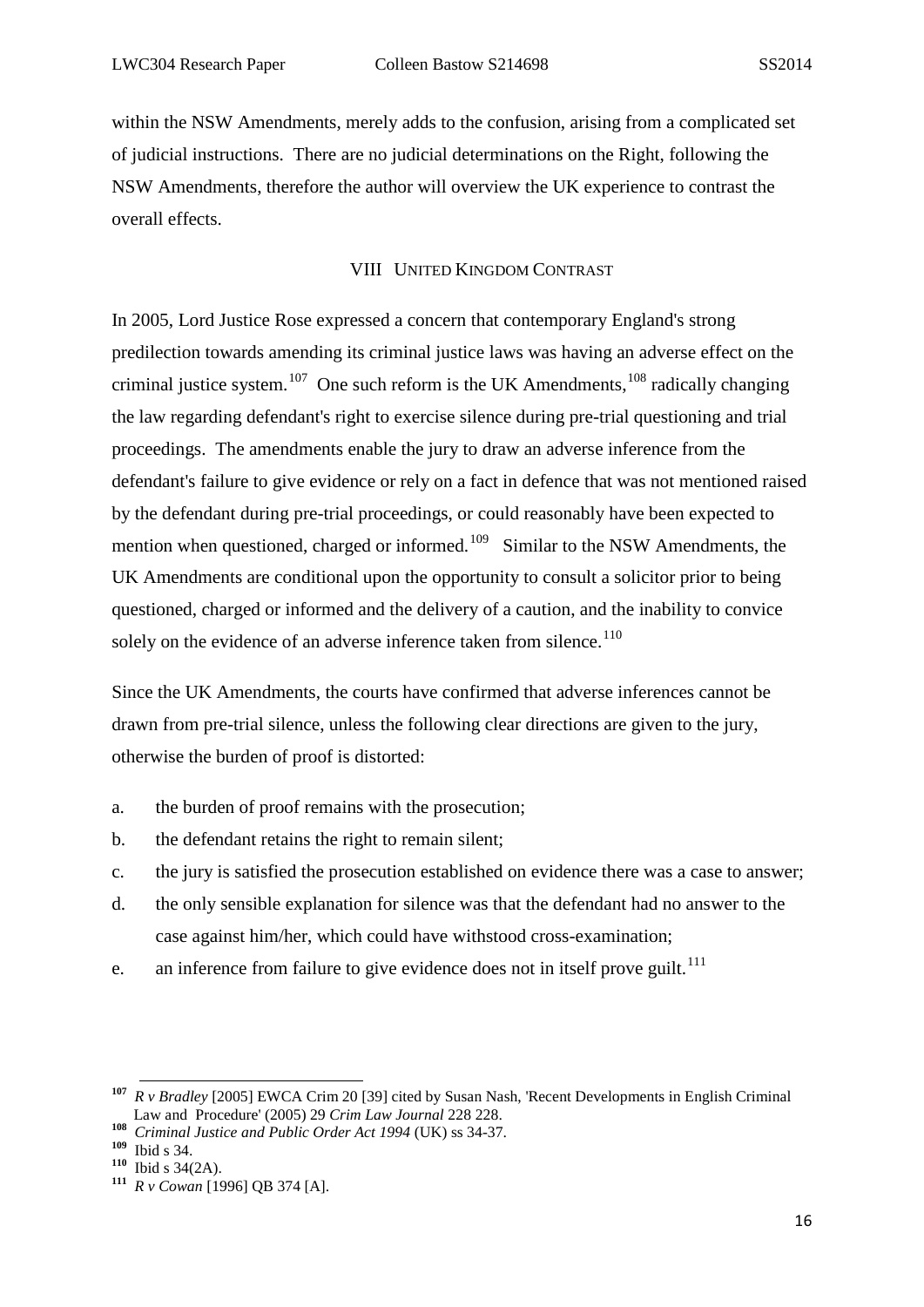*R v Webber*<sup>[112](#page-19-2)</sup> is the most recent UK authority on adverse inferences, which also established an adverse inference cannot be drawn if the defence is merely 'putting to proof' a specific proposition, if the fact is rejected by the witness. Although questions of fact do not become evidence until accepted by a witness, it still plants a seed in the mind of the jury that counsel's particular version of events is correct, even though it was not accepted as a fact by a witness and cannot be adduced as evidence.<sup>[113](#page-19-3)</sup>

## IX DIFFERENCES BETWEEN UK AND NSW AMENDMENTS

<span id="page-19-0"></span>The fundamental difference between Australia and the UK is the system of government. England does not have a written constitution or a bill of rights and sovereignty is vested in the parliament, as a unitary system of government, to make the laws for the entire nation. Australia, however, is a constitutionally entrenched federation, comprising one Federal government and independently governed states, with legislative power to make laws distributed between the Commonwealth and the states. Therefore, unlike Australia, the UK Amendments are binding and enforceable across the entire nation.

Although the UK and NSW Amendments hold subtle differences, each fundamentally erodes the Right, by enabling adverse inferences drawn from a failure to give evidence. Whether they be *adverse inferences* or *unfavourable inferences,* each enlivens a coercion to testify, that undermines the presumption of innocence and the Privilege. Predominantly, silence in the UK for any offence is treated as suspicious. $114$ 

In order to understand the environment within which the NSW Amendments developed, it is important to glean an international perspective on how the Right is protected, particularly to identify any influences that may have led to the reforms.

## X INTERNATIONAL PERSPECTIVE

<span id="page-19-6"></span><span id="page-19-1"></span>Treaties provide an insight into the extent of protection afforded the Right in international law. A treaty or covenant is a primary source of international law, <sup>[115](#page-19-5)</sup> that it is binding upon its member parties, who are obliged to perform their obligations in a 'good faith' capacity.<sup>[116](#page-19-6)</sup>

1

**<sup>112</sup>** *R v Webber* [2004] UKHL 1.

<span id="page-19-4"></span><span id="page-19-3"></span><span id="page-19-2"></span>**<sup>113</sup>**Ibid [15]. **<sup>114</sup>** Redmayne, above n 86, 1050.

<span id="page-19-5"></span>**<sup>115</sup>** *Statute of the International Court of Justice 1945* art 38.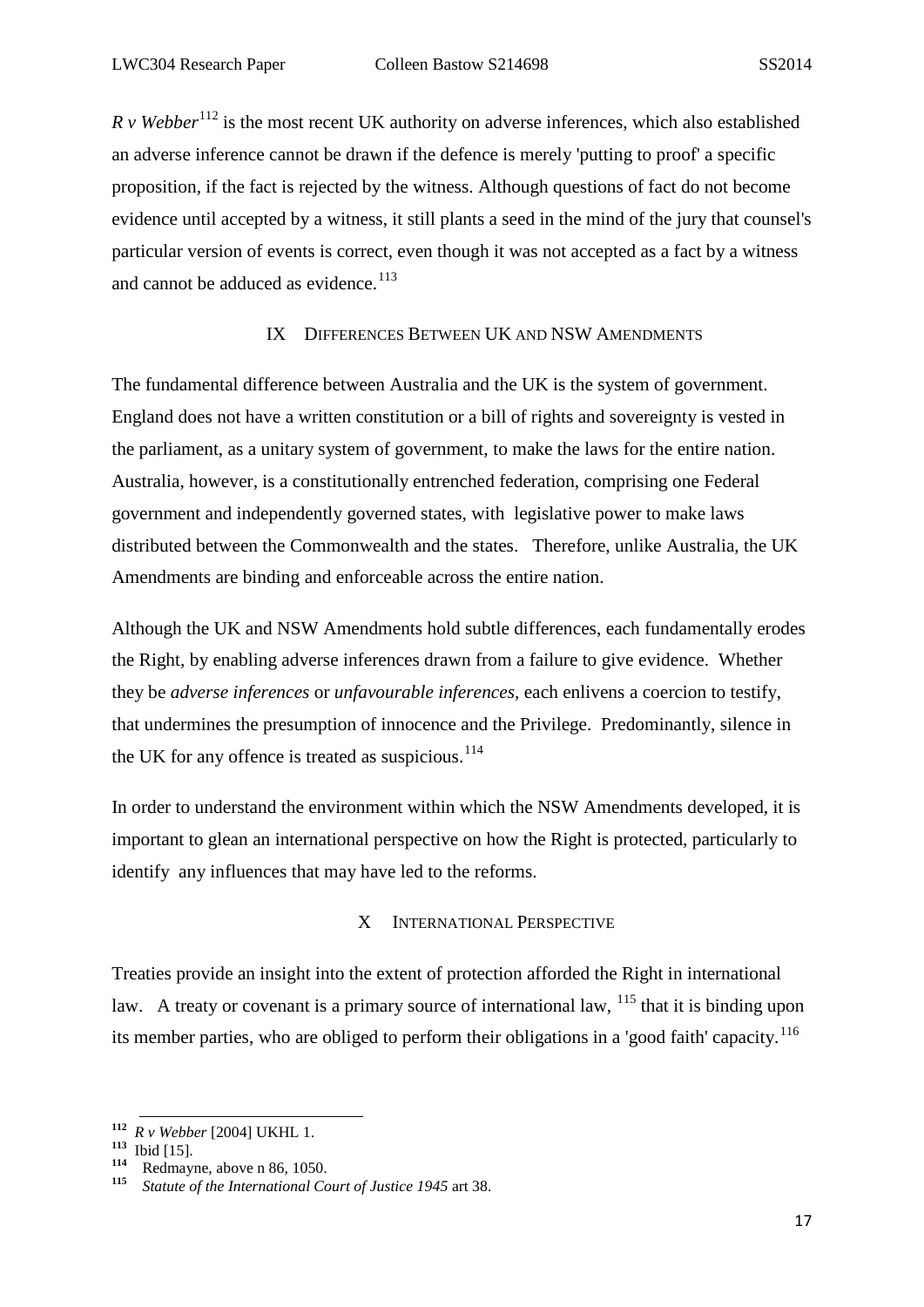#### A *Treaties*

# <span id="page-20-1"></span><span id="page-20-0"></span>1 *International Covenant on Civil and Political Rights* ('ICCPR')<sup>[117](#page-20-2)</sup>

Principally, from an Australian perspective, the ICCPR recognises the inherent dignity, equality and inalienable rights, such as freedom from fear and want, as the foundation of freedom and justice. Australia ratified this treaty in 1980, entrenching it obligations into the *Human Rights Commission Act* ('AHRC Act'), by granting power to the Commissioner to monitor compliance and inquire into alleged violations, albeit without enforcement.<sup>[118](#page-20-3)</sup> The United Nations Human Rights Committee ('UNHRC') hears complaints of violations, however, it cannot strike down legislation.<sup>[119](#page-20-4)</sup> Specifically, article 14(3)(g) protects the defendant's Right in criminal proceedings, by guaranteeing the presumption of innocence and not having to confess guilt or testify against himself.<sup>[120](#page-20-5)</sup> These rights are not absolute and can be temporarily derogated in exceptional circumstances of an officially proclaimed public emergency that threatens the life of a nation.<sup>121</sup> The ICCPR provisions are aligned to Lord Mustill's rationale, that the immunity against testifying operates as immunity against providing information, thereby entitling the Right, as an immunity against having to confess guilt. An Australian appeal case to the UNHRC in 2006 determined a violation of the right not to confess guilt requires an act of compulsion, such as prejudicial judicial comment,  $^{122}$  $^{122}$  $^{122}$ whereas Australia's HCA appeal from the same matter, extended such a violation to a failure to follow fundamental criminal process.<sup>[123](#page-20-8)</sup> This contrasts the inconsistency of the judicial interpretation of international obligations against domestic law. However, Australia's interpretation is consistent with the USA threshold of a fundamental procedural breach, such as police persisting in an interview with an accused after the Right has been exercised.<sup>[124](#page-20-9)</sup>

**<sup>116</sup>** *Vienna Convention on the Law of Treaties,* opened for signature 23 May 1969, 1155 UNTS 331 (entered into force 27 January 1980) art 26. **<sup>117</sup>** *International Covenant on Civil and Political Rights,* opened for signature 16 December 1966, (entered into

<span id="page-20-2"></span>force 23 March 1976) art 4 [1]-[2].

<span id="page-20-3"></span>**<sup>118</sup>** *Human Rights Commission Act 1986* (Cth), s9, sch 1.

<span id="page-20-4"></span>**<sup>119</sup>** Australian Human Rights Commission, *Fact Sheet 5:The international bill of rights* (2009) <https://www.humanrights.gov.au/sites/default/files/content/education/hr\_explained/download/FS5\_Intern ational.pdf>.

<span id="page-20-5"></span>**<sup>120</sup>** *International Covenant on Civil and Political Rights,* opened for signature 16 December 1966, (entered into force 23 March 1976) art 14 [2], [3][g]. **<sup>121</sup>**Ibid art 4 [1]-[2]. **<sup>122</sup>** Human Rights Committee, *Communication No 1154/2003, 88th sess, UN Doc CCPR/C/88/D/1154/2003 (15* 

<span id="page-20-6"></span>

<span id="page-20-7"></span>*November 2006)* 8 [4.13] ('*Katsuno v Australia').*

<span id="page-20-9"></span><span id="page-20-8"></span>**<sup>123</sup>** *Katsuno v R (199) 166 ALR 149, [35].* **<sup>124</sup>** *Michigan v Mosley* (1975) 423 US 96 (Stewart J).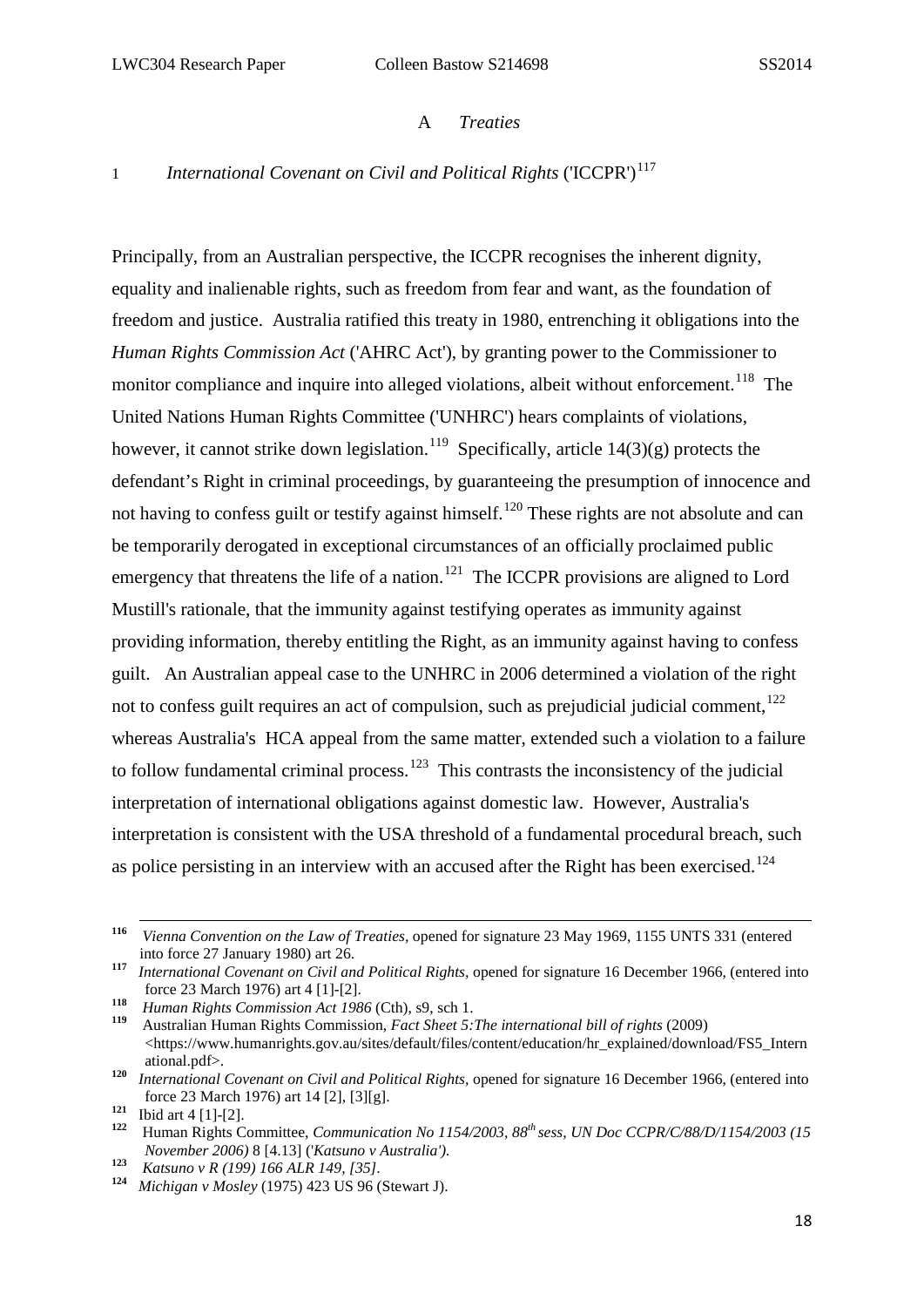Entrenchment of treaty obligations is problematical, in that they are not automatically enacted in the Australian states and territories, by reason of ratification.<sup>[125](#page-21-1)</sup> However, the constitutional power of the Commonwealth to enter into treaties for the entire nation is a controversial argument that was nominally challenged in the renowned Australian case, *Commonwealth v Tasmania* ('*Tasmanian Dam* Case'). [126](#page-21-2)The HCA found the Commonwealth acts within its external affairs constitutional power,  $127$  to enact treaty obligations into domestic law for the whole nation,  $128$  providing the new laws are appropriate and adapted to implementing the treaty obligations<sup>[129](#page-21-5)</sup> and the treaty is bona fide and not a contrivance for enhanced jurisdiction.<sup>130</sup> Consequently, the states and territories are likely restrained by these ICCPR obligations.

Noteworthy, in a further demonstration of its commitment to the preservation of human rights, the Commonwealth government established the Parliamentary Joint Committee on Human Rights ('PJCHR'), who holds responsibility for scrutinising Bills and Acts for compatibility with international human rights obligations. However, the PJCHR can only produce a statement of compatibility<sup>[131](#page-21-7)</sup> and lacks power to enforce protection of the Right.

## B *Canada*

<span id="page-21-0"></span>Looking to another international Commonwealth nation, the *Canadian Charter of Rights and Freedoms* ('*Charter*') protects, inter alia,the right to answer and defence, the right to counsel, and the presumption of innocence and provides an immunity against self-incrimination.<sup>[132](#page-21-8)</sup>

*Noble*  $v R^{133}$  $v R^{133}$  $v R^{133}$  is the seminal Canadian case on the Right, where the Supreme Court ('CSC') found any Canadian court is precluded from considering the defendant's failure to give evidence, thereby protecting the Right and the presumption of innocence.<sup>[134](#page-21-10)</sup> The CSC also confirmed the principle of voluntary confessions and the non-compellability of the accused at

**<sup>125</sup>** *Human Rights Commission Act 1986* (Cth), s5.

<span id="page-21-3"></span><span id="page-21-2"></span><span id="page-21-1"></span>**<sup>126</sup>** *Commonwealth v Tasmania(1983)* 158 CLR 1. **<sup>127</sup>** *Australian Constitution,* s51 (xxix).

**<sup>128</sup>** *Commonwealth v Tasmania* 1983) 158 CLR 1 (Murphy J).

<span id="page-21-6"></span><span id="page-21-5"></span><span id="page-21-4"></span>**<sup>129</sup>** *Victoria v Commonwealth* (1996) 187 CLR 416 (Brennan CJ, Toohey, Gaudron, McHugh and Gummow JJ).

**<sup>130</sup>** Andrew Naylor, 'Australia's Treaty Making Process' (1995) 67 *Australian Law Reform Commission - Reform Journal* 3.

**<sup>131</sup>** *Human Rights (Parliamentary Scrutiny) Act 2011* (Cth)*, ss 3-5, 7.* 

<span id="page-21-8"></span><span id="page-21-7"></span>**<sup>132</sup>** *Canada Act 1982* (UK) c 11, sch B pt 1 ('*Canadian Charter of Rights and Freedoms')* ss7, 8, 10(b), 11(c)- (d).

<span id="page-21-9"></span>**<sup>133</sup>** *Noble v R* [1997] 1 SCR 874.

<span id="page-21-10"></span>**<sup>134</sup>**Ibid.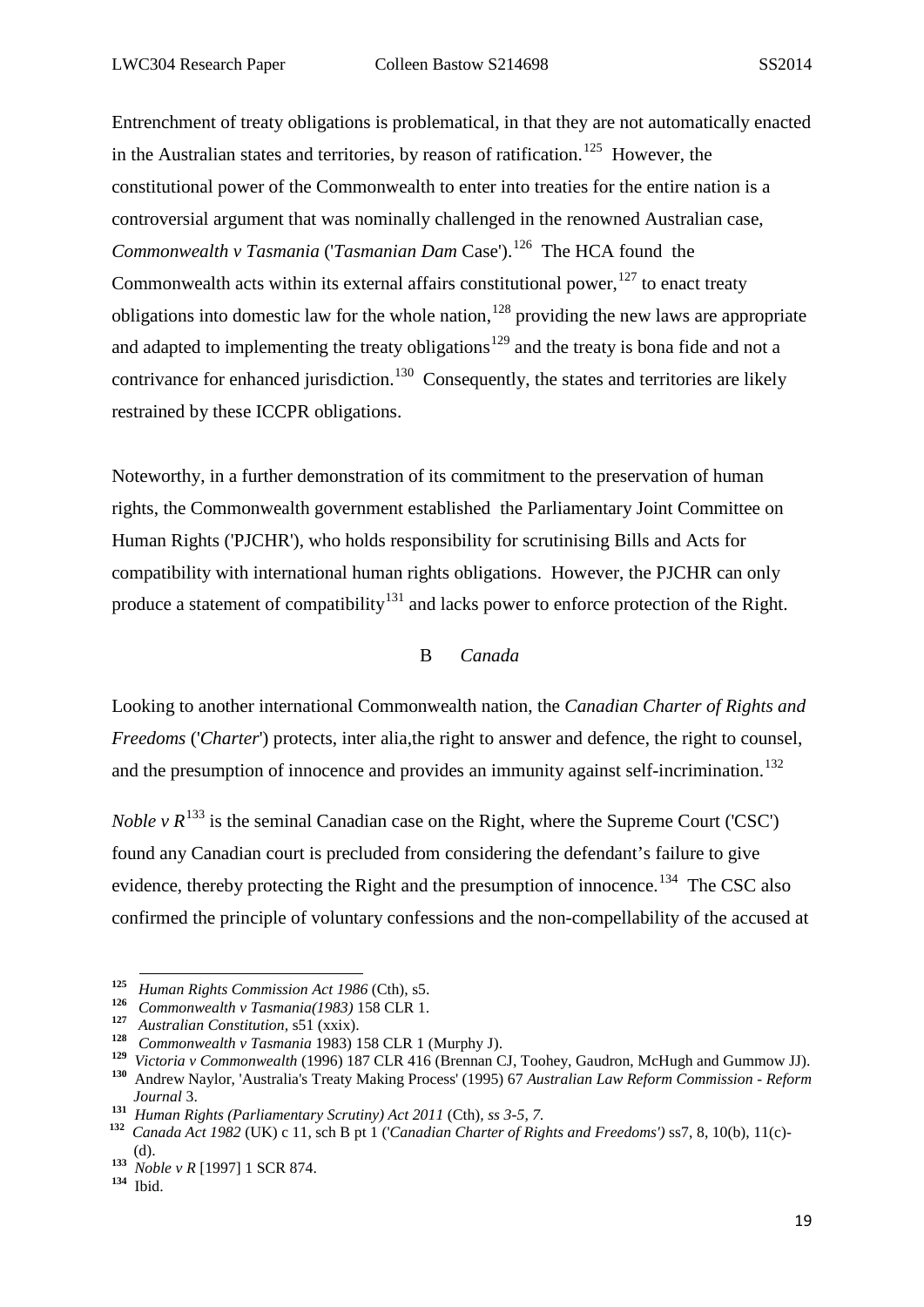trial as constitutionally guaranteed under s11(c) of the Charter.<sup>[135](#page-22-1)</sup> Additionally, *R v Hebert*<sup>[136](#page-22-2)</sup> confirmed the Right at trial exists in s7 of the Charter and established that a confession is improperly obtained, and therefore inadmissible in evidence, if the Right was compromised during pre-trial proceedings.<sup>[137](#page-22-3)</sup> Further, statutory restraints prevents a trial judge or the prosecution from commenting on the accused's silence.<sup>[138](#page-22-4)</sup> Although the existence of the Right under the Charter, both before and during trial proceedings, is 'virtually inviolable<sup> $139$ </sup> the CSC acknowledged the impossibility of preventing a jury from applying an adverse inference to the accused's failure to testify, confirming it to be an error of law.<sup>[140](#page-22-6)</sup> Clearly, the Canadian Right is protected as an absolute guarantee, under the Charter.

## C *United States of America*

<span id="page-22-0"></span>Looking to the Right in the USA, the Fifth Amendment protects against self-incrimination, entitling the Right, also as a constitutional guarantee. The Fifth Amendment is invoked by the accused against giving evidence.<sup>[141](#page-22-7)</sup>

In *Miranda v Arizona,* the Supreme Court ('USSC') endorsed the defendant's right not to testify and extended the application of the Fifth Amendment to include pre-trial proceedings. It also acknowledged the intimidating environment of official questioning, by establishing proper cautioning of the accused,  $142$  before police questioning commences. Known as the *Miranda warnings*, they include the Right and the right to have an attorney present during questioning (a government-appointed attorney if the suspect cannot afford one).<sup>[143](#page-22-9)</sup> The Court maintained the principle of voluntary confessions, confirming statements made during police questioning, without a *Miranda warning,* are inadmissible, as a violation of the Fifth Amendment privilege against self-incrimination'.<sup>144</sup> Once the Right is exercised, police interrogation must desist and any further statement taken 'is a product of compulsion' and

1

<span id="page-22-1"></span>**<sup>135</sup>**Ibid [72] (Sopinka J).

<span id="page-22-2"></span>**<sup>136</sup>** *R v Hebert* [1990] 2 SCR 151.

<span id="page-22-3"></span><sup>&</sup>lt;sup>137</sup> Ibid (McLachlan; Dickson CJC, Lamer, La Forest, L'Heureux-Dube, Gonthier and Cory JJ concurring).<br><sup>138</sup> *Canada Evidence ActSC* 1985, *s* 4(6).

<span id="page-22-5"></span><span id="page-22-4"></span><sup>&</sup>lt;sup>139</sup> Elizabeth Stone, 'Calling a Spade a Spade: the Embarrassing Truth about the Right to Silence' (1998) 22 Criminal Law Journal 19, 17.<br>
<sup>140</sup> Noble v R [1997] 1 SCR 874 (Sopinka J).<br>
<sup>141</sup> United States Constitution amend V. 'No person shall be held to answer for a capital, or otherwise infamous

<span id="page-22-7"></span><span id="page-22-6"></span>crime...nor shall any person... be compelled in any criminal case to be a witness against himself, nor be deprived of f life, liberty, or property, withou due process of law'; *Miranda v Arizona* (1966) 384 US 444. **<sup>142</sup>** *Miranda v Arizona* (1996) 384 US 436, 445 (Warren CJ).

<span id="page-22-9"></span><span id="page-22-8"></span>**<sup>143</sup>** < http://www.law.cornell.edu/wex/fifth\_amendment>. **<sup>144</sup>** *Miranda v Arizona* (1996) 384 US 436 (Warren CJ)

<span id="page-22-10"></span>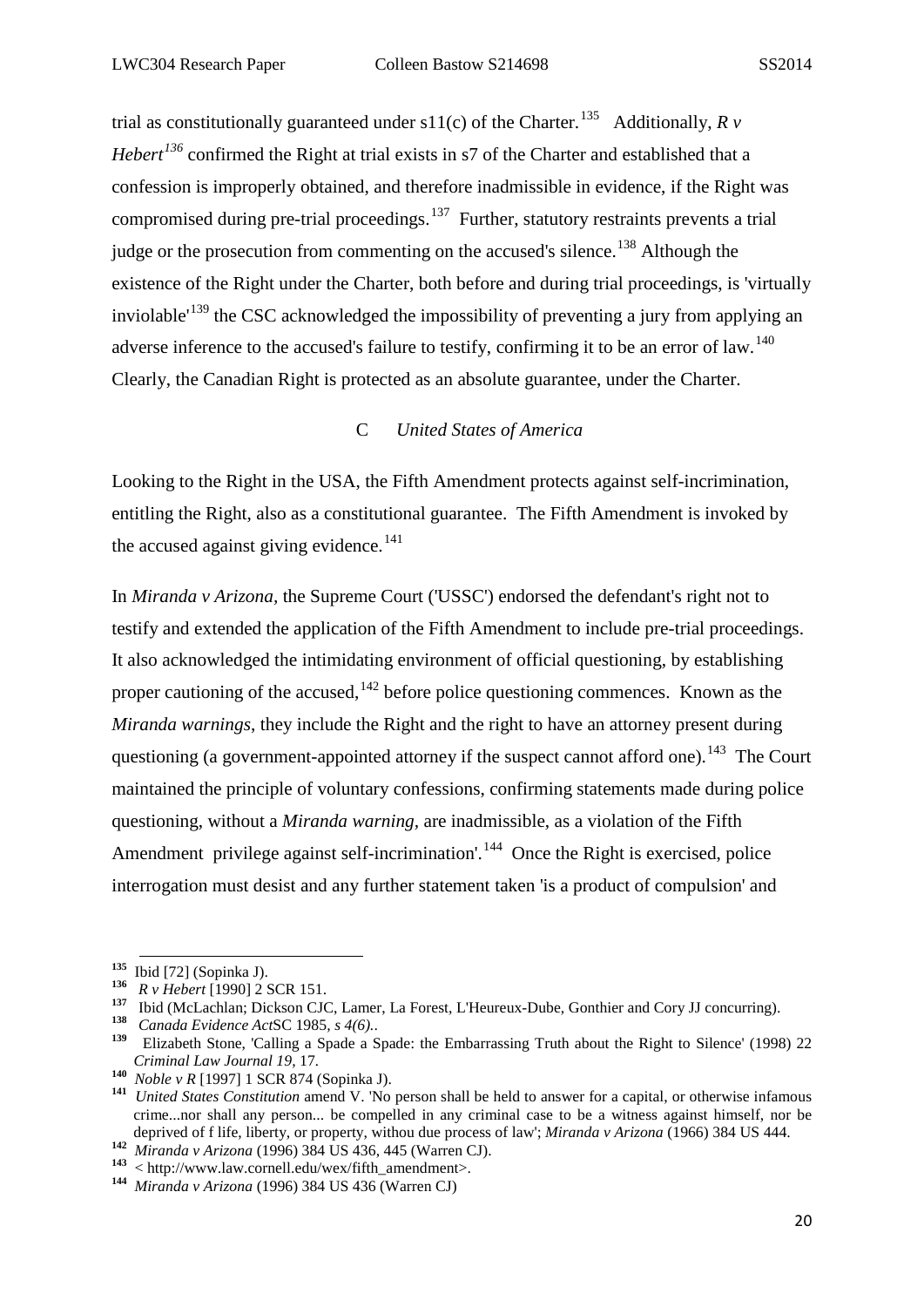likely to be excluded from evidence.<sup>[145](#page-23-2)</sup> Noteworthy, this 'product of compulsion' is consistent with the aforesaid UNHRC findings in the *Katsuno v Australia* case.<sup>146</sup> Finally, adverse inferences drawn from silence are absolutely prohibited in the US.<sup>[147](#page-23-4)</sup> acknowledging there can be a genuine reason, other than guilt, as to why the Right is exercised, and drawing an adverse inference offends the Constitution.<sup>[148](#page-23-5)</sup> This clearly demonstrates the protection afforded the Right in the USA, as a clearly defined absolute constitutional guarantee.

## D *New Zealand*

<span id="page-23-0"></span>Moving to Australia's neighbours, the third and fourth of Lord Mustill's immunities, that safeguard the Right during official questioning and at trial, are protected in statute in New Zealand, by not having to testify or confess guilt.<sup>149</sup> The Right is further protected in the *Evidence Act 2006*, with no obligation to answer questions and adverse inferences from the defendant's silence, either pre- trial or at trial, are prohibited.<sup>[150](#page-23-7)</sup> Similar to Australia, the judge may comment on the defendant's silence,<sup>[151](#page-23-8)</sup> however, such comment cannot infer guilt.[152](#page-23-9) A seminal NZ Appeal case, *Trompert v Police, [153](#page-23-10)* followed *Weissensteiner,*  establishing an adverse inference from silence can be drawn when the defendant would be expected to have knowledge. NZ holds a similar statutory position to Australia in protecting the Right, meaning it is vulnerable to statutory change, similar to the NSW Amendments.

## XI GENUINE NEED FOR REFORM?

<span id="page-23-1"></span>After exploring the harmful effects of the NSW Amendments to the Right, also confirmed in the UK experience, the obvious question must be asked. Was there a genuine need for the NSW Amendments? Premier O'Farrell embarked upon these changes not long after his landslide victory in the 2011 election. The community is more likely to accept such changes to a fundamental human right if it is perceived, on balance, the need is outweighed by the community interest in maintaining law and order.

1

**<sup>145</sup>** *Michigan v Mosley* (1975) 423 US 96 (Stewart J).

<span id="page-23-3"></span><span id="page-23-2"></span>**<sup>146</sup>** Human Rights Committee, *Communication No 1154/2003, 88th sess, UN Doc CCPR/C/88/D/1154/2003 (15 November 2006)* 8 [4.13] (*'Katsuno v Australia'*).<br><sup>147</sup> Hamer, 'The privilege of silence and the persistent risk of self-incrimination: Part 1', above n 92, 162.<br><sup>148</sup> *Griffin v California* (1965) 380 US 609 (Douglas J

<span id="page-23-4"></span>

<span id="page-23-6"></span><span id="page-23-5"></span>**<sup>&</sup>lt;sup>149</sup>** Bill of Rights Act 1990 (NZ), ss23(4), 25(d).

<span id="page-23-7"></span>**<sup>150</sup>** *Evidence Act 2006* (NZ), s32.

<span id="page-23-8"></span>**<sup>151</sup>**Ibid s 33.

<span id="page-23-9"></span>**<sup>152</sup>**Ibid s 32.

<span id="page-23-10"></span>**<sup>153</sup>** *Trompert v Police* [1985] 1 NZLR 357.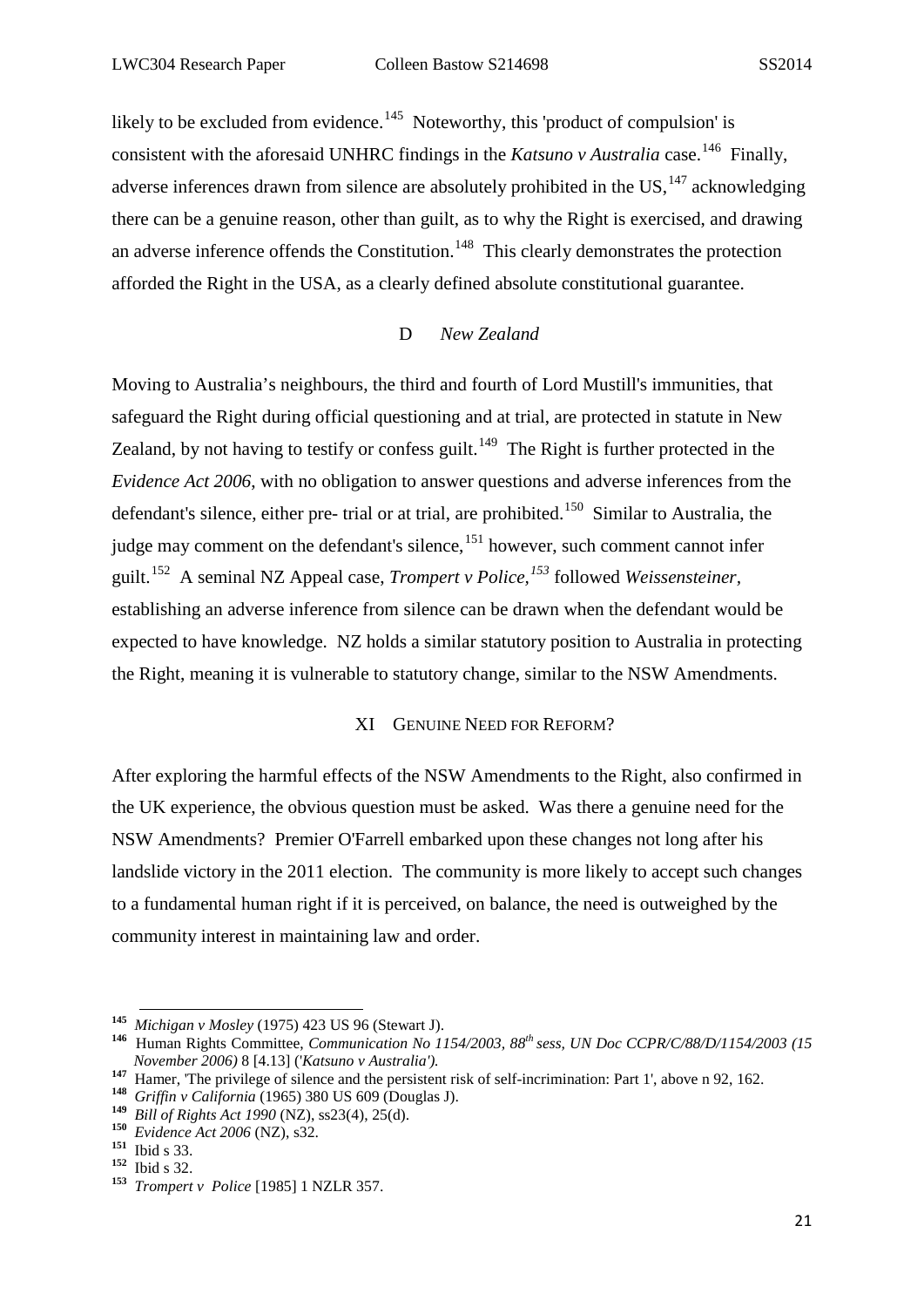Accurate empirical research on the impact of such reforms is difficult to obtain, given its subjective complex nature and the substantial assumptions potentially made during interview of the sample suspects.[154](#page-24-0) Research conducted by the NSWLRC, surveying judiciary and legal professionals, confirmed 'suspects remained silent when questioned by police...[however] this did not occur in the majority of cases'.<sup>[155](#page-24-1)</sup> Further, the NSWLRC reported empirical research conducted by the NSW Bureau of Crime Statistics and Research in 1980 concluded only '4% of suspects subsequently charged and tried in Sydney District Court remained silent in police interviews'.[156](#page-24-2) Additionally, the NSWLRC confirmed research undertaken by the Victoria Office of the Director of Public Prosecutions ('DPP') in 1988 and 1989 found that 'suspects did not answer police questions in 7% to 9% of prosecutions'.[157](#page-24-3) Although this research is dated, the NSW Law Society confirmed it was not aware of more recent domestic research that proposes a change in law that would achieve the NSW Government's desired outcome.<sup>[158](#page-24-4)</sup>

Reverting to the UK experience, empirical research was conducted on the impact of the UK Amendments between 1995 and 1996, not long after the amendments were enacted, therefore not accurately reflecting the current appeal position. Nevertheless, it did conclude the UK Amendments 'did not have a major impact because there was no discernible increase in the conviction rate or the rate of guilty pleas'.[159](#page-24-5) More recent UK research from the UK Crown Prosecution Service confirms the conviction rate for contested trials in the Crown Court remains stagnant - 57 percent in 1998. While the conviction rate rose in 2006 to 64 percent, it dropped again to 59 percent in 2007, which was moderately due to an increase in the number of defendants pleading guilty (guilty pleas may increase the number of acquittals if the case is weak). Alternative UK research confirmed a decline in the conviction rate from 77 percent in 2000, to 69 percent in 2007, against an increase in guilty pleas.<sup>[160](#page-24-6)</sup> Noteworthy, the NSW Attorney-General is currently reviewing the position regarding encouragement of

<span id="page-24-0"></span>**<sup>154</sup>** Lynsey Blayden, 'Right to Silence' (Issues Backgrounder Research Paper No 4, NSW Parliamentary Research Service, Parliament NSW, 2012) 10 [4.1].

<span id="page-24-1"></span>**<sup>155</sup>** New South Wales Law Reform Commission, *The Right to Silence,* Report No 95 (July 2000) 16.

<span id="page-24-2"></span>**<sup>156</sup>** Ibid, quoting N. Stevenson, 'Criminal Cases in the NSW District Court: A Pilot Study' in J Basten, M Richardson, C Ronalds and G Zdenkowski (eds), *The Criminal Injustice System* (Australian Legal Eorkers Group (NSW) and Legal Service Bulletin, Sydney, 1982) 108-109, 131-136, 14--141.

<span id="page-24-3"></span>**<sup>157</sup>** Ibid, quoting J Coldrey, 'The Right to Silence Reassessed' (1990) 74 *Victorial Bar News* 25, 26-7; J Coldrey,'The Right to Silence: Should it be curtailed or abolished?' (1991) 20 *Anglo-American Law Review 51, 54-5.*

<span id="page-24-4"></span>**<sup>158</sup>** Justin Dowd, 'Right to silence change is bad law', *The Australian*, 17 August 2012. <https://www.lawsociety.com.au/about/news/643979>.

<span id="page-24-5"></span>**<sup>159</sup>** Redmayne, above n 86, 1081, citing Tom Bucke et al, *The Right of Silence: The Impact f the Criminal Justice and Public Order Act 1994* (Home Office Research Study No 199, 2000) 65.

<span id="page-24-6"></span>**<sup>160</sup>** Redmayne, above n 86, 1082.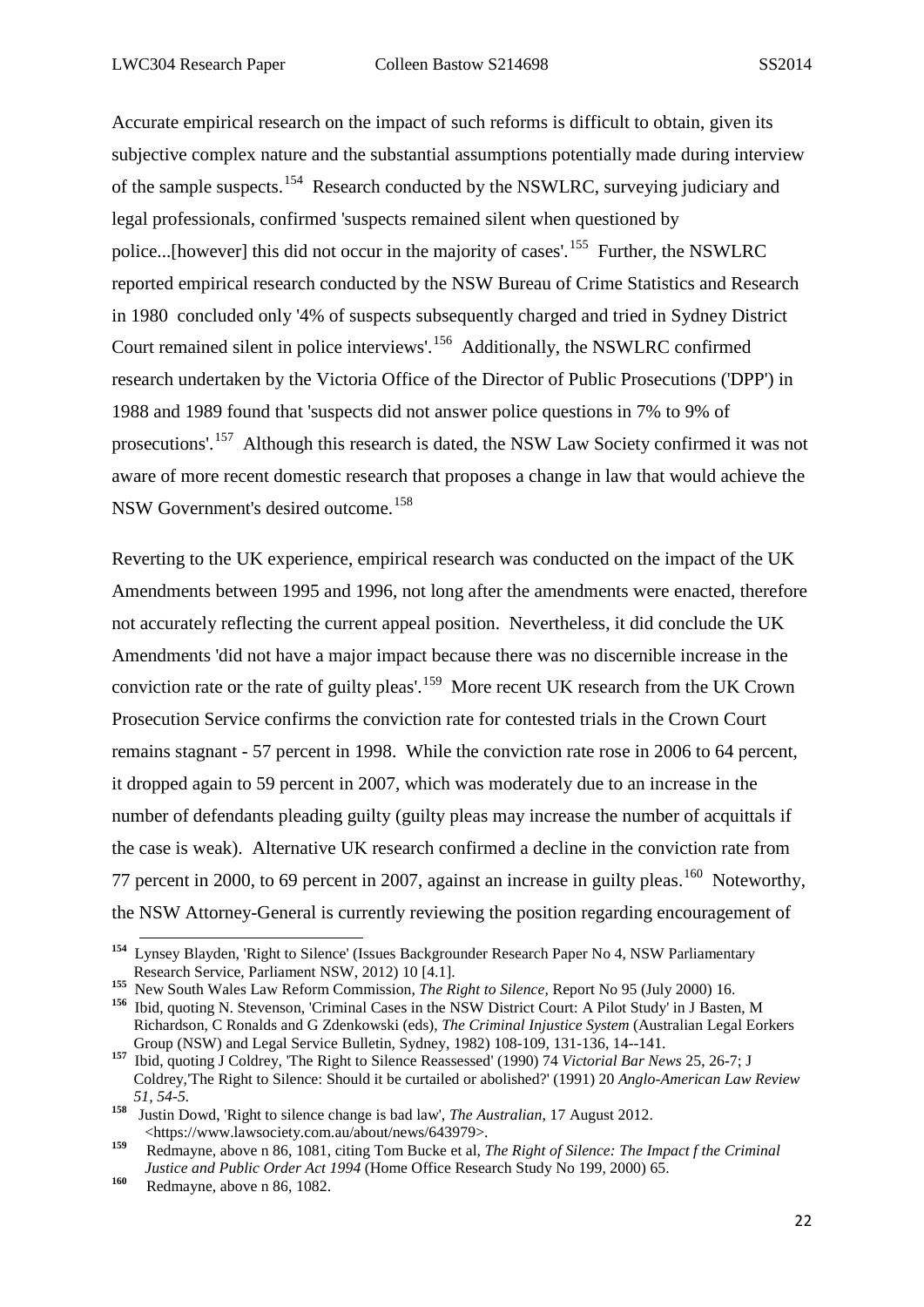early guilty pleas, however, this NSWLRC Report is not yet publicly available for comment.<sup>[161](#page-25-1)</sup>

This vague research suggests little value can be safely applied to the impact of the UK silence provisions at trial.<sup>162</sup> This conclusion was drawn by the NSWLRC in 2000, when it recommended to the Attorney-General that the UK Amendments not be transported to s89 of the NSW Act because 'the empirical data...does not support the argument that the right to silence is widely exploited by guilty suspects, as distinct from innocent ones, or...that it impedes the prosecution or conviction of offenders'.<sup>[163](#page-25-3)</sup> There may be very good reason why an accused remains silent, either through fear, confusion, illness or protecting a family member. Consequently, silence does not necessarily equate to guilt, and it is, therefore, difficult to justify the Premiers' rationale, aside from 'talk[ing] tough on law and order'.<sup>[164](#page-25-4)</sup>

However, this focus on uniformity across Australia promoted widespread parliamentary reviews on the Right.

#### XII REFORM REVIEWS

<span id="page-25-0"></span>Various independent law reform agencies have inquired into the future existence of the Right, however, their powers are limited to merely reporting to their respective Parliament. The aforesaid combined 2005 Report did not recommend changes to the silence provisions.<sup>[165](#page-25-5)</sup> While the 2000 NSWLRC Report recommended the removal of the prohibition of prosecution comment in s 20(2), it stated the remaining law regarding the Right should not change.[166](#page-25-6) Further, the 2002 Northern Territory Law Reform Commission ('NTLRC') Report responded with resounding opposition to any changes based on the UK Amendments.<sup>167</sup> Moreover, the NSW Parliamentary Legislation Review Committee inquired into the Right in 2006, advising the Parliament that the 'overwhelming majority of the submissions noted the importance of maintaining the right to silence'.<sup>[168](#page-25-8)</sup>

<span id="page-25-1"></span>**<sup>161</sup>** New South Wales Law Reform Commission, *Encouraging appropriate early guilty pleas,* Report No 141 (2014.

<span id="page-25-2"></span>**<sup>162</sup>** Redmayne, above n 86, citing Crown Prosecution Service, *Annual Report and Accounts* Annual Report (2007-08); Ministry of Justice, Judicial and Court Statistics (2007), 123-25.

<span id="page-25-3"></span>**<sup>163</sup>** New South Wales Law Reform Commission, above n 14, 65.

<span id="page-25-4"></span> $\frac{164}{165}$  Hamer, above n 92.

<span id="page-25-5"></span>**<sup>165</sup>** Australian Law Reform Commission, *Uniform Evidence Law*, Report No 102 (2005) 29 [10.1].

<span id="page-25-6"></span><sup>&</sup>lt;sup>166</sup> New South Wales Law Reform Commission, above n 14, 181 [Recommendations 14 - 15].

<span id="page-25-8"></span><span id="page-25-7"></span>**<sup>167</sup>** Northern Territory Law Reform Committee, *Report on the Right to Silence,* Report No 25 (2002) 5, 20.

**<sup>168</sup>** Legislation Review Committee, Parliament of New South Wales, *The Right to Silence,* Responses to the Discussion Paper(2006) 10.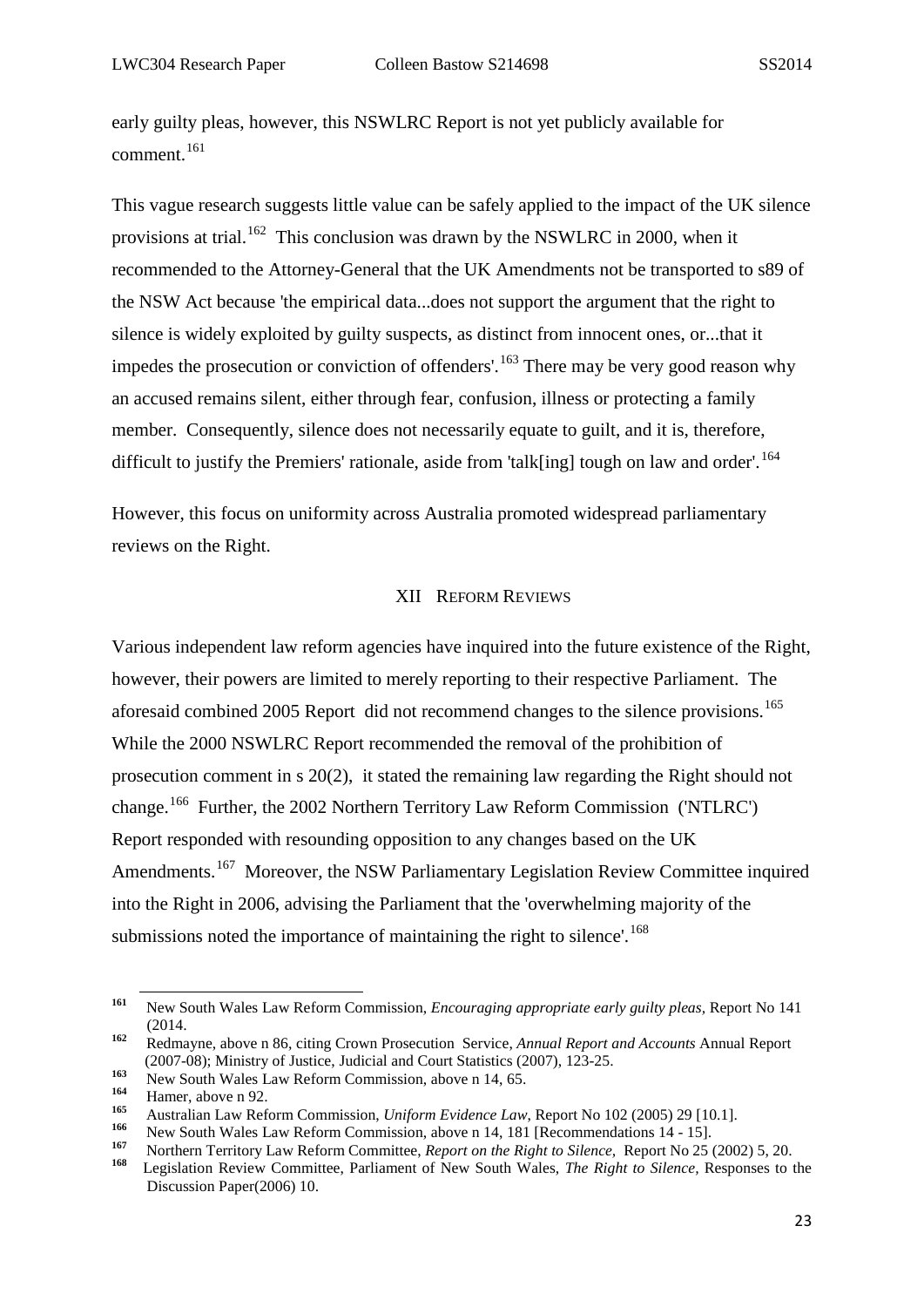These reviews demonstrate a strong opposition to further reforms to the laws of silence, within the uniform evidence states, following the implementation of the UEA. This advice was subsequently ignored by the NSW Premier in driving the NSW Amendments, which posed a distinct threat to harmonisation of laws in Australia.

#### XIII THREAT TO UNIFORMITY

<span id="page-26-0"></span>The Council of Australian Governments ('COAG') is underpinned by numerous Councils, with one such Council being the Law Crime and Community Safety Council, that replaced the former Standing Committee of Attorneys-General ('SCAG').<sup>169</sup> In 1991, SCAG gave inprinciple approval to uniform evidence laws, based on the NSW and Commonwealth Bills. Although the respective *Uniform Evidence Acts* followed in 1995, NSW since amended its legislation in 1997 and 2002, thereby diminishing the concept of uniformity.<sup>[170](#page-26-3)</sup> NSW later supported the SCAG decision to adopt model uniform evidence legislation, based on the recommendations of the Australian, Victorian and NSW Law Reform Commissions' combined Final Report in 2005.<sup>171</sup> The participating states and territories progressively followed with their own legislation based on the model bill.

Importantly, the 2005 Report strongly criticised attempts to introduce non-uniform provisions into the uniform evidence Acts, stating 'there is little incentive for jurisdictions to maintain uniformity on other existing provisions, and the overarching purpose of the Acts will be lost'.<sup>[172](#page-26-5)</sup> It also recommended the adoption of a multi-lateral Inter-governmental Agreement ('IGA'), requiring SCAG approval of amendments, in advance of their implementation. Although, an IGA was not created, the official Communiqué confirms there were no proposed changes to the silence provisions. Against this bi-partisan commitment to national uniformity, it is difficult to ascertain the rationale behind the NSW Amendments, unless it was politically driven. It borders on an arrogance (or is it a naivety), that effectively undermined the concept of uniformity and highlights the urgent need for an IGA, similar to the National Partnership Agreement on Legal Assistance Services.<sup>[173](#page-26-6)</sup>

1

<span id="page-26-2"></span><span id="page-26-1"></span><sup>169</sup> Council of Attorneys-General, <https://www.coag.gov.au>.

<span id="page-26-3"></span><sup>&</sup>lt;sup>170</sup> Stephen Odgers, *'Uniform Evidence Law'* (Lawbook Co, 11<sup>th</sup> ed, 2014) 2-3.<br><sup>171</sup> Law Crime and Community Safety Council, *Uniform Evidence Laws, (16 December 2014)* NSW

<span id="page-26-5"></span><span id="page-26-4"></span>Government, <http://www.lccsc.gov.au/sclj/archive/former\_sclj/projects/uniform\_evidence\_laws.html>.<br>
172 Australian Law Reform Commission, above n 165, 698 [20.81].<br>
173 Law Ginne and General Safety Council of Australian G

<span id="page-26-6"></span>**<sup>173</sup>** Law, Crime and Community Safety Council, Council of Australian Governments, *Communique 3 October (2014) 1.* <http://www.lccsc.gov.au/agdbasev7wr/sclj/lccsc%204%20july%202014%20communique.pdf>.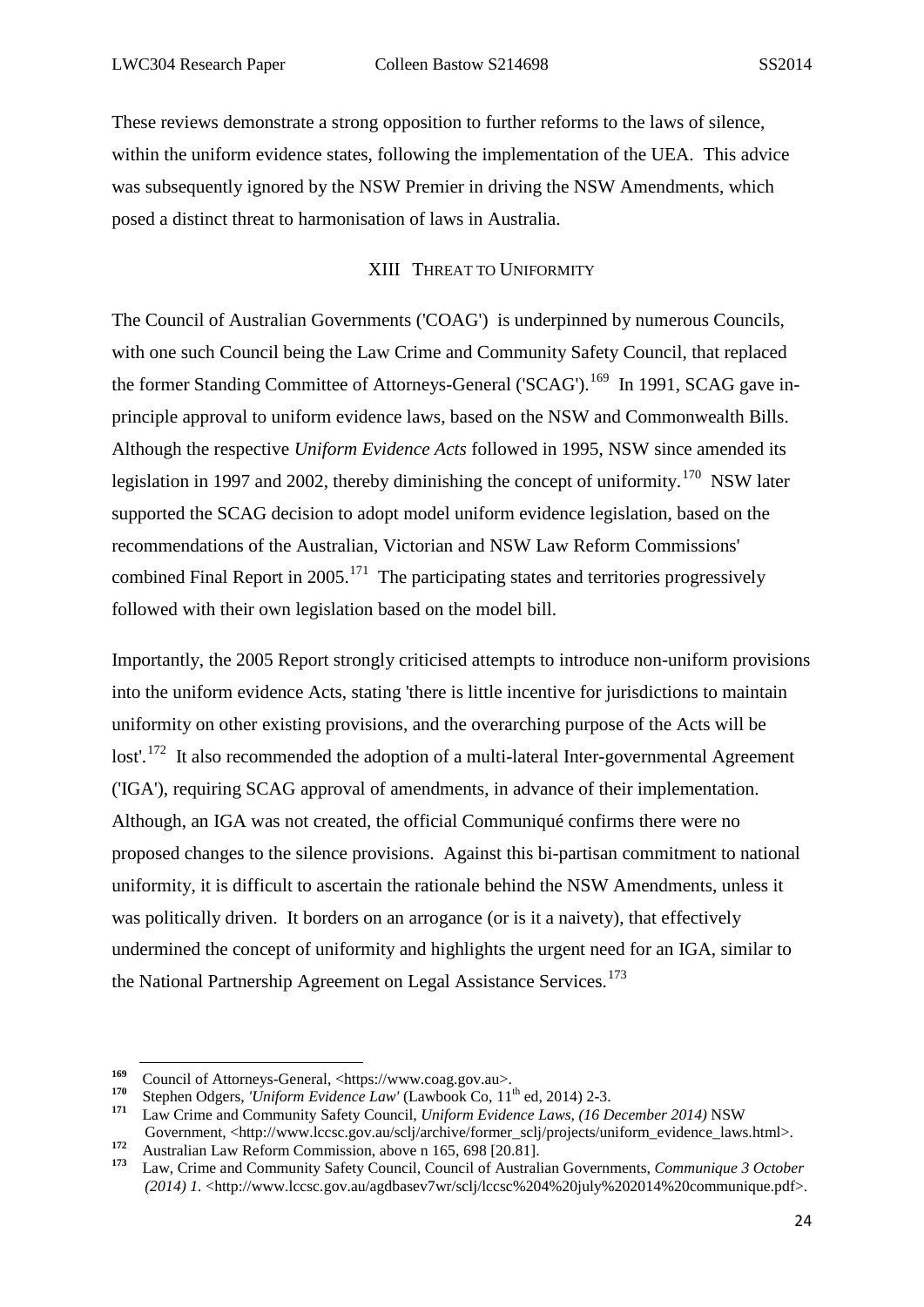#### XIV STATUTORY ABROGATION

## A *Compulsory Examinations*

<span id="page-27-0"></span>The NSW Amendments are but a small sample of the extent of statutory abrogation of the Right, which was affirmed by Lord Mustill, providing it includes a clear intent and uses unambiguous terms.[174](#page-27-1) This is settled law in Australia[175](#page-27-2) and was extended in *Pyneboard* to include non-judicial proceedings, $176$  such as statutory or administrative examinations. Importantly, the HCA clarified the statutory compulsory examination of a person does not offend the constitutional right to trial by jury.<sup>177</sup> Compulsory examinations exist within many areas of executive government throughout Australia, such as non-judicial appeal tribunals,  $178$  public administration integrity commissions, such as the Independent Commission Against Corruption ('ICAC') in NSW, and numerous regulatory functions, such as taxation laws. In some tribunals, such as ICAC*,* information obtained under such examinations may be referred to the relevant DPP, with a recommendation that criminal charges be considered.

At times, the need for compelling information obtained under compulsory examinsation can be an expected community response. For example, in NSW, a notifiable accident in an underground coal mine triggers a wide-ranging investigation, without adherence to the rules of evidence.[179](#page-27-6) Such examinations include compulsory production of documents and responses to questions, purposive to identifying the cause. However, such evidence cannot be later used against the person being questioned in a criminal proceeding, if the person objected at the time of questioning or was not warned of the potential for self-incrimination.<sup>[180](#page-27-7)</sup>

Statutory abrogation is demonstrated in the UEA, itself, whereby it abolishes the Right as a defence for bodies corporate against providing information in certain jurisdictions.<sup>[181](#page-27-8)</sup>

<span id="page-27-1"></span>**<sup>174</sup>** *Smith v Director of Serious Fraud Office* [1992] 3 WLR 66, 30 [F].

<span id="page-27-2"></span>**<sup>175</sup>** See, eg, *Daniels Corporation International Pty Ltd v Australian Competition and Consumer Commission* (2002) 213 CLR 543, [11] citing *Potter v Minahan* (1908) 7 CLR 277.

<span id="page-27-3"></span>**<sup>176</sup>** *Pyneboard Pty Ltd v Trade Practices Commission* (1983) 152 CLR 328, (Mason ACJ, Wilson and Dawson

<span id="page-27-4"></span>JJ). **<sup>177</sup>** *Sorby v Commonwealth* [1983] HCA 10 [16].

<span id="page-27-5"></span>**<sup>178</sup>** See, eg, *Administrative Appeals Tribunal conferred under the Administrative Appeals tribunal Act 1975*  (Cth).

<span id="page-27-6"></span>**<sup>179</sup>** *Work Health and Safety (Mines) Act 2013*, s56.

<span id="page-27-8"></span><span id="page-27-7"></span>**<sup>180</sup>**Ibid s 58.

**<sup>181</sup>** *Uniform Evidence Act 1995* (Cth), s187.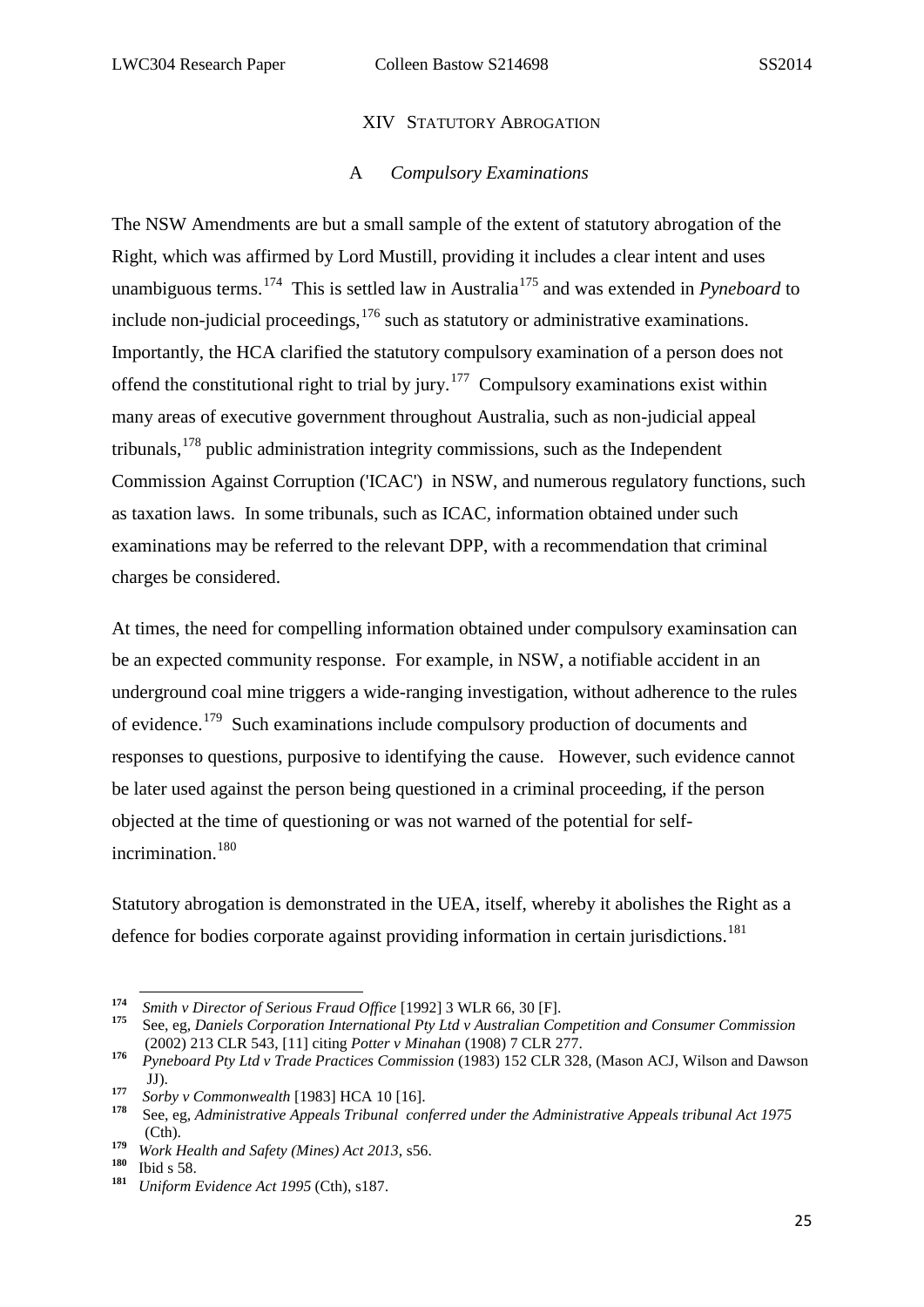Some jurisdictions take a hard line in conducting compulsory examinations, particularly when a person is not charged with an offence. For example, the Commonwealth Australian Securities and Investment Commission's ('ASIC') statute<sup>[182](#page-28-1)</sup> expressly denies a person under examination the defence of self-incrimination, if they refuse to give information, sign a record or produce a document.<sup>183</sup> It has been long recognised by the judiciary that some administrative examinations have the potential to prejudice the fair trial of a person examined.[184](#page-28-3)

A balance test is recommended to determine whether the public interest in compelling the information outweighs the public interest in protecting the Right. The Queensland Law Reform Commission ('QLRC') confirmed this approach in 2004, recommending the weight of the evidence be evaluated by determining whether:

- a. an alternate lawful method of obtaining the evidence is available;
- b. there are procedural safeguards in place to protect against self-incrimination;
- c. the information already exists;
- d. the abrogation is no more than is necessary; and
- e. an immunity exists against the use of compelled information.<sup>[185](#page-28-4)</sup>

This pragmatic approach to determining whether a compulsory examination ought to be implemented in statute is but one example of how the Right can be protected from further statutory abrogation.

#### B *Use of Incriminating Evidence from Compulsory Examinations*

<span id="page-28-0"></span>The use of incriminating information obtained during compulsory examinations has been challenged in the HCA[186](#page-28-5) and more recently described by French CJ as a 'direct use immunity'.[187](#page-28-6)

<span id="page-28-1"></span>**<sup>182</sup>** *Australian Securities and Investments Commission Act 2001* (Cth). **<sup>183</sup>**Ibid <sup>s</sup> 68.

<span id="page-28-4"></span><span id="page-28-3"></span><span id="page-28-2"></span>**<sup>184</sup>** *X7 v Australian Crime Commission* (2013) 298 ALR 570, 589 [53].

**<sup>185</sup>** Queensland Law Reform Commission, *The Abrogation of the Privilege Against Self-Incrimination,* Report No 59 (2004) 55 [6.59].

<span id="page-28-5"></span>**<sup>186</sup>** See, eg, *Hammond v The Commonwealth* (1982) 152 CLR 188, 189 (Gibbs CJ, Mason, Murphy, Brennan and Deane JJ).

<span id="page-28-6"></span>**<sup>187</sup>** *Lee v New South Wales Crime Commission* (2013) 302 ALR 363 [2].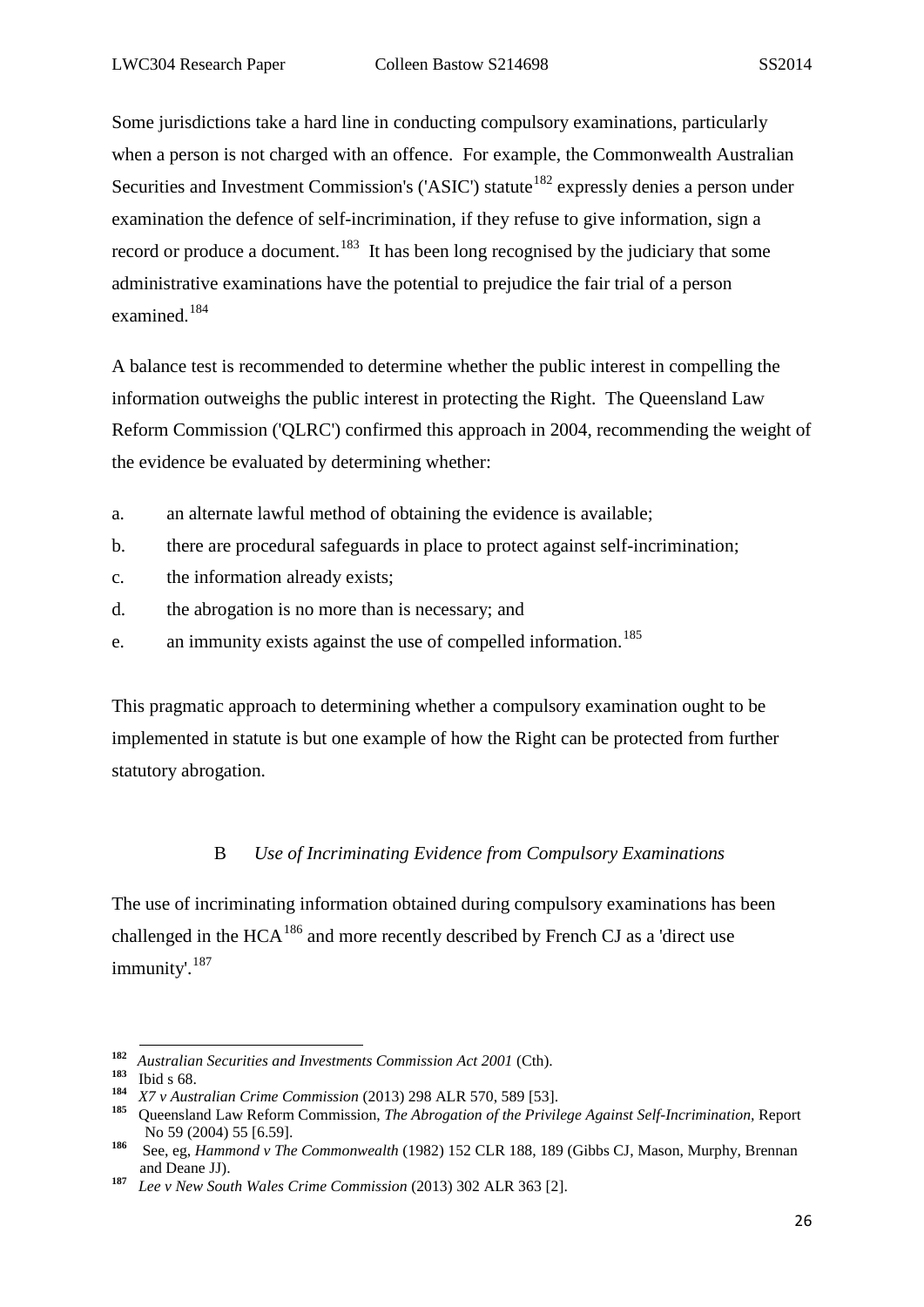In *X7 v Australian Crime Commission*, the HCA considered the conduct of a compulsory examination by the Australian Crime Commission ('ACC') and whether the use of evidence, obtained under examination of a person charged with a Commonwealth indictable offence under the uniform *Corporations Act*,<sup>*[188](#page-29-1)*</sup>could be used to convict the person in subsequent criminal proceedings, when the subject matter was the same in both proceedings.<sup>189</sup> The plaintiff declined to answer the examiner's questions and the Court ruled the ACC was not authorised to require a person charged with a Commonwealth indictable offence to answer questions about the subject matter of the charged offence during regulatory examinations, effectively upholding the Right when statutorily abrogated. This finding also limited the power of the ACC, confirming its function did not extend to exercising the Commonwealth's judicial power, which is constitutionally entrenched.<sup>[190](#page-29-3)</sup>

Although the common law has restrained the use of incriminating information obtained during compulsory examinations, it is doubtful the systemic practice of compulsory examinations, that curtail the Right, will diminish, largely because of the powers conferred by Parliamentary sovereignty. However, only a clear and concise statutory abrogation will be respectfully interpreted by the judiciary.<sup>191</sup>

Of significant relevance to the question of the extent of statutory abrogation is the recent information obtained from a limited 12-month snapshot of independent research that confirmed 14 Commonwealth statutory provisions before the Parliament offended the Right.[192](#page-29-5)

# XV 'FREEDOMS INQUIRY' [193](#page-29-6)

<span id="page-29-0"></span>The emerging Commonwealth 'Freedoms Inquiry' ('Inquiry'), is underway by the ALRC to consider whether, inter alia, Commonwealth legislation encroaches on the Right and whether such encroachments are justified. The ALRC is not due to report back to the Parliament until December 2015, therefore, it is impossible to extrapolate any meaningful outcome, until at least the submissions are disseminated later in the year. Nevertheless, given the common law endorsement of statutory encroachment of the Right, the Inquiry is unlikely to radically

1

<span id="page-29-1"></span>**<sup>188</sup>** *Corporations Act 2001* (Cth).

<span id="page-29-2"></span>**<sup>189</sup>** *X7 v Australian Crime Commission* (2013) 298 ALR 570, 612-614.

<span id="page-29-3"></span>**<sup>190</sup>** *Australian Constitution ch III.*

<span id="page-29-4"></span>**<sup>191</sup>** *Lee v New South Wales Crime Commission* (2013) 302 ALR 363 [3] (French CJ).

<span id="page-29-5"></span>**<sup>192</sup>** Simon Breheny and Morgan Begg, 'The state of fundamental legal rights in Australia: An audit of federal law' (Research Paper, Institute of Public Affairs, December 2014) 2.

<span id="page-29-6"></span>**<sup>193</sup>** Australian Law Reform Commission, above n 9.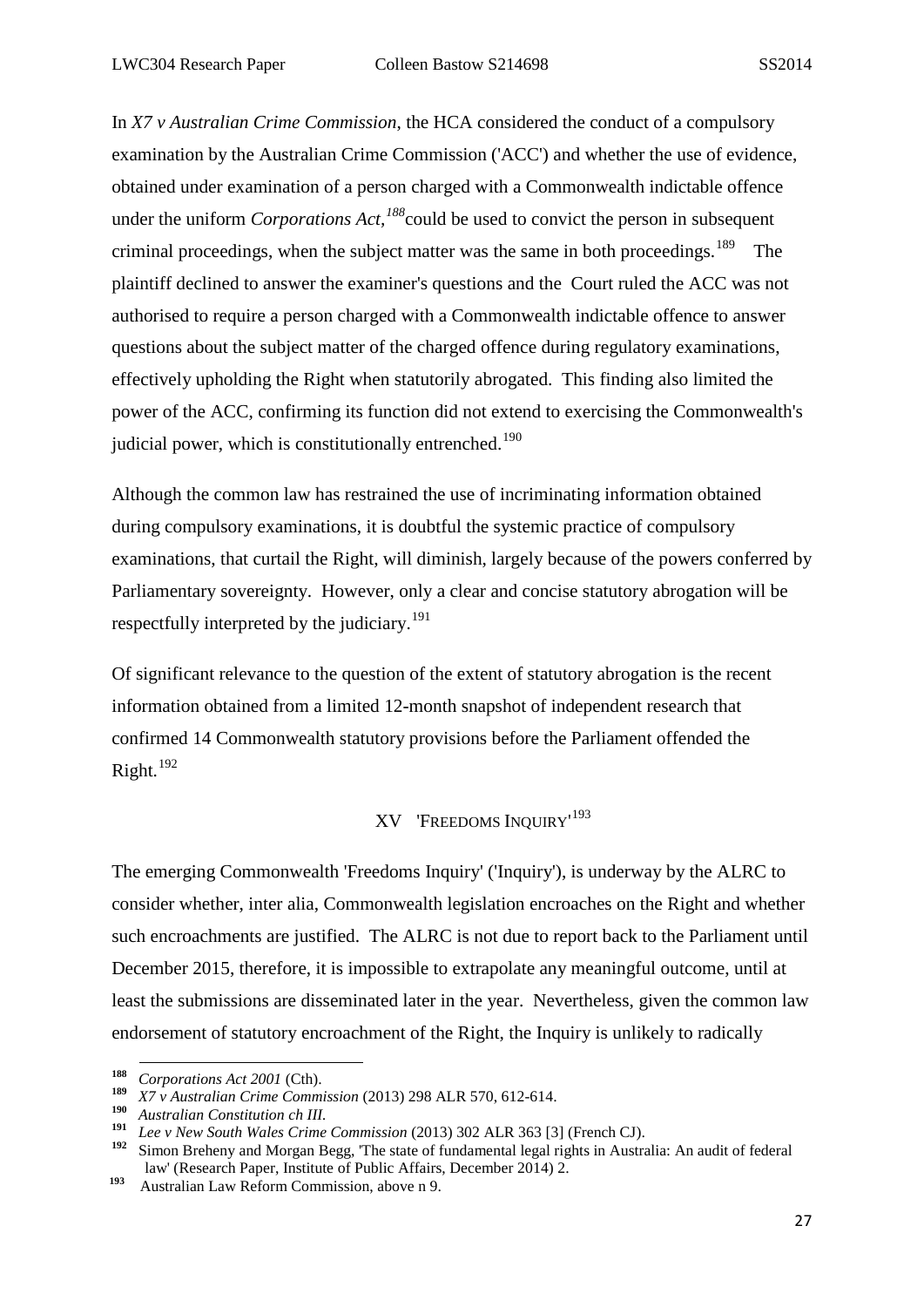**.** 

change this approach. Encroachments that are 'reasonable, necessary and proportionate' will likely be justifiable, while those that simplify the prosecution task of proving a case are likely to be considered unjustifiable, due to their limitation on the presumption of innocence and the creation of a *reverse burden* of proof, on the accused. [194](#page-30-1) At this stage, the Inquiry holds no real significance for the examination of the NSW Amendments, except to demonstrate the widespread existence of statutory abrogation of the Right and the need for the Inquiry to uphold its legal status. Correspondingly, if the Inquiry confirms the legitimacy of the Right, it could provide the ideal opportunity for the Commonwealth to bring pressure to bear on NSW, via COAG, to repeal its reforms to the uniform evidence laws.

#### XVI CONCLUSION

<span id="page-30-0"></span>The Right is not a clearly defined legal principle and parliaments and courts have grappled with this issue, circumventing and reinventing it over a protracted period. Its intrinsic nature in criminal proceedings affords protection to the accused against abuses of state power, that potentially result in confessions achieved under threat of pain or punishment, and asserts a freedom to choose whether to speak or testify and the right to be treated fairly and without prejudice. It is not constitutionally protected in Australia and, therefore, holds no absolute guarantee.

From 1995, the Right was statutorily protected in most Australian jurisdictions in criminal proceedings, under the uniform evidence law, which resulted in greater certainty. However, the 2013 NSW Amendments have eroded the Right, by permitting unfavourable inferences, drawn from the accused's failure to give evidence, in an environment where the HCA confirmed such inferences a distinct erosion, that diminishes its value. Although not required to testify at trial , the NSW Amendments create an entrapment for the accused, who is now exposed to pain or punishment, either by speaking or remaining silent; this is a direct contrast to Lord Mustill's immunities, that are applied in Australia's common law. Consequently, maintaining silence will likely generate inculpatory evidence, because an unfavourable inference is now permitted. Moreover, the NSW Amendments are merely 'dressing up' a threat or coercion for the accused to testify and will almost certainly unknowingly harm a defence, with or without legal advice, and this specifically undermines the presumption of innocence, the Privilege and the Right. There is nothing preventing the

<span id="page-30-1"></span>**<sup>194</sup>** Parliamentary Joint Committee on Human Rights, Parliament of Australia, *Guidance Note 2: Offence provisions, civil penalties and human rights* (2014) 2.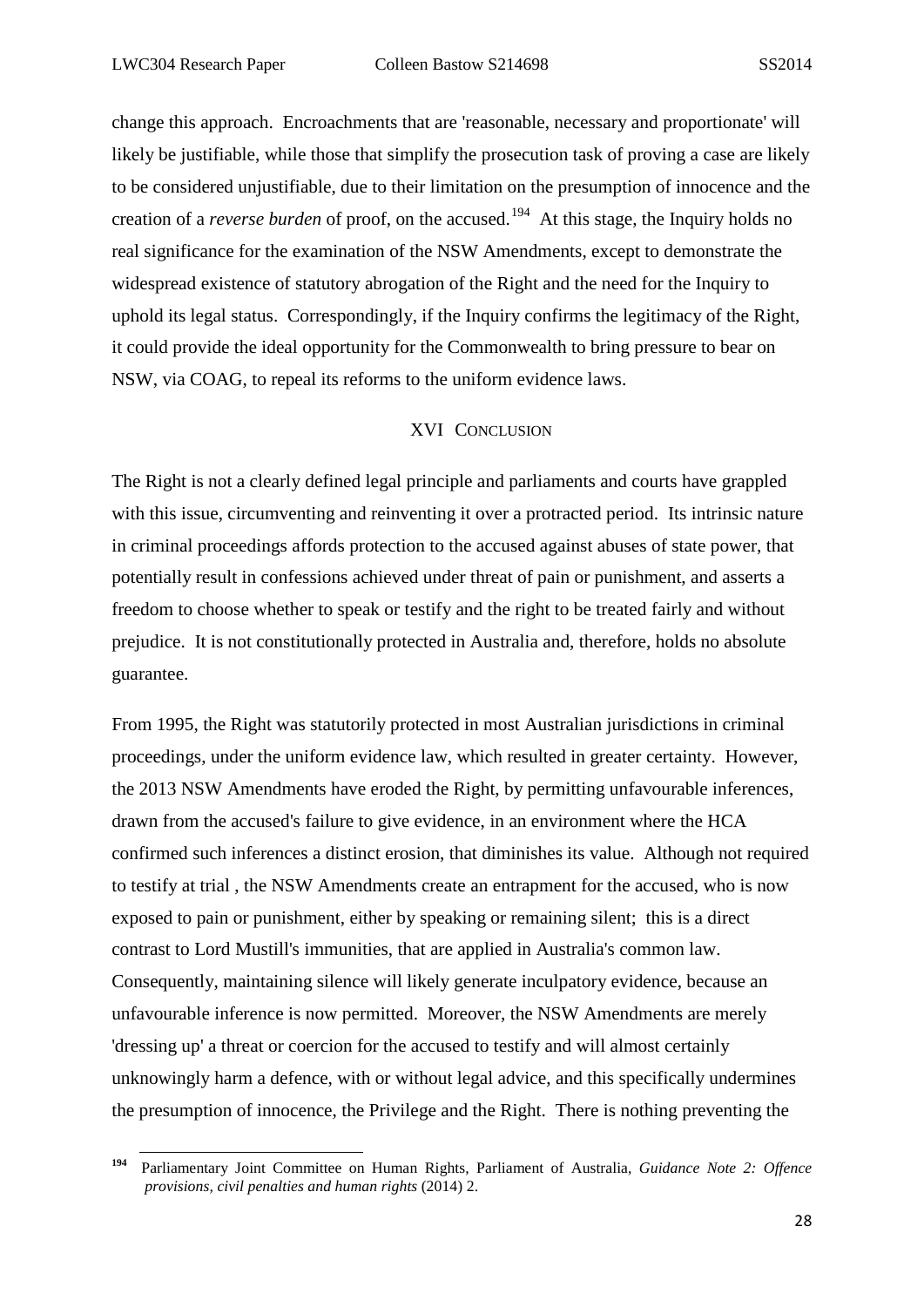jury from being unduly influenced by the defendant's exercise of the Right, thereby weakening the potential for an innocent verdict. It must always be remembered that an unfavourable inference drawn from the defendant's failure to give evidence does not prove guilt.

The true value of the judicial restraint against an inference of guilt is questionable. The reforms create a significant burden on the trial judge to ensure the jury is given clear and concise directions, without inferring or suggesting a consciousness of guilt; such a violation may result in a miscarriage of justice. As a consequence, judicial comment has become onerous and complex, and no matter how diluted, the comments will be prejudicially interpreted by the jury, when weighing the probative value of the evidence against the accused. In practice, once the matter is raised, by human reason alone, the jury cannot shut their mind to an unfavourable inference drawn from the defendant's failure to give evidence, regardless of how it is presented and merely because it is prohibited. It does not follow that a failure to speak constitutes evidence of fact against the accused; there may be a genuine reason for the defendant's silence.

Although the NSW Amendments are yet to be judicially considered, the UK experience demonstrates the Right is no longer a right to remain silent. Unfavourable inferences undermine the presumption of innocence and create a *reverse burden* of proof , which the UK courts have confirmed - the prosecution's case should stand independently of unfavourable inferences. Domestic and UK research make it difficult to justify the NSW Amendments, with no reliable evidence confirming a reduction in conviction rates to weigh against the erosion of the Right - the balance has been tipped away from the accused for political expediency.

The Right in NSW is no longer akin to ICCPR obligations, which recognises the Right as a foundation of freedom and justice. Unfavourable inferences and the high risk of misguided prejudicial judicial comment on the defendant's silence will increase the risk of an ICCPR violation. However, the ICCPR does not provide absolute protection to the Right and presents an unlikely avenue of appeal for most, particularly given the uncertain outcome and cost constraints*.* Constitutional protection of the Right removes the uncertainty and facilitates a clear and consistent judicial interpretation of statutes. In countries where the Right is not constitutionally protection, such as New Zealand, the precarious nature of the Right leaves it vulnerable to further statutory erosion, to the extent demonstrated within the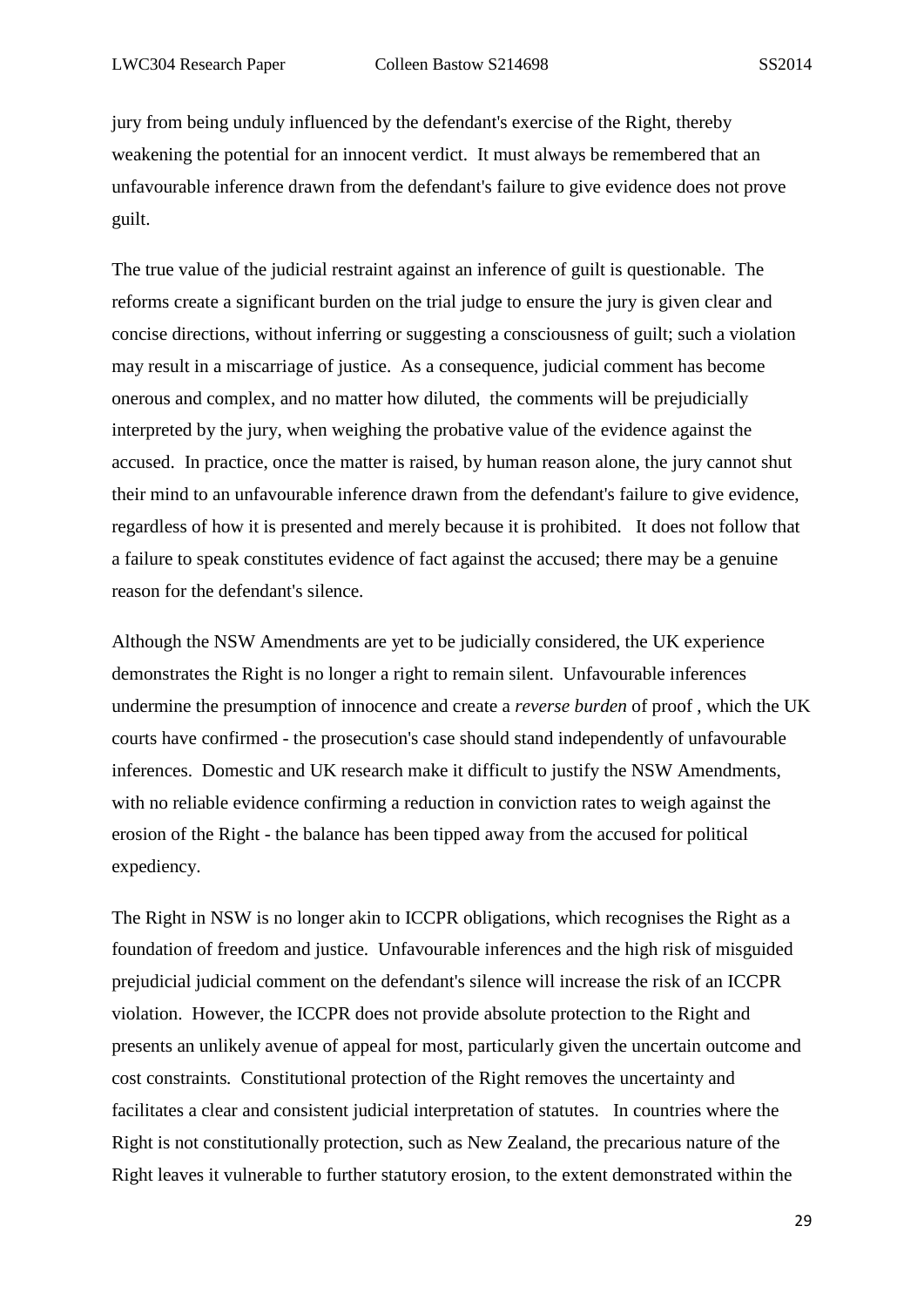UK and NSW Amendments. Similarly, the remaining Australian states and territories are vulnerable to the UK influences, although the majority have resisted so far.

Statutory abrogation should be no more than is absolutely necessary to achieve a specific objective. If the Right is to co-exist with compulsory examinations, the 'direct use immunity' must be strictly applied, if consequential criminal proceedings occur. Further, the statutory abrogation balance test, proposed by the QLRC in 2004, must be implemented to realign the focus of the executive governments, if the common law Right is to be protected. While the Freedoms Inquiry is the ideal mechanism to reign in unjustifiable statutory abrogation, it will not likely achieve that outcome, largely due to the Commonwealth's significant investment in, and normalisation of, compulsory examinations. The singular focus of the Inquiry does not extend it tentacles beyond Commonwealth statutes, therefore eliminating an opportunity to repeal the NSW Amendments, unless the opportunity can be used to assert influence via COAG. Decades of COAG effort went into harmonising the evidence law and, although promoting the ideology of harmonisation, NSW effectively severed the code of uniformity by implementing the 2013 reforms. This is not the first time NSW has legislated outside of a COAG agreement; the COAG obligations should be honoured and the reforms repealed. For its part, COAG must give clarity to jurisdictional implementation constraints, by way of an IGA, to identify essential provisions that cannot be changed, without consensus. In the absence of such constraints, states will continue to legislate their own amendments because, notwithstanding Constitutional express powers, the Commonwealth cannot enforce legislation upon the states. Ideally, genuine uniformity, such as the *Corporations Act 2001*, can only be achieved if the states abrogate their powers to the Commonwealth for a particular purpose, however, this enlivens the contentious debate on the decline in state sovereignty - a topic for another paper.

Regardless of how they are dressed up, the NSW Amendments are an erosion of a longstanding common law human right. Although the spotlight is on human rights in Australia, the Human Rights Commissioner has a considerable task in overseeing compliance with international obligations, albeit unenforceable. There is a strong need for vigilence and assertive influence by the Commissioner to retain the common law status of the human Right, for all vulnerable people, that is aligned to international standards - the 'one size fits all' NSW model will not achieve that objective.

Conversely, if the NSW Amendments are not repealed, modifications are at least required to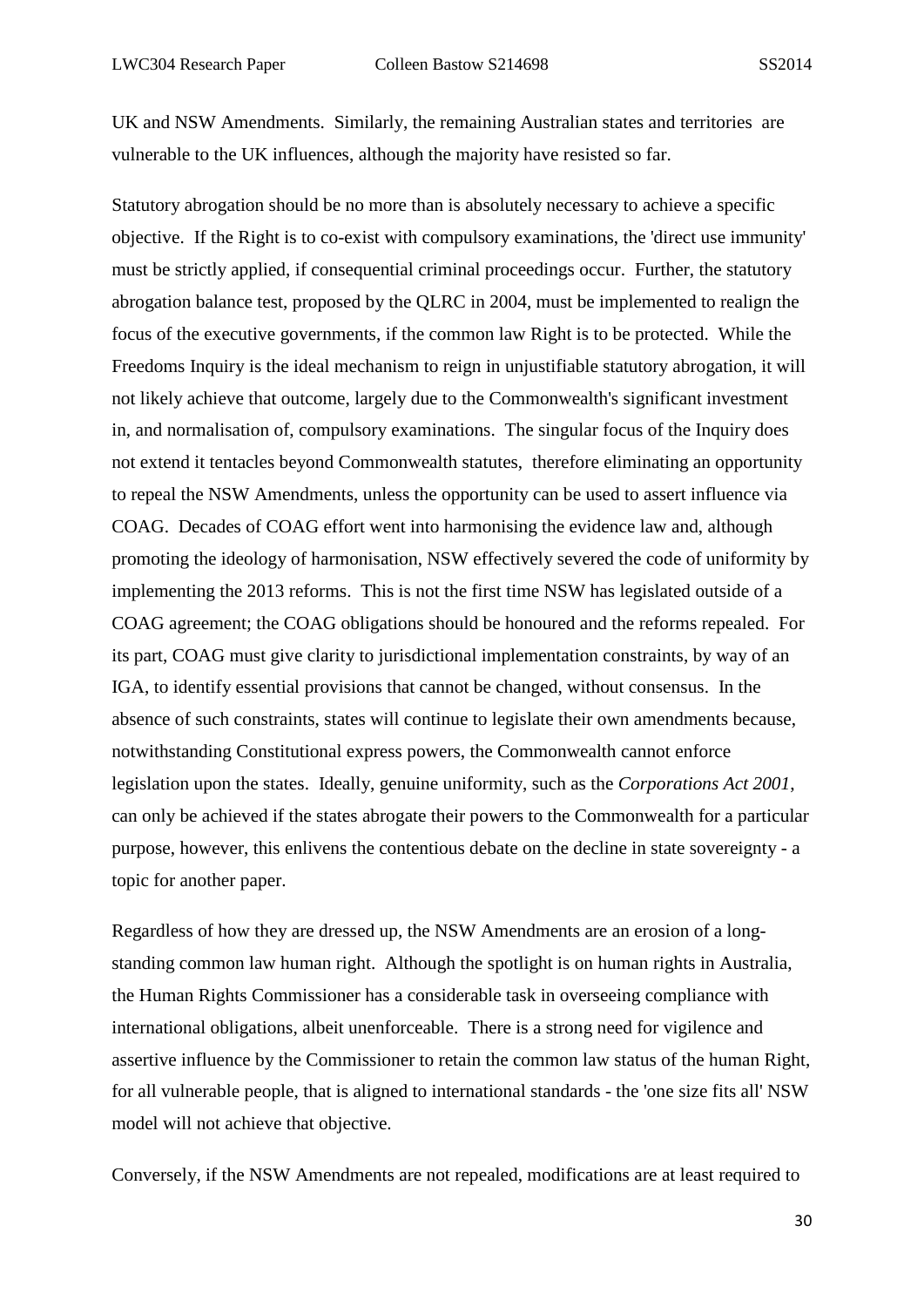make them workable. The special caution requires clarity to clearly and succinctly explain the deleterious effect of silence and the likely harm to a defence from unfavourable inferences drawn from such silence. The words currently used do not extend this far, particularly for vulnerable people - everyone is vulnerable once they enter the criminal justice system.

Finally, contrasting the UK Amendments highlights a fundamental flaw in the operation of the NSW Amendments. Correspondingly, the NSW Amendments are conditional upon the accused having access to a legal practioner, who must be in attendance during the delivery of the special caution, otherwise, the reforms in s89A cannot be applied. In the UK, the government provides a free 24-hour legal service, whereas in NSW, access to a free legal services is restricted and only operates during business hours. The ramifications are such that a court could strike down the NSW Amendments, if the legal advice provisions are not met and the special caution is delivered regardless. Principally, official questioning during pretrial proceedings must cease, if a legal practitioner is not present to witness the special caution, thereby negating the original intent of an over-zealous Parliament.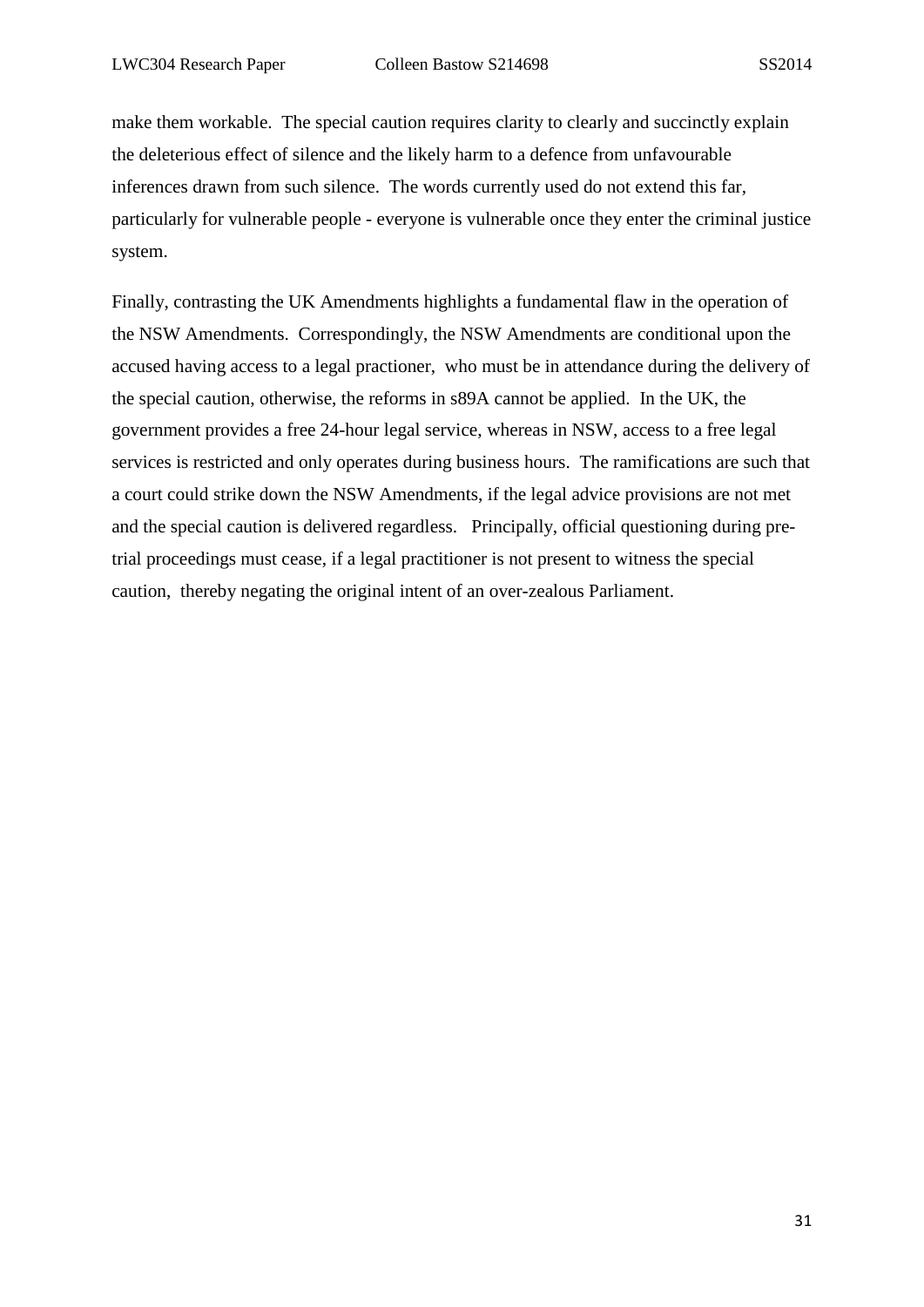#### BIBLIOGRAPHY

#### *A Articles/Books/Reports*

Australian Law Reform Commission, Annual Report 125 (2013-14)

Australian Law Reform Commission, *Traditional Rights and Freedoms - Encroachments by Commonwealth Laws,* Issues Paper (December 2014)

Australian Law Reform Commission, *Uniform Evidence Law,* Report 102 (2005)

Bagaric, Mirko, 'The Diminishing Right of Silence' (1997) 20 *Sydney Law Review 336*

Begg, Morgan, and Breheny, Simon, 'The state of fundamental legal rights in Australia: An audit of federal law' (Research Paper, Institute of Public Affairs, December 2014)

Blackstone, Sir William, *Commentaries on the Laws of England,* 1765 vol IV, 293

Blayden, Lynsey, 'Right to Silence' (Issues Backgrounder Research Paper No 4, NSW Parliamentary Research Service, Parliament NSW, 2012)

Butt, Peter (ed), *Concise Australian Legal Dictionary* (LexisNexis Butterworths, 3rd ed, 2004)

Castan, Melissa, and Joseph, Sarah, and *Federal Constitutional Law: A Contemporary View* (Lawbook, 3rd ed, 2010)

Hamer, David, 'The privilege of silence and the persistent risk of self-incrimination: Part 1' (2004) 28 *Criminal Law Journal* 160

Hamer, David, 'Right to Silence Reforms in NSW' (2013) 38.2 *Alternate Law Journal 129*

Human Rights Commission, *Rights and Responsibilities 2014,* Discussion Paper (2014)

Law Reform Commission of Western Australia, *Review of the Criminal and Civil Justice System* (Final Report, 1999) 208

Legislation Review Committee, Parliament of New South Wales, *The Right to Silence,*  Responses to the Discussion Paper (2006)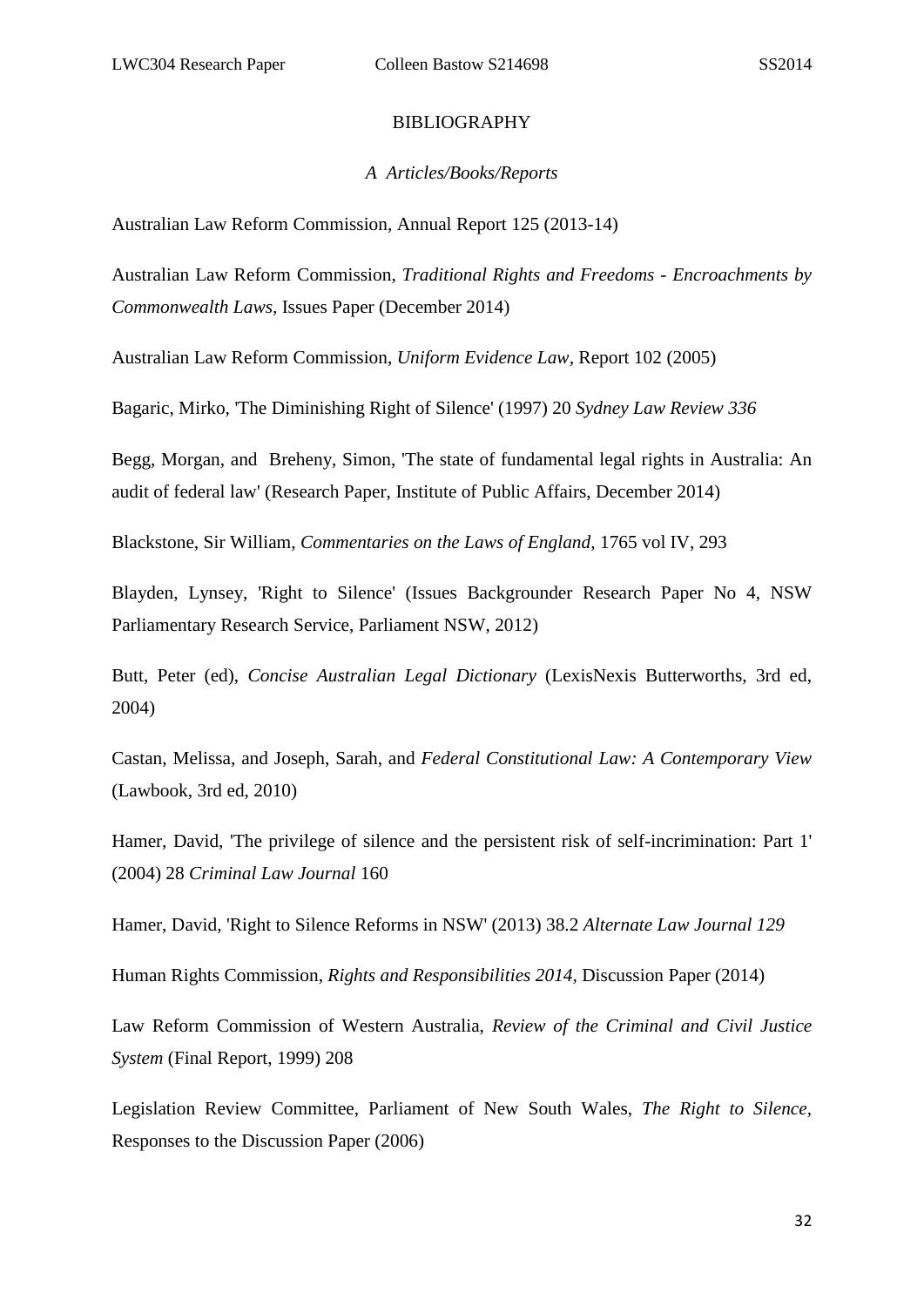Merritt, Chris, 'A-G pulls plug on Charter of rights', *The Australian* (online), 21 April 2010

Nash, Susan, 'Recent Developments in English Criminal Law and Procedure' (2005) 29 *Crim Law Journal* 228

Naylor, Andrew, 'Australia's Treaty Making Process' (1995) 67 *Australian Law Reform Commission - Reform Journal* 3

New South Wales Law Reform Commission, *Encouraging appropriate early guilty pleas,*  Report No 141 (2014

New South Wales Law Reform Commission, *The Right to Silence,* Report 95 (July 2000)

New Zealand Law Commission, *Right to Silence* (2012)

Northern Territory Law Reform Committee, *Report on the Right to Silence,* Report No 25 (2002)

Odgers, Stephen, *'Uniform Evidence Law'* (Lawbook Co, 11<sup>th</sup> ed. 2014)

Queensland Law Reform Commission, *The Abrogation of the Privilege Against Self-Incrimination,* Report No 59 (2004)

Parliamentary Joint Committee on Human Rights, Parliament of Australia, *Annual Report*  (2012-13)

Parliamentary Joint Committee on Human Rights, Parliament of Australia, *Guidance Note 2: Offence provisions, civil penalties and human rights* (2014)

Redmayne, Mike, 'English Warnings' (2008) 30.3 Cardozo Law Review 1061 citing David Dixon, *Common Sense, Legal Advice and the Right of Silence,* (1999)

Stone, Elizabeth, 'Calling a Spade a Spade: the Embarrassing Truth about the Right to Silence' (1998) 22 *Criminal Law Journal 19*

Williams, CR, 'Silence in Australia: Probative Force and Rights in the Law of Evidence' (1994) 110 *Law Quarterly Review 629*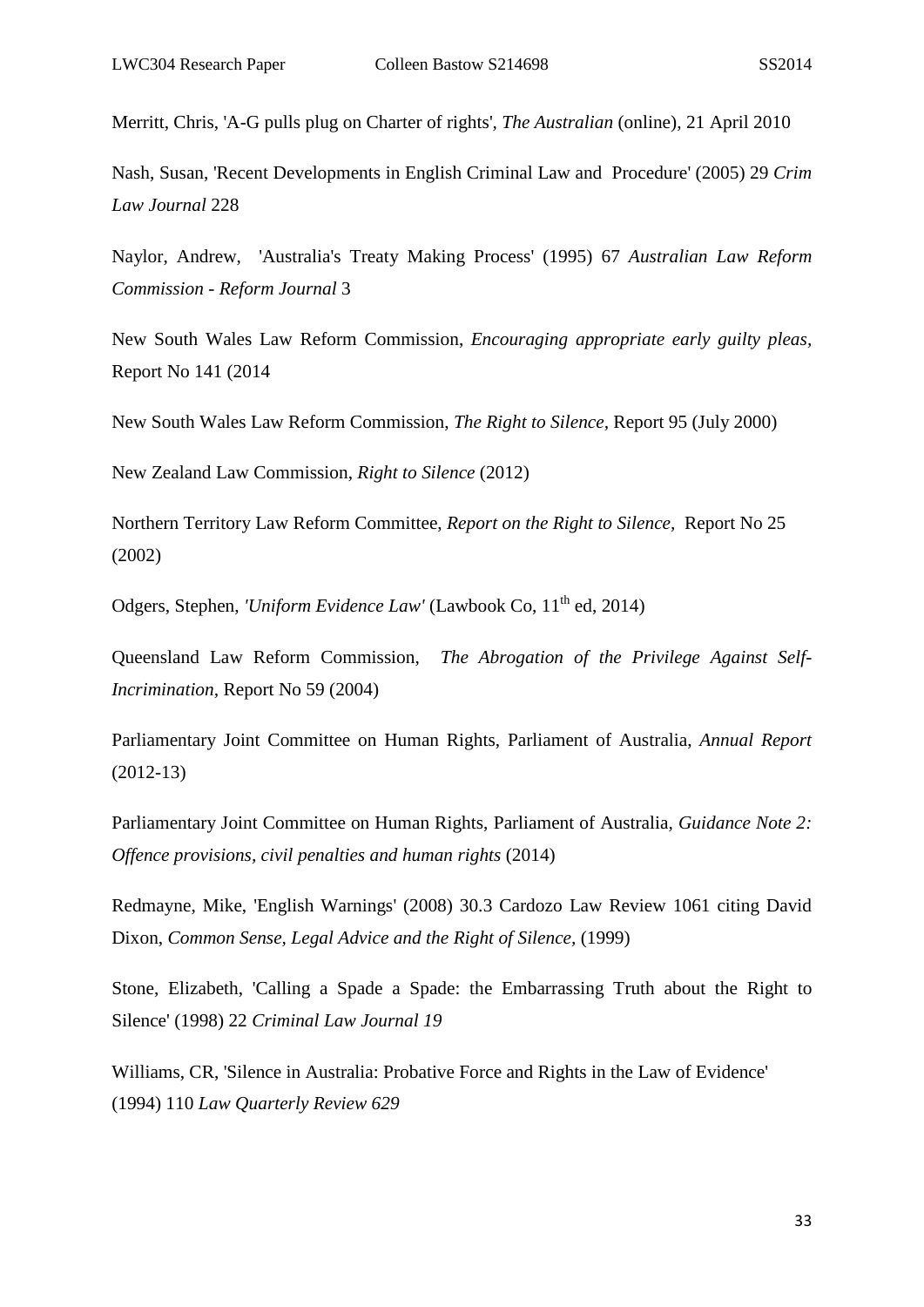Yehia, Dina, *Admissibility of Admissions Aboriginal and Torres Strait Islanders Suspects*  (August 2012) NSW Public Defender

*B Cases*

*Azzopardi v The Queen [2001] HCA 25*

*Bataillard v The King* (1907) 4 CLR 1282

*Beckles v UK* (2002) 36 EHRR 162

*Bridge v The Queen<sup>1</sup>* (1964) 118 CLR 600

*Carter v Kentucky* (1981) 450 US 288

*Commonwealth v Tasmania (1983) 158 CLR 1*

*Criminal Justice and Public Order Act 1994* (UK) ss 34-37

*Criminal Procedure Act 1986*

Criminal Procedure Amendment (Mandatory Pre-trial Defence Disclosure) Bill 2013

*Daniels Corporation International Pty Ltd v Australian Competition and Consumer Commission* (2002) 213 CLR 543

*Dietrich v The Queen* (1992) 177 CLR 292

*Griffin v California* (1965) 380 US 609

*Hammond v. Commonwealth of Australia* (1982) 152 C.L.R. 188

Human Rights Committee, *Communication No 1154/2003, 88th sess, UN Doc CPR/C/88/D/1154/2003 (15 November 2006)* ('*Katsuno v Australia')*

*Jones v Dunkel* (1959) 101 CLR 298

*Katsuno v R (199) 166 ALR 149*

*Lamb v Munster* (1882) 10 QBD 110

*Lee v New South Wales Crime Commission*, 302 ALR 363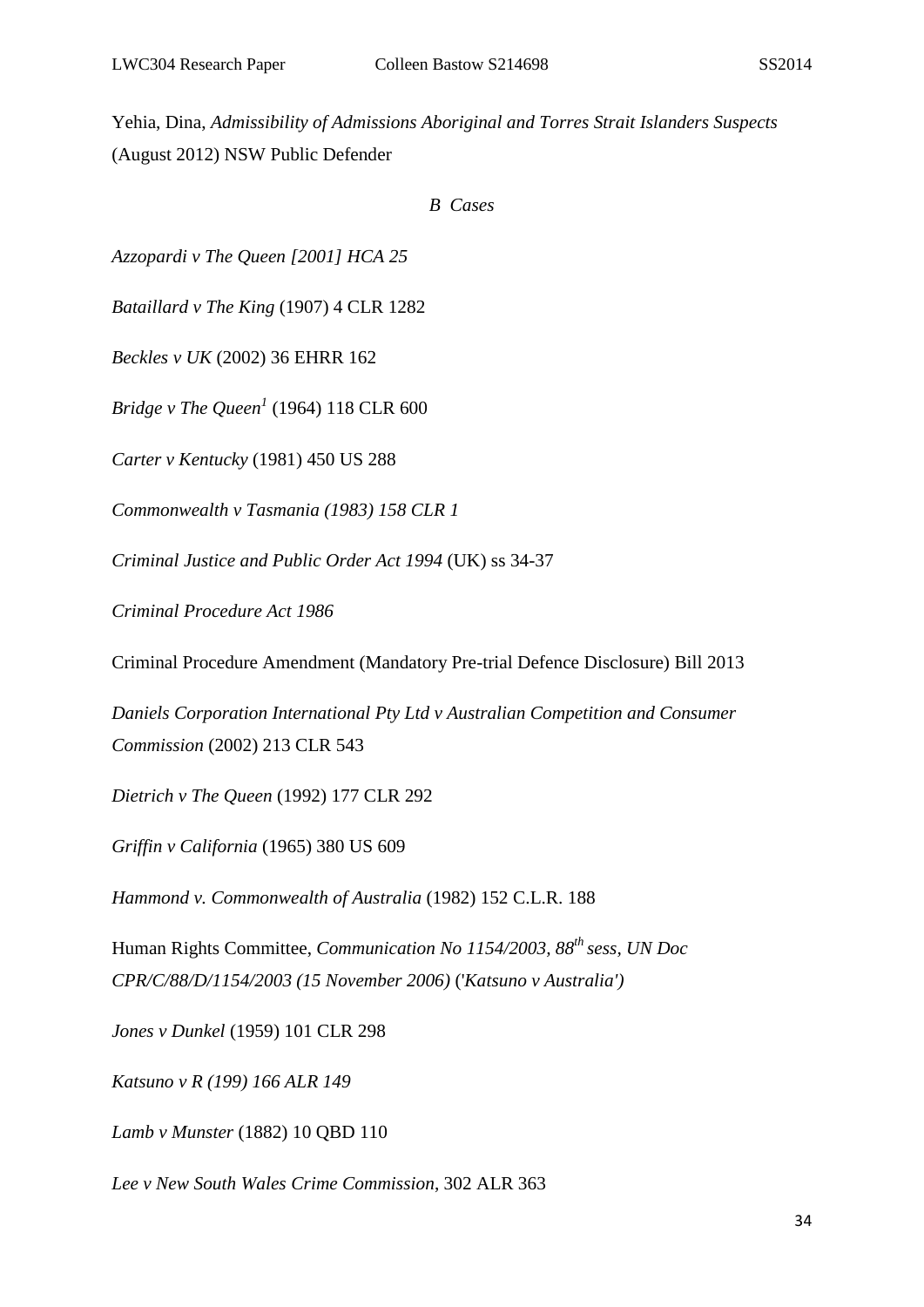*McDermott v The King* (1948) 76 CLR 501

*Michigan v Mosley* (1975) 423 US 96

*Miranda v Arizona* (1966) 384 US 444

*Murray v United Kingdom* (1996) 22 EHRR 29

- *Noble v R* [1997] 1 SCR 874
- *People v Modesto* 59 Cal 2d 722 (1967)
- *Petty v R* (1991) 102 ALR 129
- Pyneboard Pty Ltd v Trade Practices Commission (1983) 152 CLR 328
- *R v Boyles* (1861) 1 B &S 311
- *R v Bradley* [2005] EWCA Crim 20
- *R v Cowan* [1996] QB 374
- *R v Hebert* [1990] 2 SCR 151
- *R v Hoare* [2004] EWCA Crim 784
- *R v Naa* (2009) 197 A Crim R 192
- *R v OGD* (1997) 45 NSWLR 744
- *R v Reeves* (1992) 29 NSWLR 109
- *R v Salahattin* [1983] 1 VR 521
- *R v Webber* [2004] UKHL 1
- *Rees v Kratzmann* (1965) 114 CLR 63
- *RPS v R* (2000) 199 CLR 620
- *Sanchez v R* (2009) 196 A Crim R 472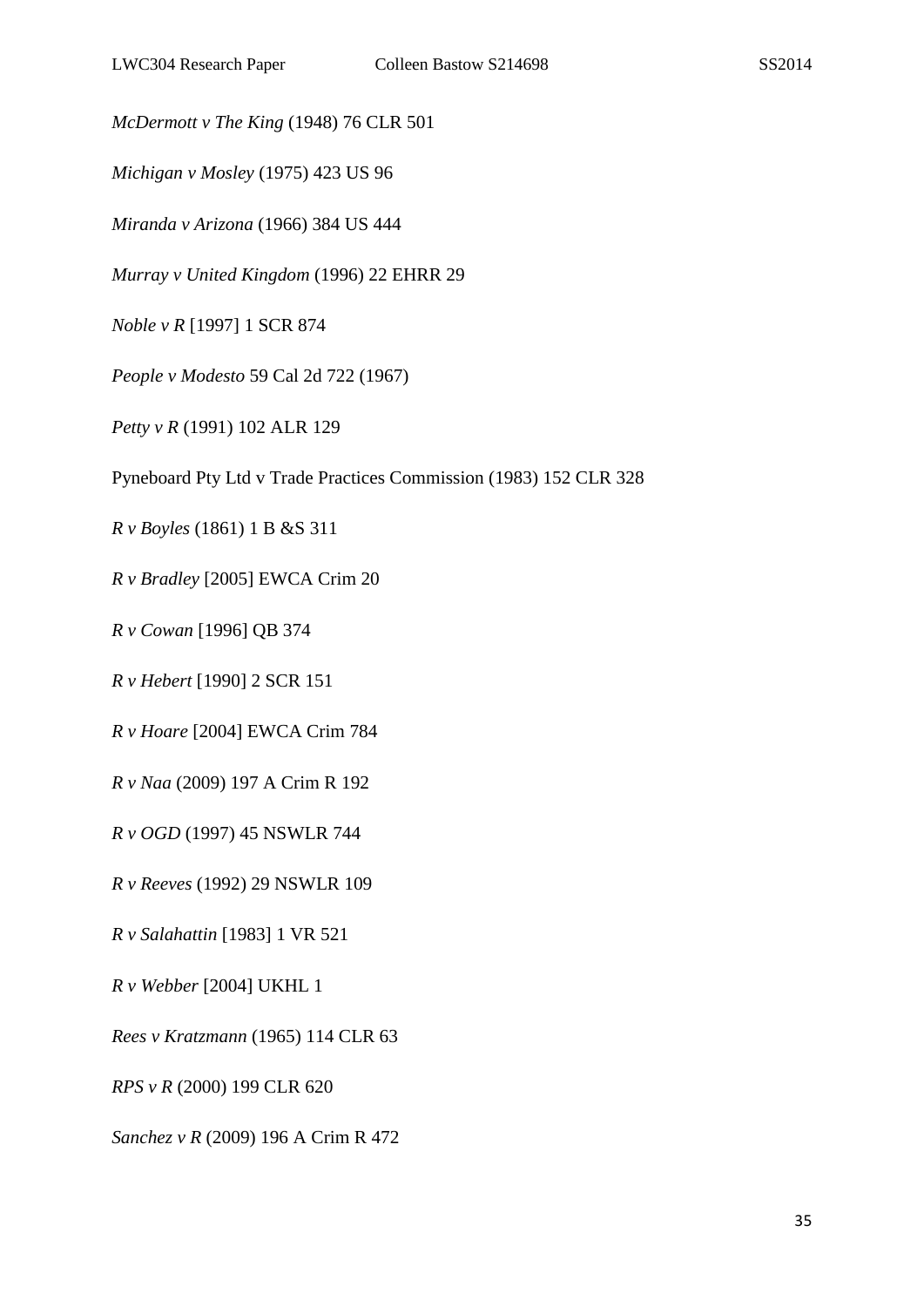*Smith v Director of Serious Fraud Office* [1992] 3 WLR 66

*Trompert v Police* [1985] 1 NZLR 357

*Victoria v Commonwealth* (1996) 187 CLR 416

*Weissensteiner v The Queen* (1993) 178 CLR 217

*X7 v Australian Crime Commission* (2013) 298 ALR 570

*C Legislation*

*Australia Act 1986* (Cth)

*Australian Constitution*

*Australian Law Reform Commission Act* 1996 (Cth)

*Australian Securities and Investments Commission Act 2001* (Cth)

*Canadian Charter of Rights and Freedoms*

*Canada Act 1982* (UK)

*Corporations Act 2001* (Cth)

*Criminal Justice Act 2013* (UK)

*Criminal Justice and Public Order Act 1994 (UK)*

*Criminal Procedure Act 1986* (NSW)

*Criminal Procedure Amendment (Mandatory Pre-trial Defence Disclosure) Act 2013* (NSW).

*Criminal Procedure Act 1986 (NSW)*

*Evidence Act 1995* (Cth)

*Evidence Act 1995* (NSW)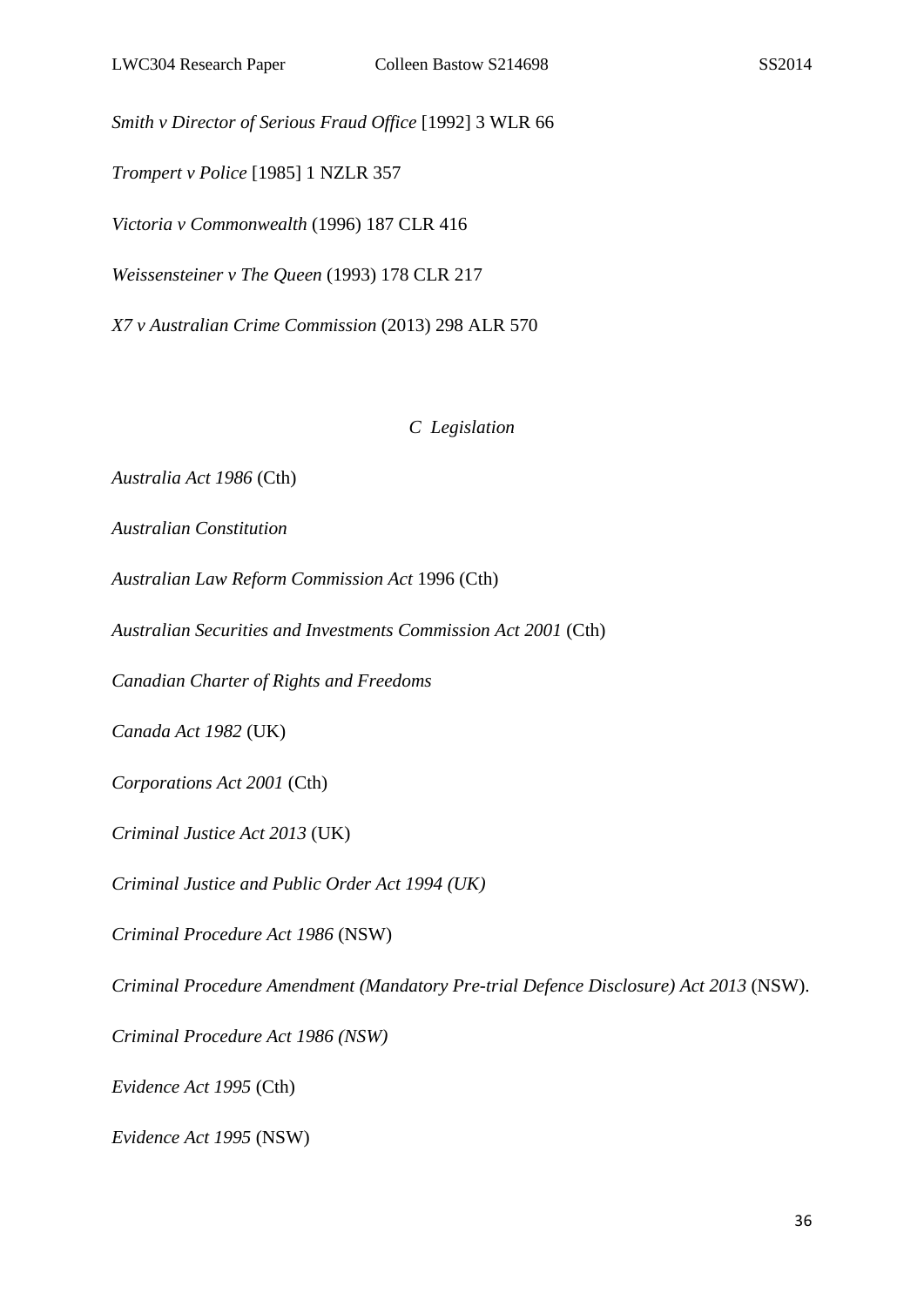*Evidence Act 2006* (NZ)

*Evidence Act 2008 (Victoria)*

Evidence Amendment (Evidence of Silence) Bill 2013 [NSW]

*Human Rights Act 1998* (UK)

*Human Rights Commission Act 1986* (Cth)

*Human Rights (Parliamentary Scrutiny) Act 2011* (Cth)

*Law Reform Commission Act 1973* (Cth)

*Mine Health and Safety Act 2004* (NSW)

*NSW Crimes Act 1900* 

*Serious Organised Crime and Police Act 2005 (UK)*

*Statute of the International Court of Justice 1945*

*United States Constitution* 

## *D Treaties*

*Convention for the Protection of Human Rights and Fundamental Freedoms,* opened for signature 4 November 1950, 213 UNTS 222, (entered into force 3 September 1953), as amended by Protocols Nos 3, 5, 8, and 11 (entered into force on 21 September 1970, 20 December 1971, 1 January 1990, and 1 November 1998 respectively)

*International Covenant on Civil and Political Rights,* opened for signature 16 December 1966, (entered into force 23 March 1976)

*Vienna Convention on the Law of Treaties,* opened for signature 23 May 1969, 1155 UNTS 331 (entered into force 27 January 1980)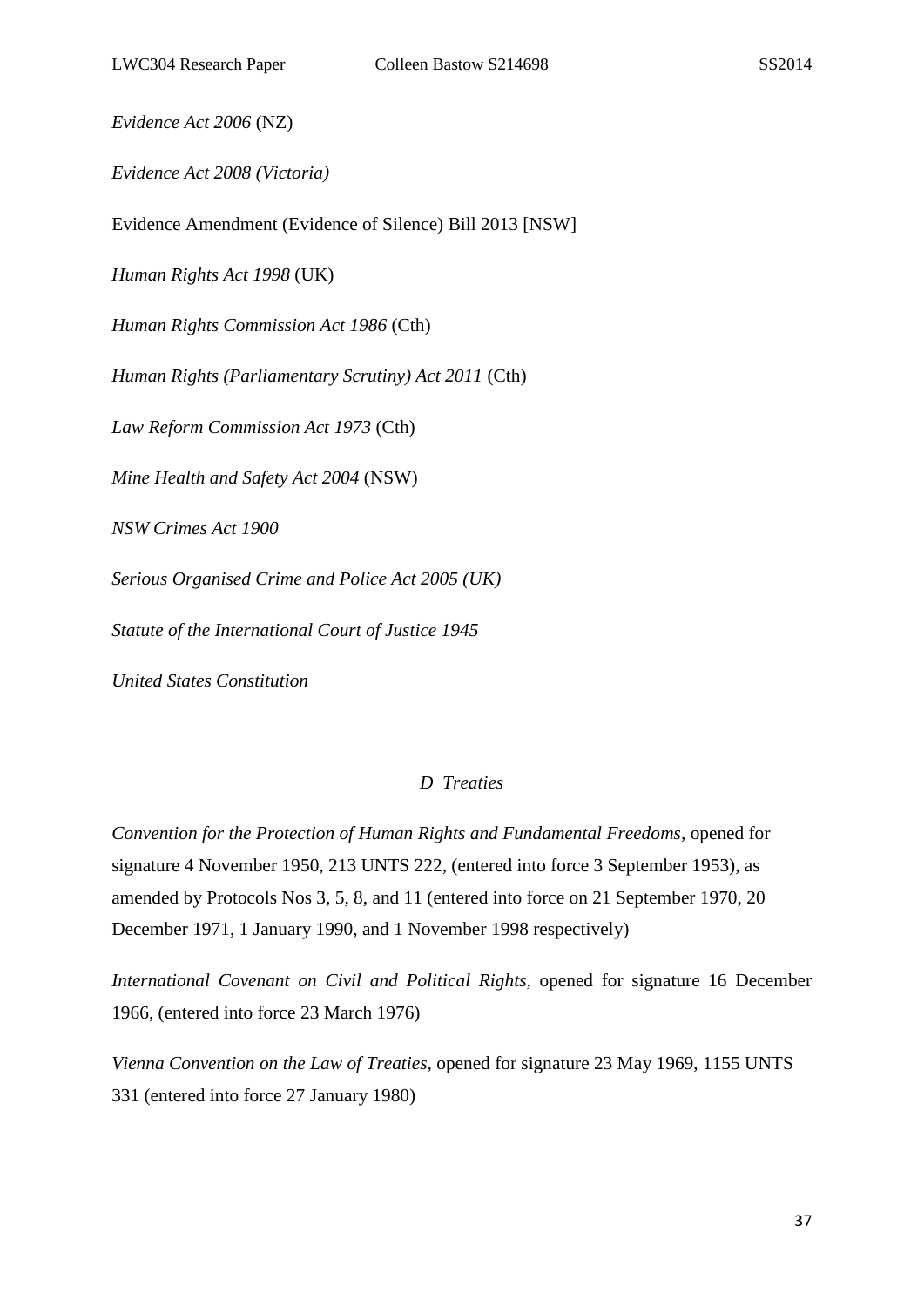*E Other - Inline Newspapers, Internet Sources, etc,*

Australian Human Rights Commission, *Fact Sheet 5: The international bill of rights* (2009) <https://www.humanrights.gov.au/sites/default/files/content/education/hr\_explained/downloa d/FS5\_International.pdf>

Brandis, George, 'New Australian Law Reform Inquiry to Focus on Freedoms' (Media Release, 11 December 2013) <http://www.attorneygeneral.gov.au/Mediareleases/Pages/2013/Fourth%20quarter/11Decem ber2013-NewAustralianLawReformInquiryToFocusOnFreedoms.aspx>

Council of Attorneys-General, <https://www.coag.gov.au>

Cohen, Tobi, 'Controversial anti-terror bill passes, allowing preventative arrests, secret hearings', *National Post* (online), 25 April 2013 <http://news.nationalpost.com/2013/04/25/controversial-anti-terror-bill-passes-allowingpreventative-arrests-secret-hearings/.html>

Dowd, Justin, 'Right to silence change is bad law', *The Australian*, 17 August 2012

<https://www.lawsociety.com.au/about/news/643979>

Human Rights Commission, *New Zealand Bill of Rights* (2008) < http://www.hrc.co.nz/human-rights-environment/human-rights-legislation/new-zealand-billof-rights-act/>

Kowalick, Phil, 'Silence May Be Golden No Longer', *Platypus* (online) March 2000 <http://www.afp.gov.au/media-centre/publications/platypus/previous-editions/2000/march-2000/silence.aspx>

Law, Crime and Community Safety Council, <http://www.lccsc.gov.au/sclj/lccsc\_about\_us.html>

Law, Crime and Community Safety Council, Council of Australian Governments, *Communique 3 October (2014)*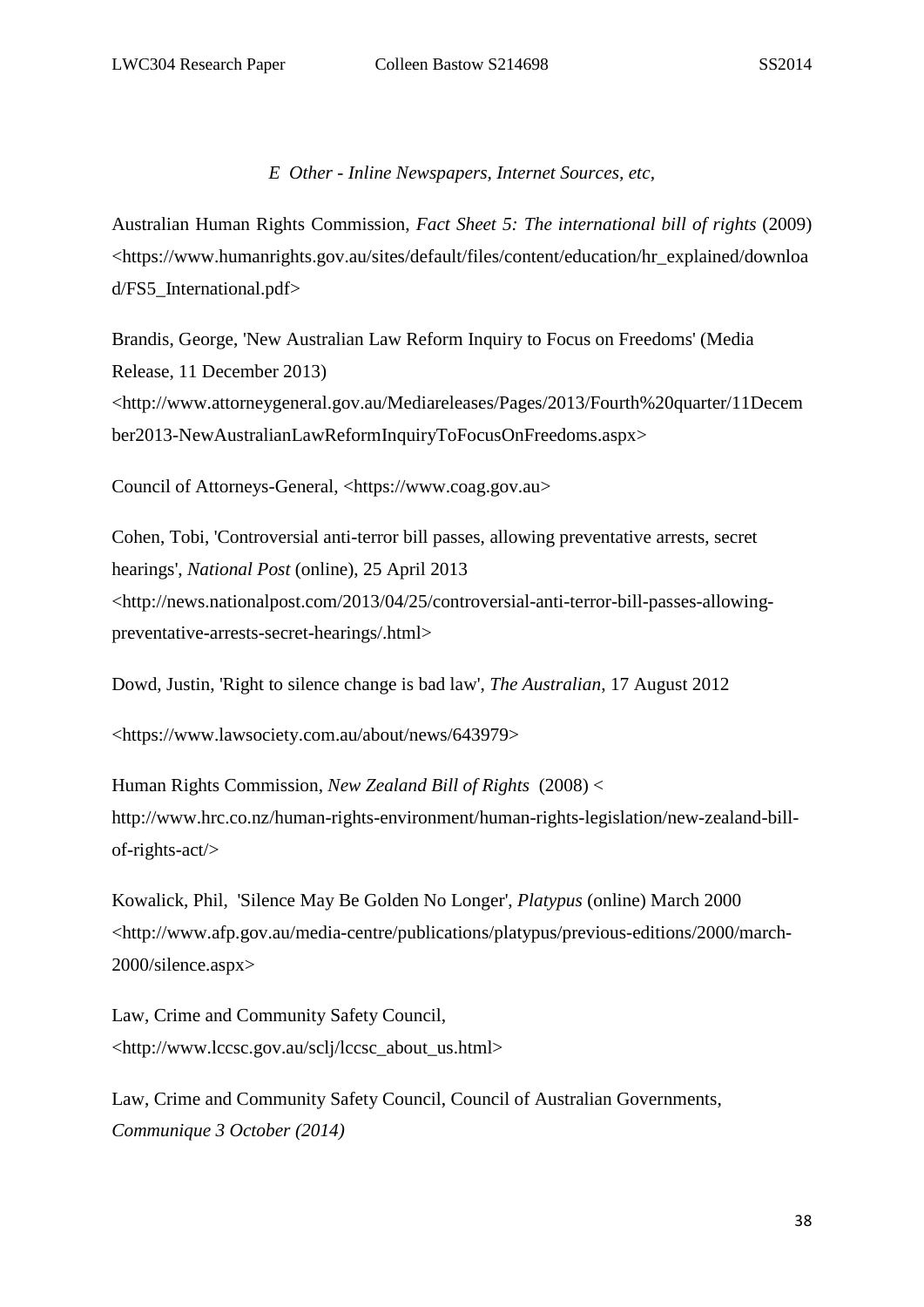<http://www.lccsc.gov.au/agdbasev7wr/sclj/lccsc%204%20july%202014%20communique.p df>

Law Crime and Community Safety Council, *Uniform Evidence Laws, (16 December 2014)*  NSW Government,

<http://www.lccsc.gov.au/sclj/archive/former\_sclj/projects/uniform\_evidence\_laws.html>

Legislative Review Committee, Parliament of New South Wales, *Unconfirmed Extracts of Minutes of Proceedings No 34* (2013)

New South Wales Government <http://legislation.nsw.gov.au/maintop/epub>

O'Farrell, Barry, 'Premier of New South Wales' (Media Release, Tuesday 14 August 2012) <http://www.premier.nsw.gov.au/sites/default/files/CRIME%20CRACKDOWN%20RIGHT %20TO%20SILENCE%20LAW%20TOUGHENED.pdf>

'Lawyers Circumventing Right to Silence Laws, NSW Police say' *ABC News* (online), 15 October 2013

<http://www.abc.net.au/news/2013-10-15/lawyers-circumventing-right-to-silence-laws3apolice/5022578>

Legal Aid New South Wales, *Help Over the Phone* 

<http://www.legalaid.nsw.gov.au/get-legal-help/legal-helpline.

National Crime Agency, *About Us* < http://www.nationalcrimeagency.gov.uk>

Northern Territory Law Reform Committee,

<http://www.nt.gov.au/justice/policycoord/lawmake/lawref.shtml#about>

Parliament of New South Wales,

<http://www.parliament.nsw.gov.au/prod/parlment/NSWBills.nsf/1d436d3c74a9e047ca256e 690001d75b/8d7f969c28b98e79ca257b2d00137b1d?OpenDocument>

New South Wales Government, <http://www.legislation.nsw.gov.au/bills/info/d1979590- 41b5-c267-e739-d742af615f6e>